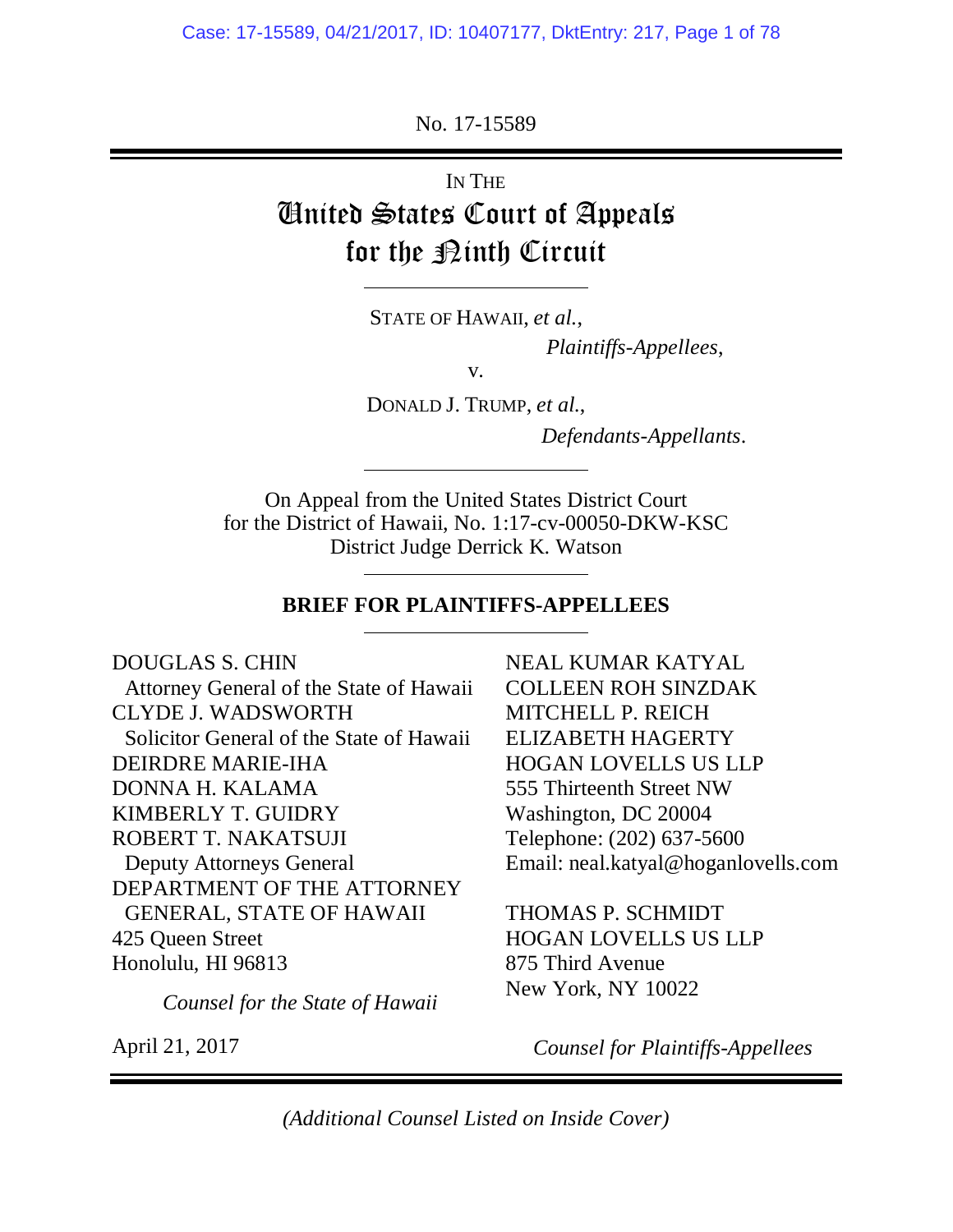Case: 17-15589, 04/21/2017, ID: 10407177, DktEntry: 217, Page 2 of 78

SARA SOLOW ALEXANDER B. BOWERMAN HOGAN LOVELLS US LLP 1835 Market St., 29th Floor Philadelphia, PA 19103 Telephone: (267) 675-4600

*Counsel for Plaintiffs-Appellees*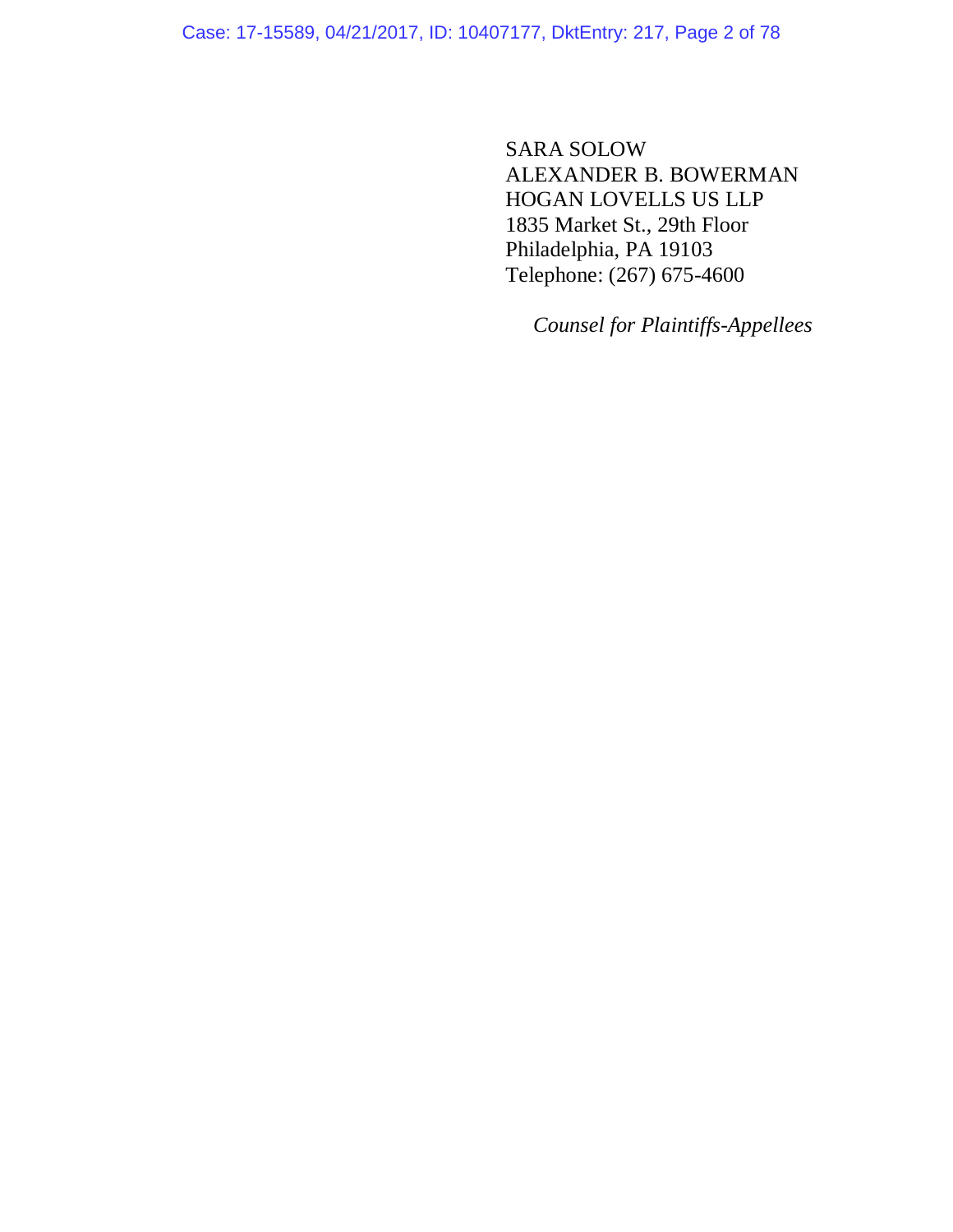# **TABLE OF CONTENTS**

# **Page**

|                | A.              |                                                        |  |  |
|----------------|-----------------|--------------------------------------------------------|--|--|
|                | <b>B.</b>       |                                                        |  |  |
|                | $\mathcal{C}$ . |                                                        |  |  |
|                |                 |                                                        |  |  |
|                |                 |                                                        |  |  |
| $\mathbf{I}$ . |                 |                                                        |  |  |
|                | A.              |                                                        |  |  |
|                | <b>B.</b>       |                                                        |  |  |
|                | $\mathcal{C}$ . | The Government's Remaining Arguments Against           |  |  |
| II.            |                 |                                                        |  |  |
|                | A.              | The Constitution Entrusts the Immigration Power to     |  |  |
|                | <b>B.</b>       | The Order Exceeds the President's Delegated<br>.26     |  |  |
|                |                 | The President lacks the limitless suspension<br>1.     |  |  |
|                |                 | 2.                                                     |  |  |
|                |                 | The Order contradicts section $1182(a)(3)(B)$ 32<br>3. |  |  |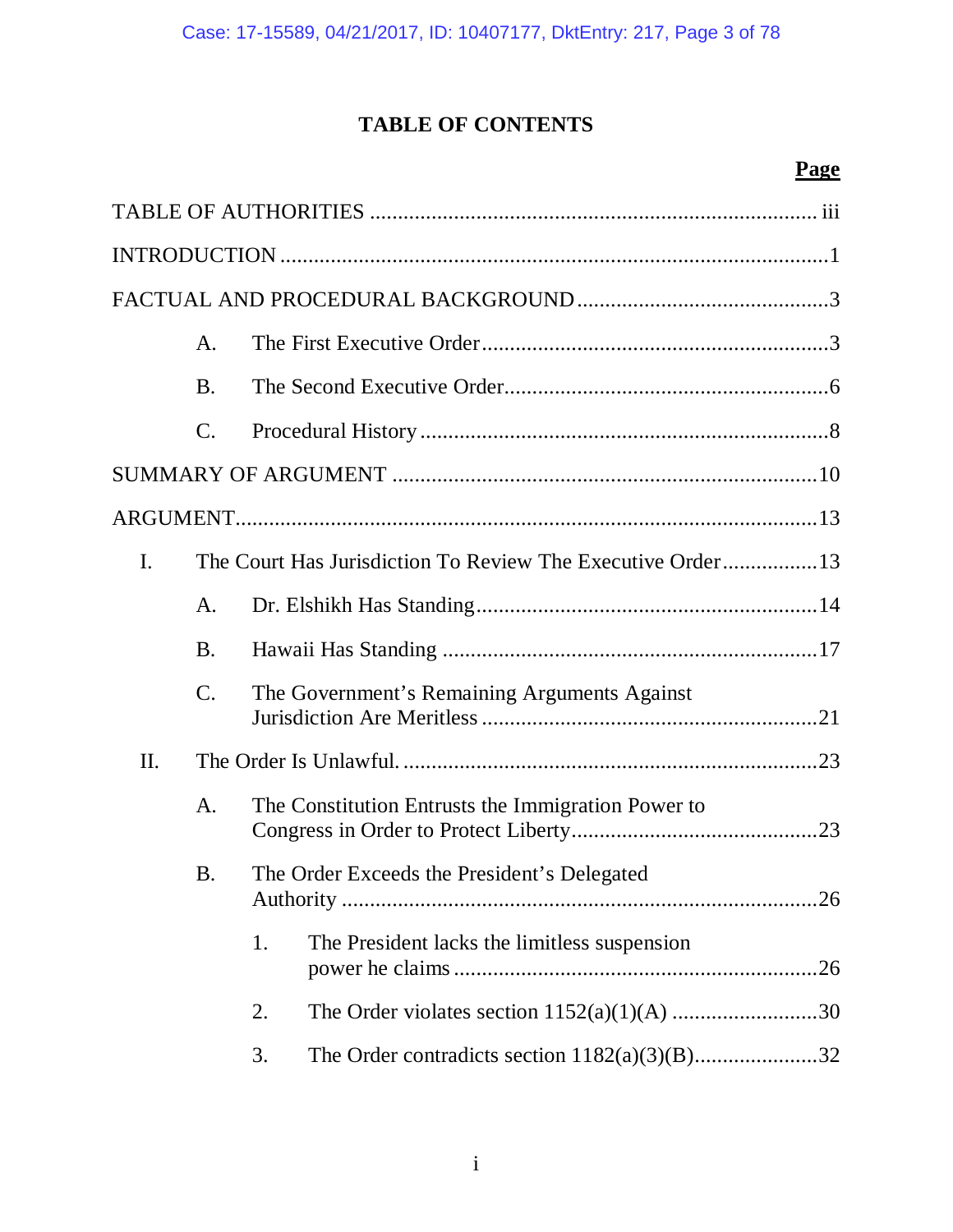## **TABLE OF CONTENTS—Continued**

### **Page**

|       | 4. | The Order contravenes Congress's specific<br>judgment as to whether the covered aliens are<br>"detrimental to the interests of the United |
|-------|----|-------------------------------------------------------------------------------------------------------------------------------------------|
|       | 5. | The Order's dragnet ban is irreconcilable with                                                                                            |
| $C$ . |    | The Order Violates the Establishment Clause 42                                                                                            |
|       | 1. |                                                                                                                                           |
|       | 2. | The Establishment Clause prohibits the<br>government from enacting policy to denigrate                                                    |
|       | 3. | The Order violates Establishment Clause limits49                                                                                          |
|       | 4. | Defendants offer no convincing defense of the                                                                                             |
| D.    |    |                                                                                                                                           |
| Ш.    |    |                                                                                                                                           |
|       |    |                                                                                                                                           |
|       |    | STATEMENT OF RELATED CASES                                                                                                                |
|       |    | <b>CERTIFICATE OF COMPLIANCE</b>                                                                                                          |

CERTIFICATE OF SERVICE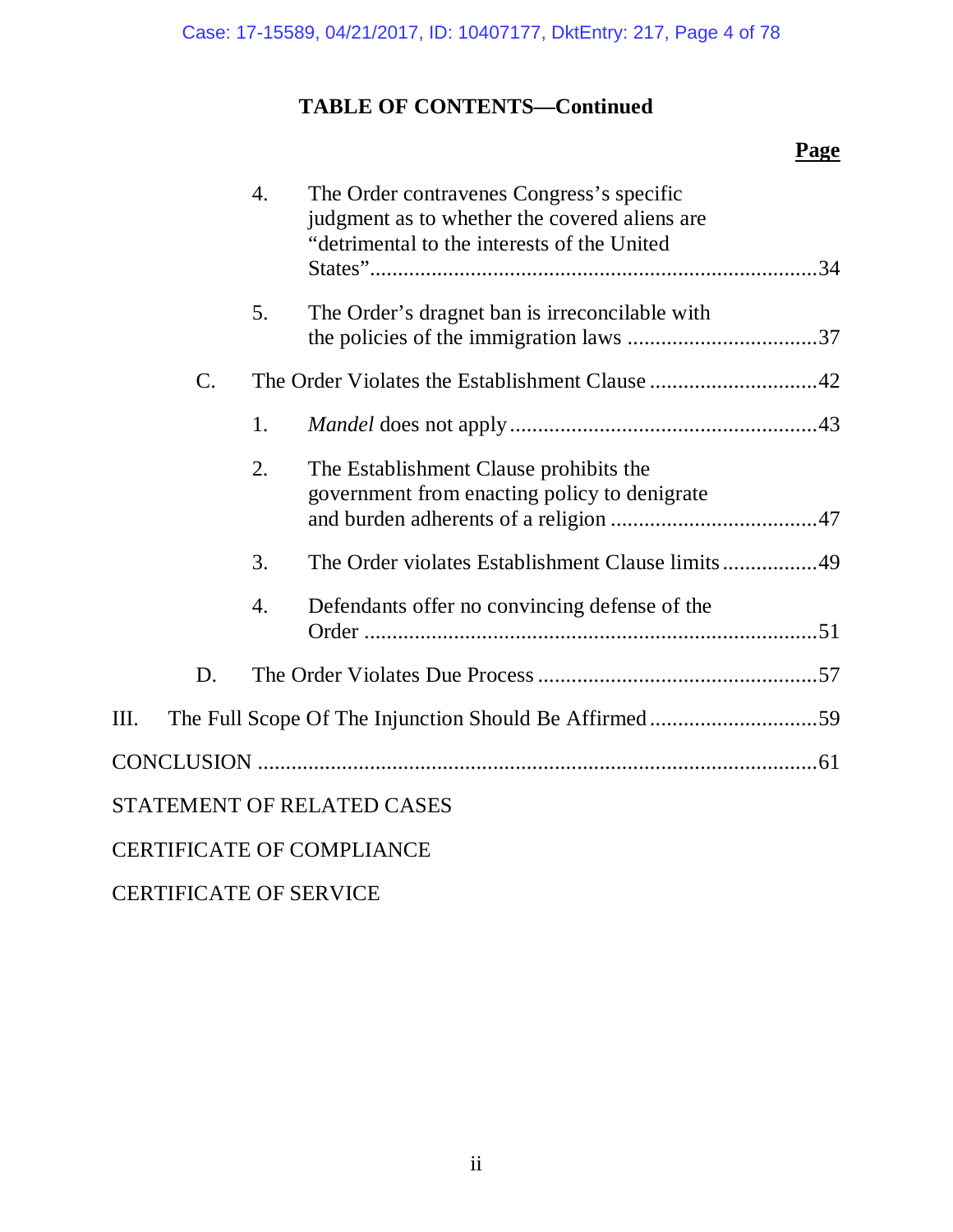### **TABLE OF AUTHORITIES**

### **CASES:**

| Abdullah v. INS,                                                     |
|----------------------------------------------------------------------|
| Abourezk v. Reagan,                                                  |
| AFL-CIO v. Am. Petroleum Inst.,                                      |
| Allende v. Shultz,                                                   |
| Arizona v. United States,                                            |
| Bertrand v. Sava,                                                    |
| Bridges v. Wixon,                                                    |
| Cardenas v. United States,                                           |
| Carlson v. Landon,                                                   |
| Catholic League for Religious & Civil Rights v. City & Cty. Of S.F., |
| Chadha v. INS,                                                       |
| Church of Lukumi Babalu Aye, Inc. v. City of Hialeah,                |
| Cty. of Allegheny v. ACLU,                                           |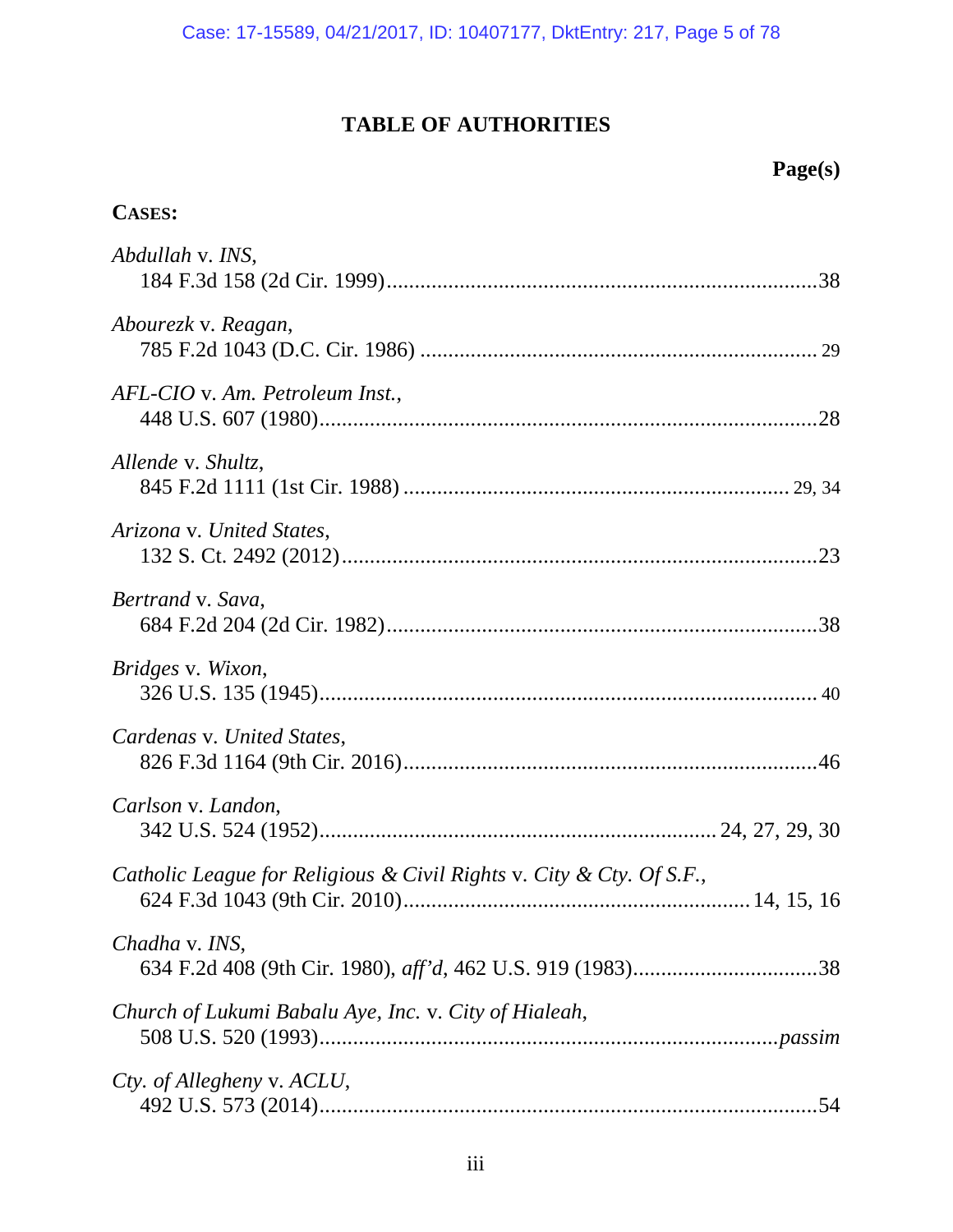| City of Sausalito v. O'Neill,                |
|----------------------------------------------|
| Clinton v. City of N.Y.,                     |
| Clinton v. Jones,                            |
| Colo. River Indian Tribes v. Town of Parker, |
| Czyzewski v. Jevic Holding Corp.,            |
| Dada v. Mukasey,                             |
| Delgadillo v. Carmichael,                    |
| EC Terms of Years Tr. v. United States,      |
| Engel v. Vitale,                             |
| Everson v. Bd. of Ed. of Ewing Tp.,          |
| <i>Fiallo v. Bell,</i>                       |
| Franklin v. Massachusetts,                   |
| Galvan v. Press,                             |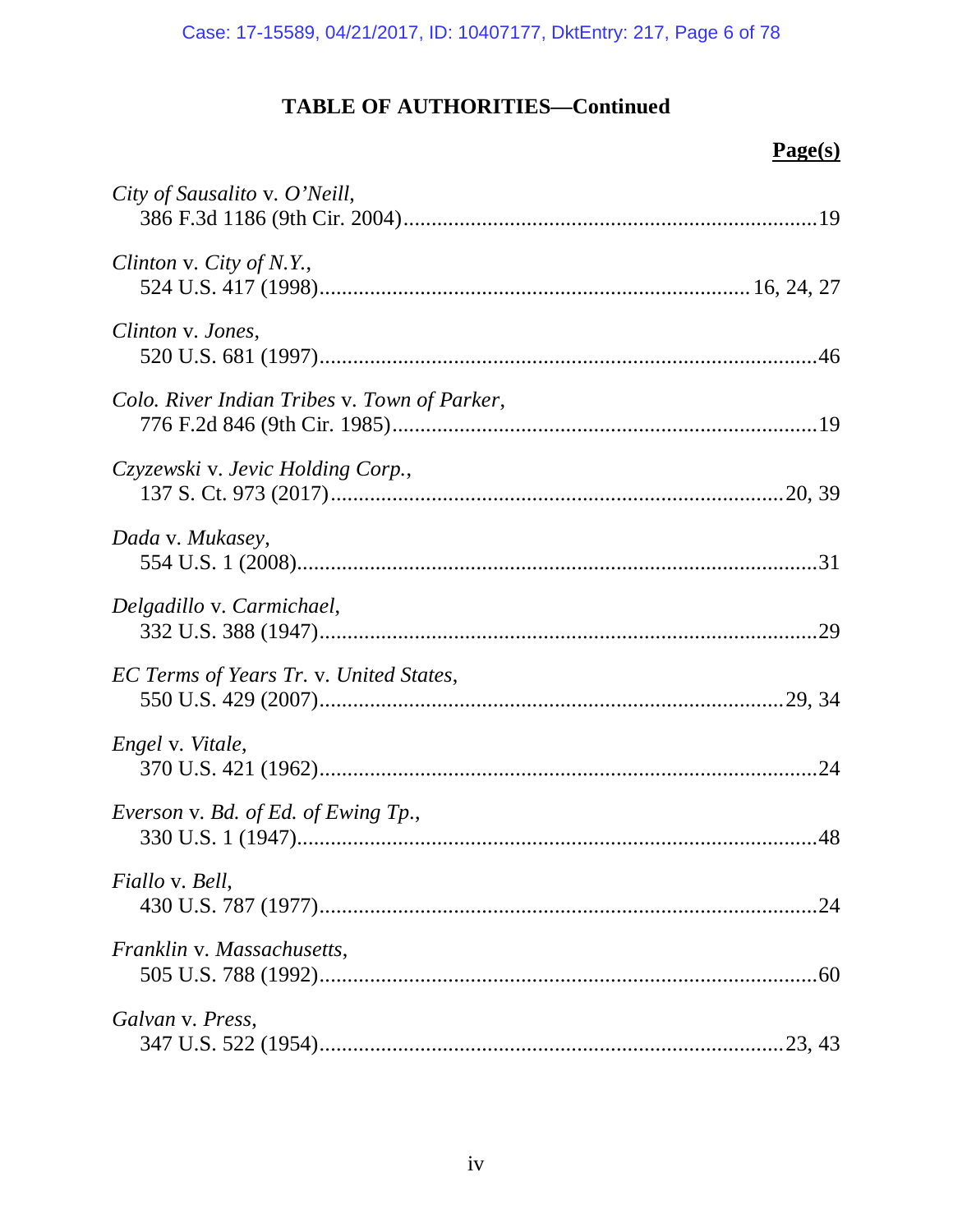| Gratz v. Bollinger,                                     |
|---------------------------------------------------------|
| INS v. Chadha,                                          |
| INS v. Nat'l Ctr. For Immigrants' Rights, Inc.,         |
| In re Reyes,                                            |
| Int'l Refugee Assistance Project, v. Trump,             |
| Judulang v. Holder,                                     |
| Kerry v. Din,                                           |
| Kleindienst v. Mandel,                                  |
| Kolender v. Lawson,                                     |
| LAVAS v. Dep't of State,                                |
| Law v. Siegel,                                          |
| Lexmark Int'l, Inc. v. Static Control Components, Inc., |
| Li Hing of Hong Kong, Inc. v. Levin,<br>.22             |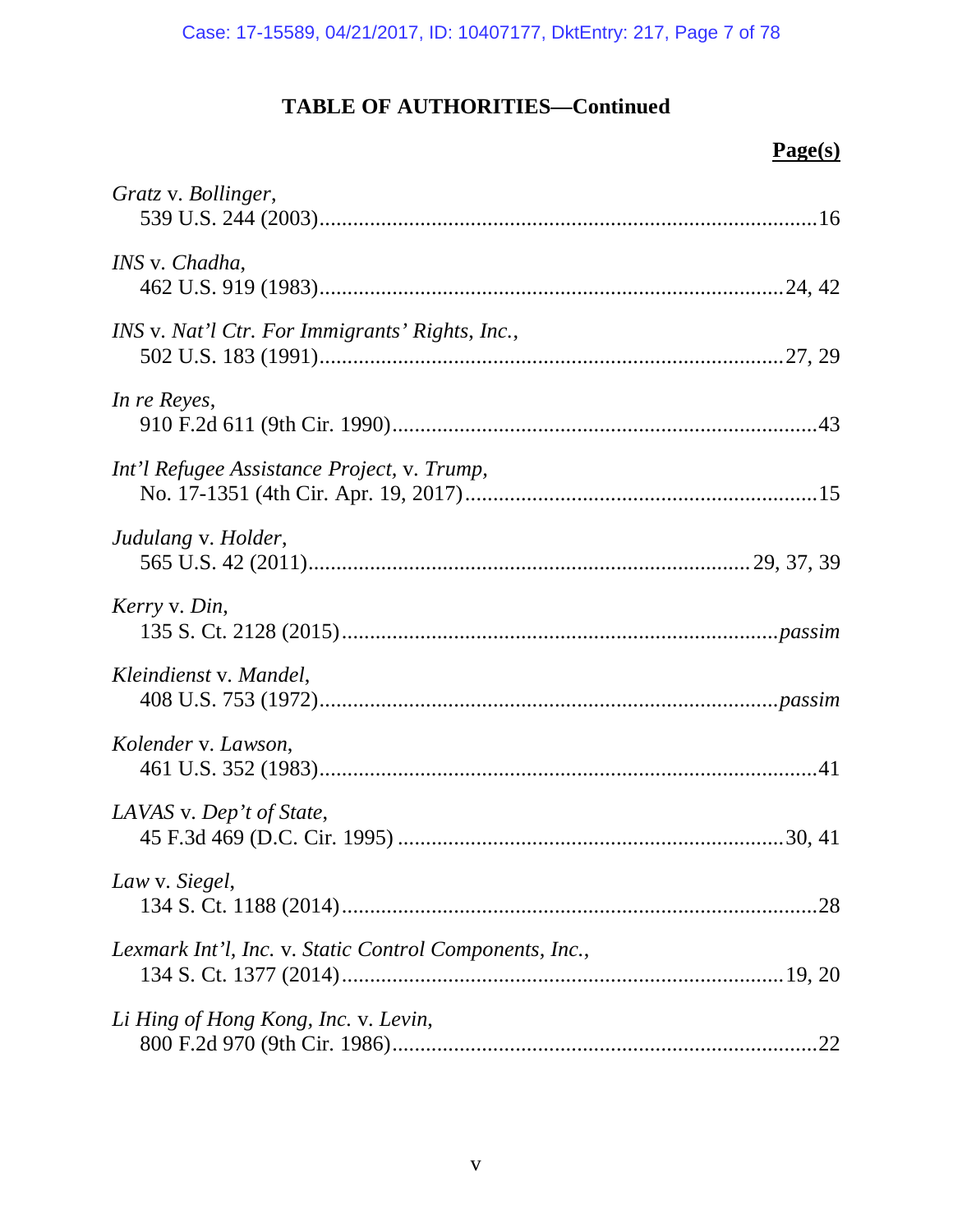| Locke v. Davey,                                                      |
|----------------------------------------------------------------------|
| Marx v. Gen Revenue Corp.,                                           |
| Massachusetts v. EPA,                                                |
| McCreary Cty. v. ACLU,                                               |
| Morrison v. Olson,                                                   |
| Nadarajah v. Gonzales,                                               |
| Narenji v. Civiletti,                                                |
| Nat'l Ass'n of Optometrists & Opticians LensCrafters, Inc. v. Brown, |
| New Motor Vehicle Bd. v. Orrin W. Fox Co.,                           |
| Nixon v. Fitzgerald,                                                 |
| NLRB v. Noel Canning,                                                |
| Olsen v. Albright,                                                   |
| Pac. Shores Props., LLC v. City of Newport Beach,                    |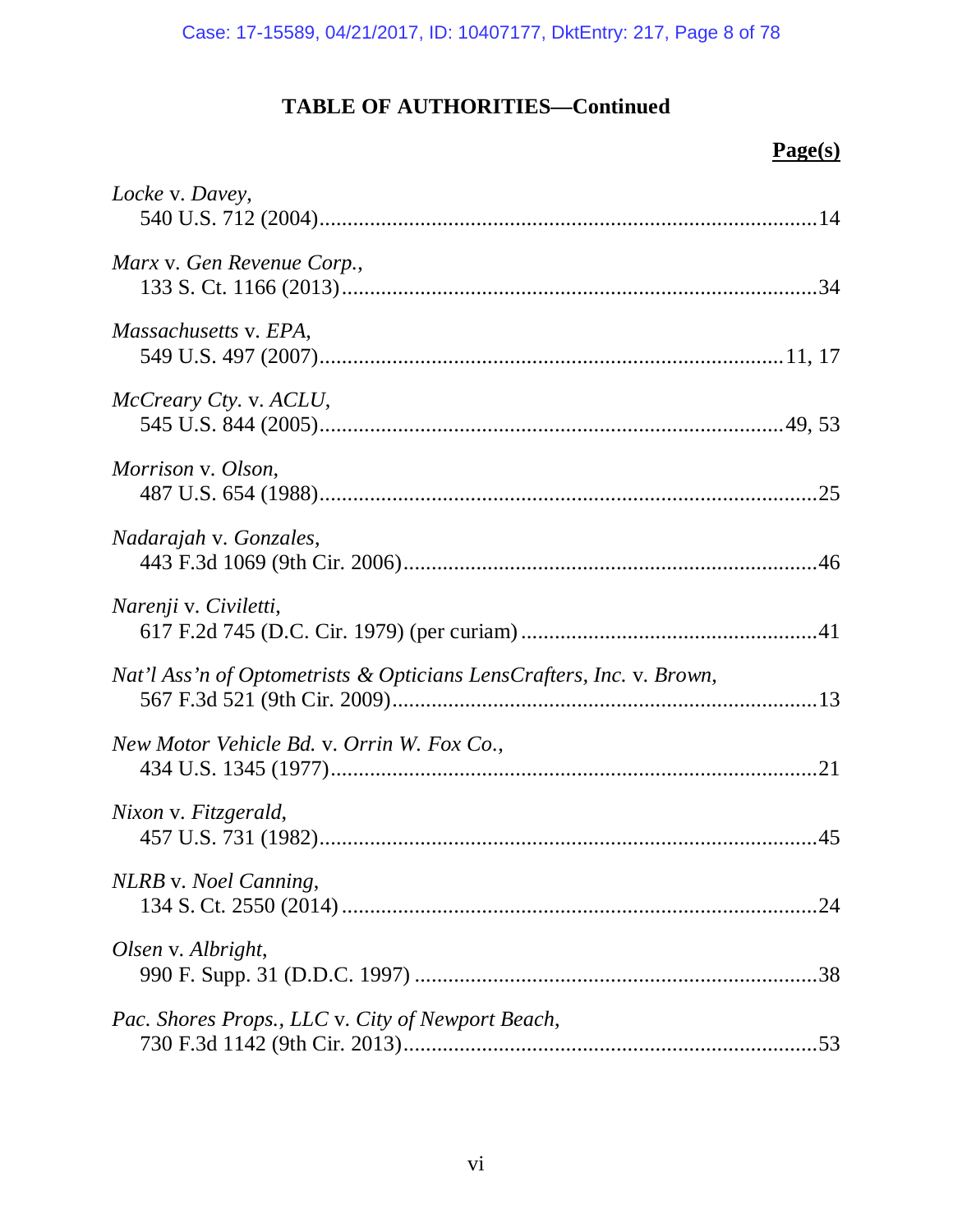| Preminger v. Peake,                      |
|------------------------------------------|
| Rajah v. Mukasey,                        |
| Reno v. Flores,                          |
| Rosenberg v. Fleuti,                     |
| Salazar v. Buono,                        |
| Santa Fe Indep. Sch. Dist. v. Doe,       |
| Stormans, Inc. v. Wiesman,               |
| Texas v. $U.S.,$                         |
| Town of Greece v. Galloway,              |
| Trunk v. City of San Diego,              |
| U.S. ex rel. Knauff v. Shaughnessy,      |
| UARG v. EPA,                             |
| United Dominion Indus. v. United States, |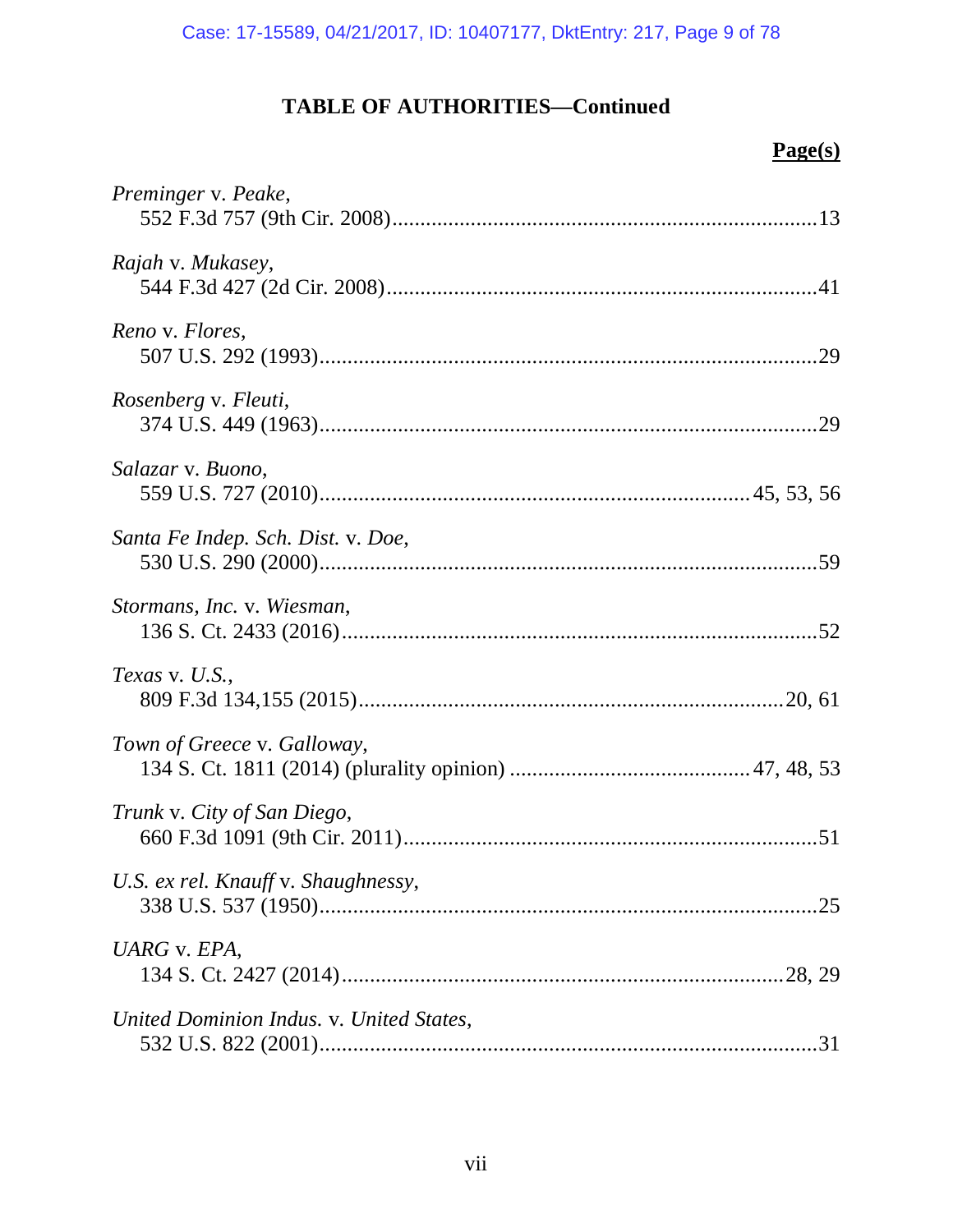| United States v. Barajas-Alvarado,                                   |
|----------------------------------------------------------------------|
| United States v. Morton Salt Co.,                                    |
| United States v. Witkovich,                                          |
| Valley Forge Christian College v. Americans United for Separation of |
| Vasquez v. L.A. Cty.,                                                |
| W. Va. State Bd. Of Educ. v. Barnette,                               |
| Washington v. Trump,                                                 |
| Washington v. Trump,                                                 |
| Wauchope v. U.S. Dep't of State,                                     |
| Whitman v. Am. Trucking Ass'ns, Inc.,                                |
| Wong Wing Hang v. INS,                                               |
| Youngstown Sheet & Tube Co. v. Sawyer,<br>.25                        |
| Zadyvdas v. Davis,                                                   |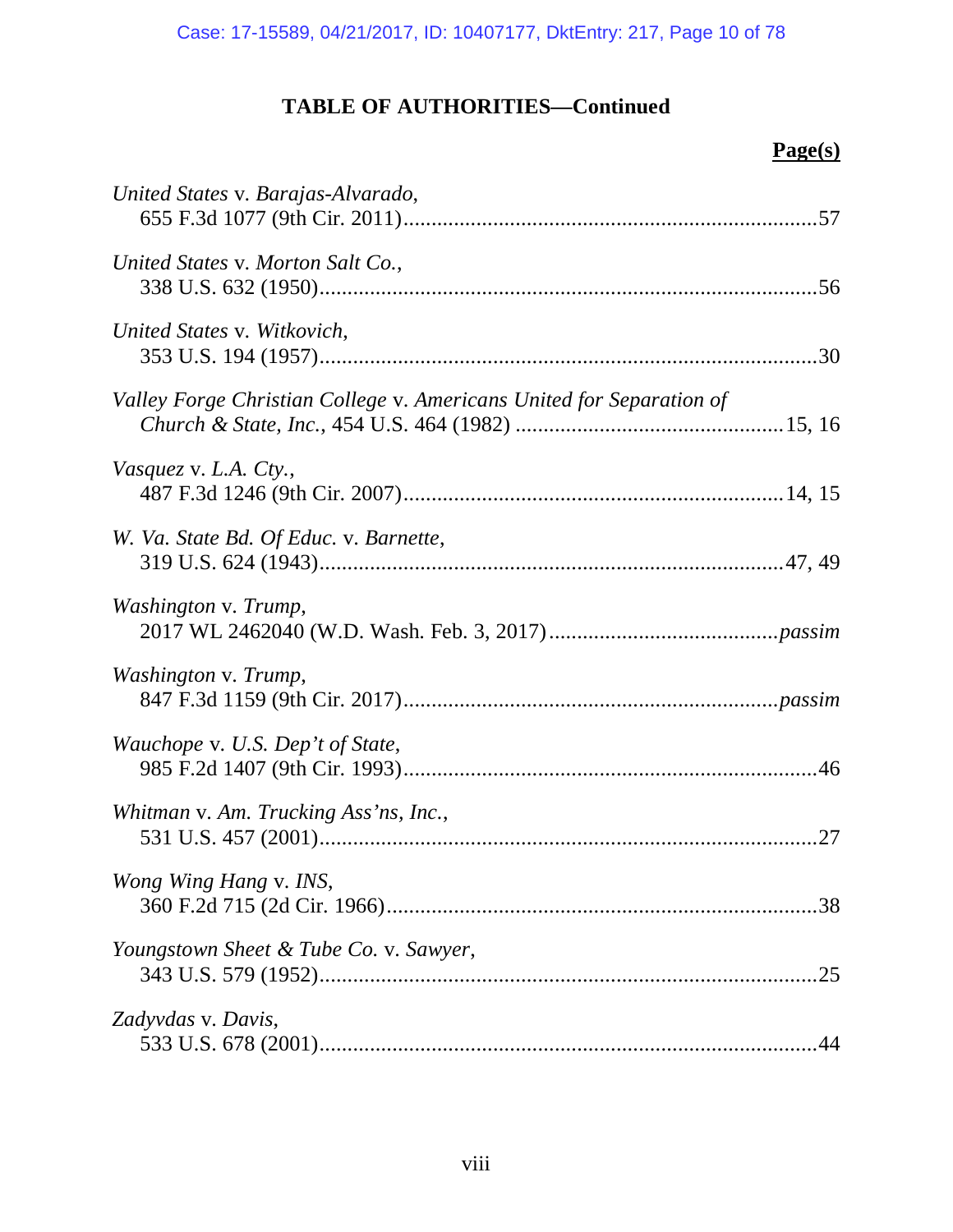| Zelman v. Simmons-Harris,         |
|-----------------------------------|
| Zemel v. Rusk,                    |
| <b>CONSTITUTIONAL PROVISIONS:</b> |
|                                   |
|                                   |
| <b>STATUTES:</b>                  |
|                                   |
|                                   |
|                                   |
|                                   |
|                                   |
|                                   |
|                                   |
|                                   |
|                                   |
|                                   |
|                                   |
|                                   |
|                                   |
|                                   |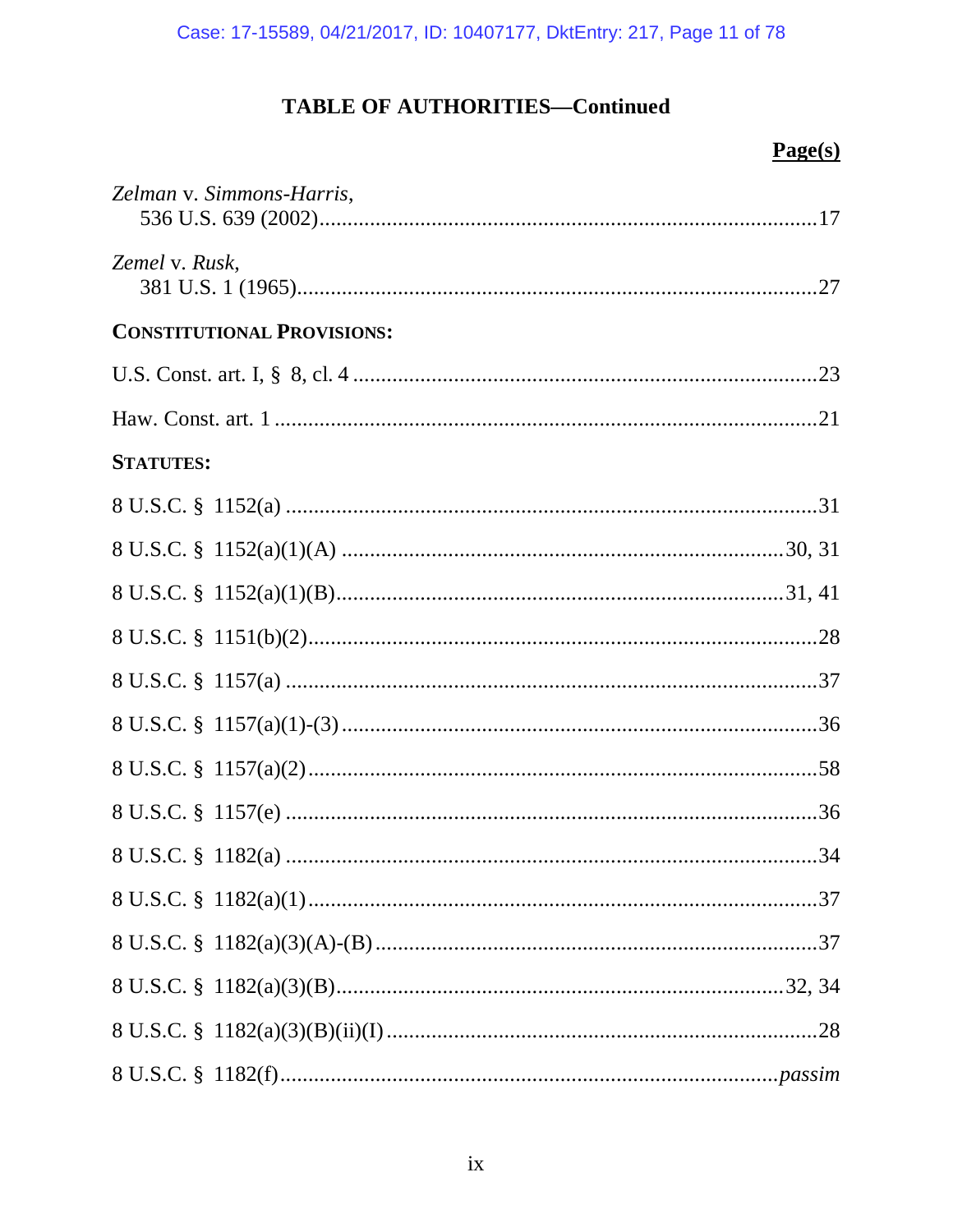| <b>REGULATIONS:</b>                                                  |
|----------------------------------------------------------------------|
|                                                                      |
|                                                                      |
|                                                                      |
| <b>LEGISLATIVE MATERIAL:</b>                                         |
|                                                                      |
|                                                                      |
| <b>OTHER AUTHORITIES:</b>                                            |
|                                                                      |
| 161 Cong. Rec. E1791 (Dec. 8, 2015) (statement of Rep. Van Hollen)35 |
| 161 Cong. Rec. H9035 (Dec. 8, 2015) (statement of Rep. Moulton)36    |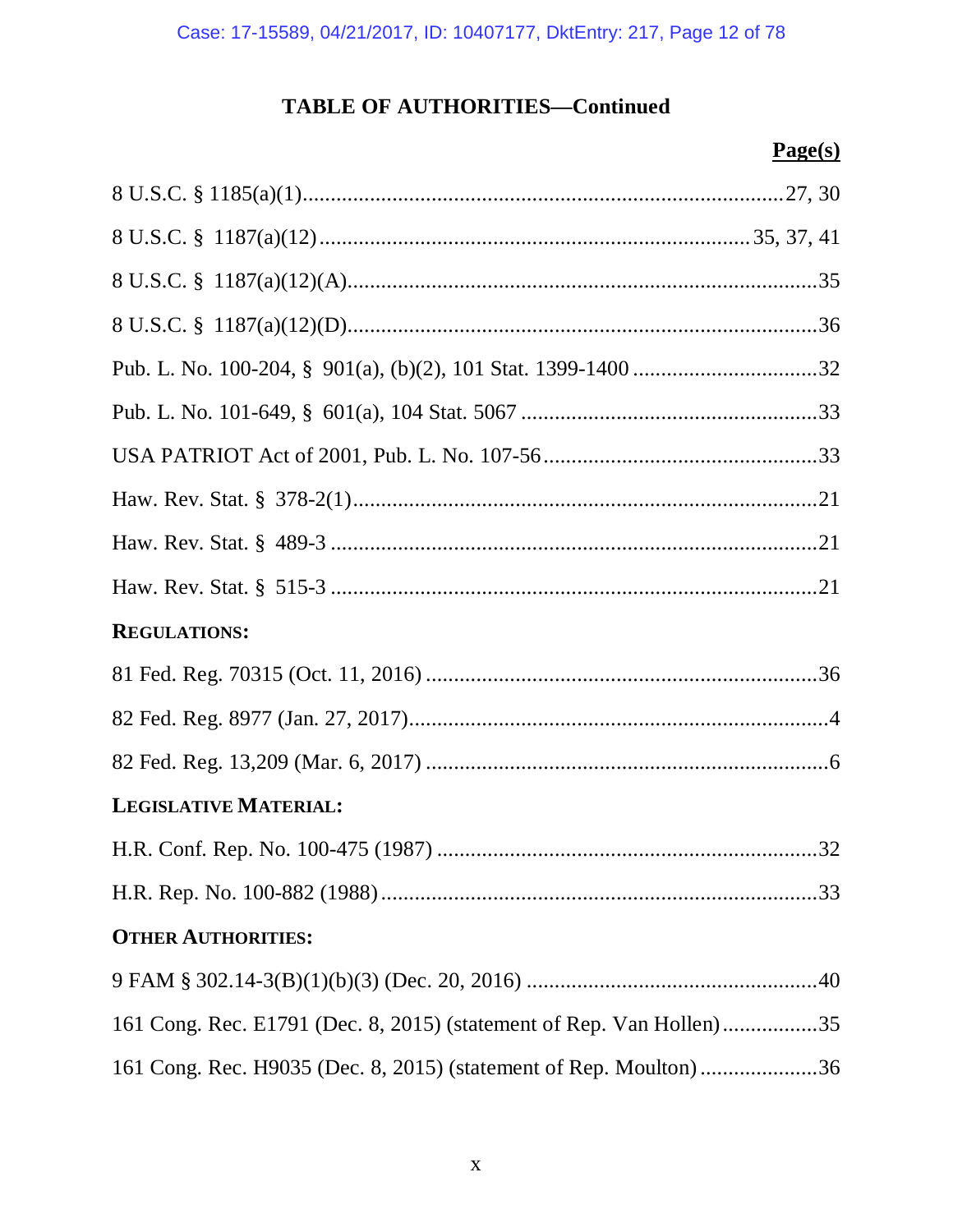| 161 Cong. Rec. H9050 (Dec. 8, 2015) (statement of Rep. Lofgren)35, 36                                                  |
|------------------------------------------------------------------------------------------------------------------------|
| 161 Cong. Rec. H9055 (Dec. 8, 2015) (statement of                                                                      |
|                                                                                                                        |
| Cong. Research Serv., <i>Executive Authority To Exclude Aliens: In Brief</i>                                           |
| James Madison, Memorial and Remonstrance against Religious                                                             |
| Michael W. McConnell, <i>Establishment and Disestablishment at the</i><br>Founding, Part I: Establishment of Religion, |
| Press Release, Donald J. Trump for President, <i>Donald J. Trump</i>                                                   |
| Sopan Deb, Trump continues to question Obama's commitment to                                                           |
| The White House, Office of the Press Sec'y, Press Briefing by Press                                                    |
| Transcript of President Donald Trump's speech to the Major Cities                                                      |
| UH a popular destination for international students,                                                                   |
| Visitor Arrivals from Middle East & Africa,                                                                            |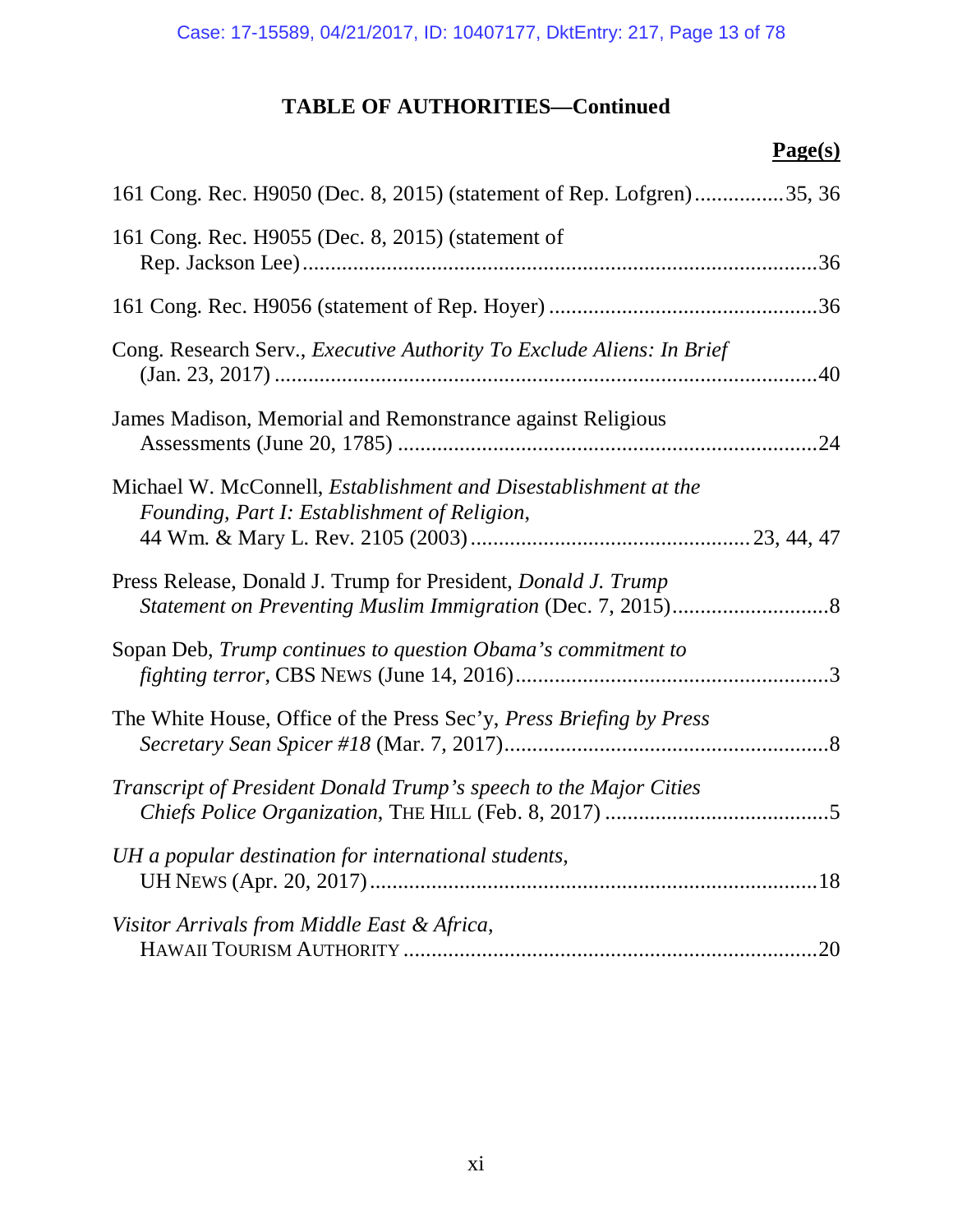### **INTRODUCTION**

Ten weeks ago, this Court affirmed an injunction of the President's unlawful and unconstitutional Executive Order. In no uncertain terms, it denounced the Government's contention that the Executive possesses "unreviewable" power over immigration, and that judicial scrutiny "in itself imposes substantial harm." It rebuffed the President's assertion that the immigration laws gave him the "absolute right" to impose his long-promised "Muslim ban" by shutting the Nation's doors to immigrants from seven overwhelmingly Muslim countries and by barring refugees altogether. It condemned the President's attempt to ignore the core guarantees of the Bill of Rights. And it vindicated the vital role the judiciary plays in safeguarding individual liberty.

The President was not listening. A month later, he reissued the Order with the same title and virtually the same travel and refugee bans. Again the President and his advisors did little to disguise the Order's true nature. President Trump proudly admitted that the new Order was just "a watered down version of the first," while his advisor explained that it sought to achieve the "same basic policy" outcome." And again, in this Court, the President claims a nearly limitless power to make immigration policy that is all but immune from judicial review. Again, he must be checked.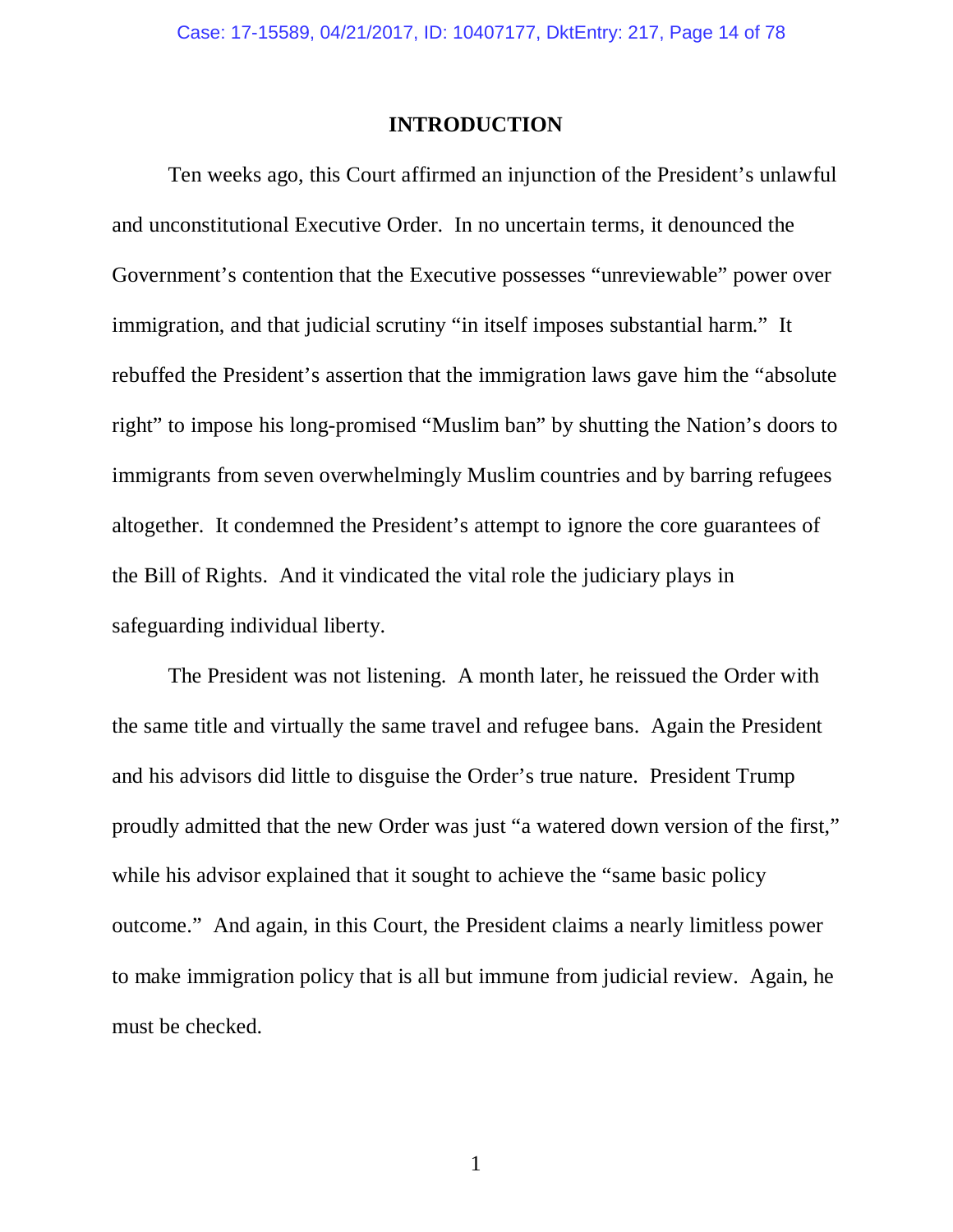This President is not the first leader to claim such unfettered authority. More than two centuries ago, our Framers recognized the same evil in the monarchy they fled: The "accumulation of all powers, legislative, executive, and judiciary, in the same hands \* \* \* may justly be pronounced the very definition of tyranny." The Federalist No. 47, at 301 (James Madison) (Clinton Rossiter ed., 1961). The Framers drafted a Constitution to protect us from that evil, separating the powers into three branches and setting out our fundamental liberties in the Bill of Rights.

The Executive Order flouts those protections. While the Constitution commits the immigration power to Congress, the President claims it for his own, recognizing no statutory limits on his powers of exclusion. And while the Bill of Rights guarantees Due Process and forbids the establishment of religion, the President seeks to enact a thinly veiled Muslim ban, shorn of procedural protections and premised on the belief that those who practice Islam are a danger to our country.

The Constitution is not so easily cast aside. It confers upon the Judicial Branch the task of safeguarding the rights of the people from the encroachment of the other branches. This Court has fulfilled that role once before. It must do so again. The preliminary injunction should be upheld.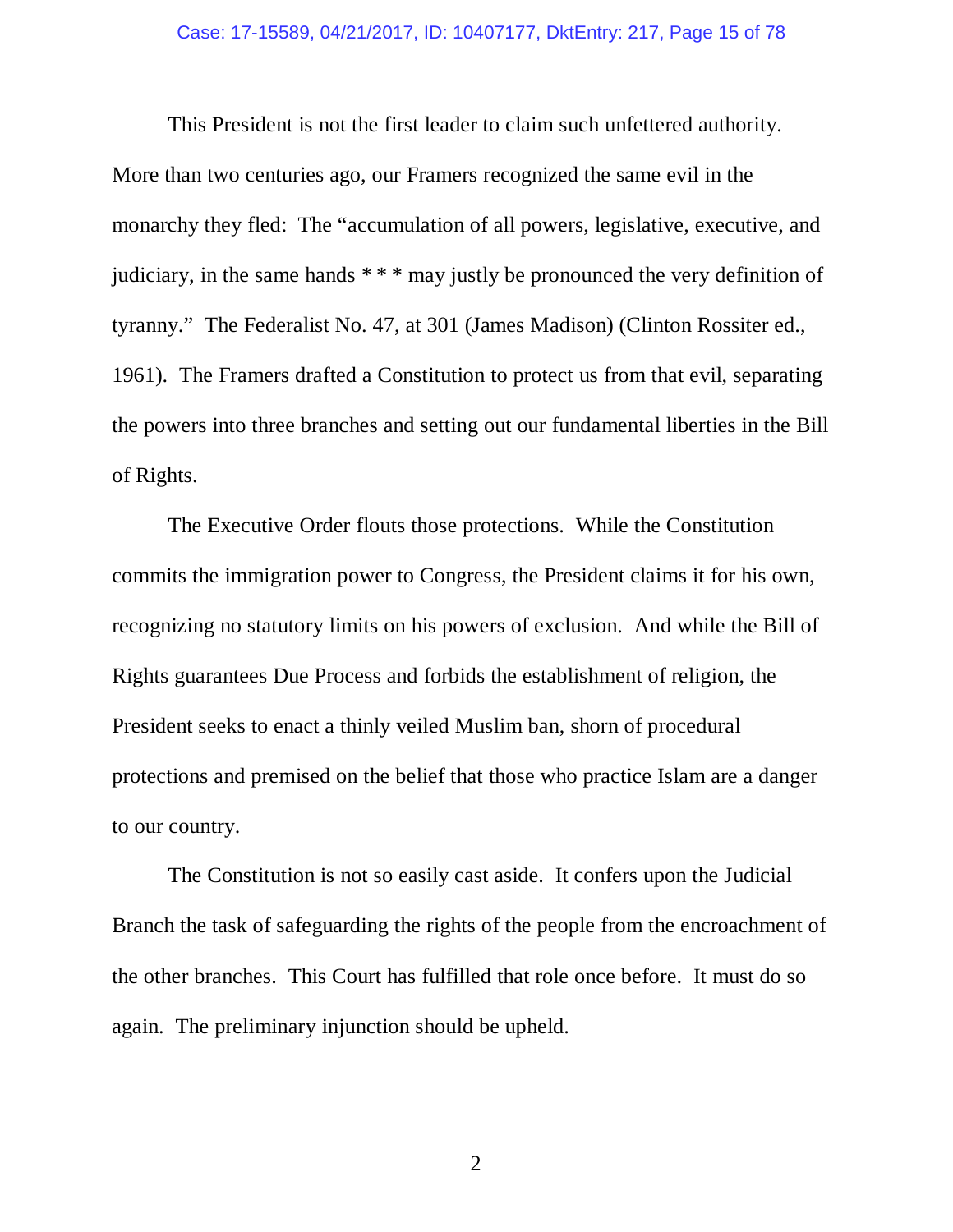### **FACTUAL AND PROCEDURAL BACKGROUND**

### **A. The First Executive Order**

 In December 2015, then-candidate Donald Trump made the exclusion of Muslims a core plank of his campaign platform. He issued a public statement calling for "a total and complete shutdown of Muslims entering the United States." E.R. 144 & S.E.R. 156. In a March 2016 interview, he explained his rationale: "I think Islam hates us  $***$ . [W]e can't allow people coming into this country who have this hatred of the United States \*\*\* [a]nd of people that are not Muslim." TRO Opinion ("TRO") at 3 (Dist. Ct. Dkt. 219); E.R. 57, 145. He expressed particular concern regarding Muslim refugees. In June 2016, Mr. Trump said that his opponent would "admit<sup>[]</sup> hundreds of thousands of refugees from the Middle East" who would "try[] to take over our children and convince them  $***$  how wonderful Islam is." E.R. 146 (linking to https://goo.gl/kgHKrb).

 Mr. Trump also explained how he would implement his proposal, asserting that "the immigration laws" grant "the President" the power "to suspend entry" of "any class of persons." *Id.* Later the same day, he elaborated, "the president has the right to ban any group or anybody that he feels is going to do harm to the country. They have an absolute right."

 $\overline{a}$ 

<sup>&</sup>lt;sup>1</sup> Sopan Deb, *Trump continues to question Obama's commitment to fighting terror,* CBS NEWS (June 14, 2016), https://goo.gl/TzQ5aj.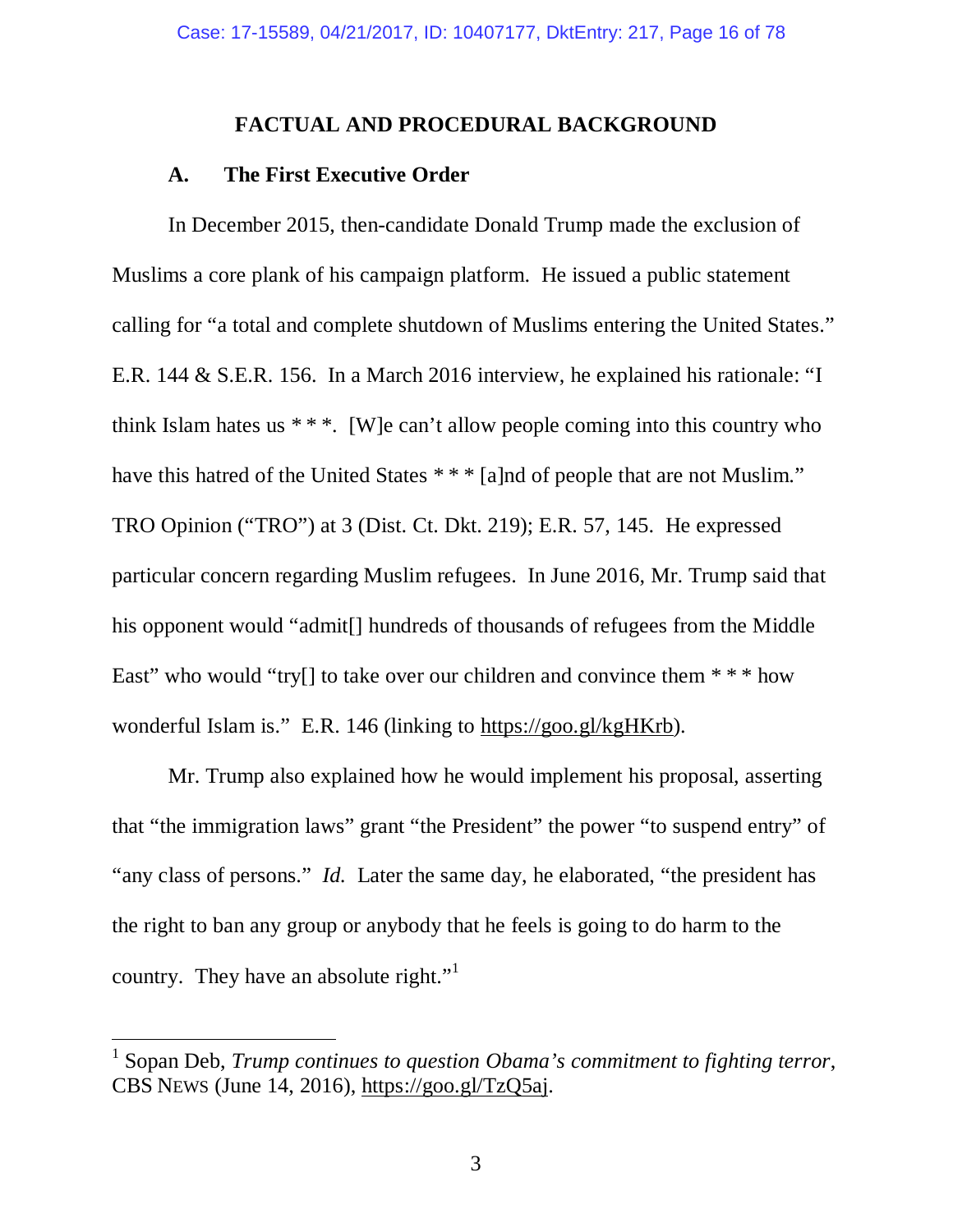As the campaign progressed, Mr. Trump sometimes began to couch the Muslim ban in different terms, as a ban on immigration from countries "where there's a proven history of terrorism." E.R. 145. But when asked in July 2016 whether this approach represented a "rollback" of his earlier-announced Muslim ban, he disagreed: "In fact, you could say it's an expansion." E.R. 146. Later, during a presidential debate, Mr. Trump explained: "The Muslim ban is something that in some form has morphed into a[n] extreme vetting from certain areas of the world." E.R. 147. When asked on December 21, 2016, now as President-Elect, whether he had decided to "rethink" his "plans to create a Muslim registry or ban Muslim immigration," his answer was: "You know my plans." E.R. 147.

 Within his first week in office, President Trump signed Executive Order No. 13,769, entitled "Protecting the Nation From Foreign Terrorist Entry Into the United States." 82 Fed. Reg. 8977 (Jan. 27, 2017). As he signed, he read the title, looked up, and said: "We all know what that means." E.R. 148.

 The first Order imposed an immediate, 90-day ban on entry by nationals of seven "overwhelmingly Muslim" countries. TRO at 31. The Order also suspended the U.S. Refugee Admissions Program for 120 days, lowered the cap on refugee admissions, and indefinitely barred Syrian refugees, subject to a targeted carve-out for refugees who were "religious minorit[ies]" in their home countries. E.R. 150.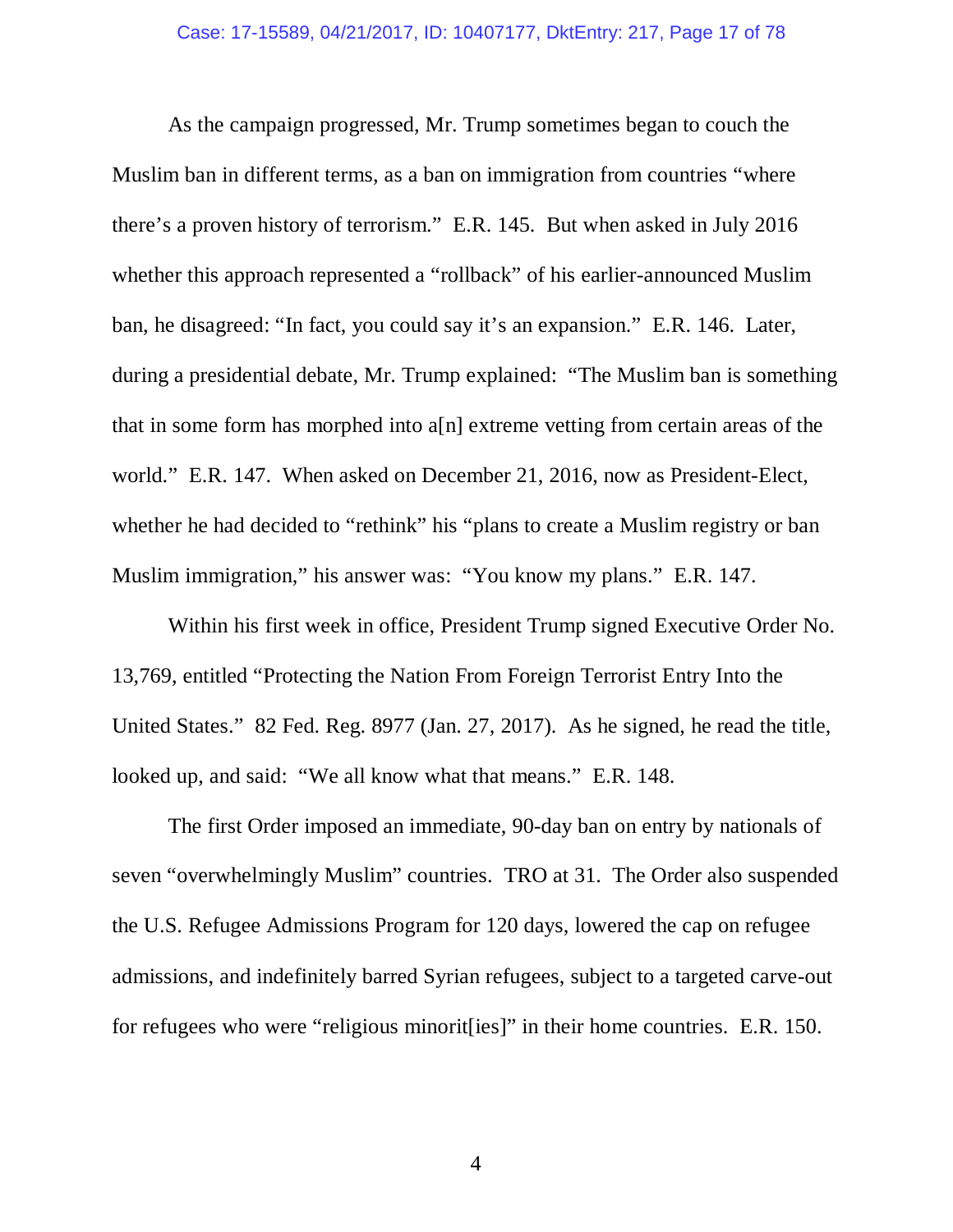In an interview with the Christian Broadcasting Network the day the Order was signed, President Trump explained that the Order was designed to create a "priority" for Christian refugees, falsely asserting that Syrian Christians had previously been kept out of the United States, while Muslims "could come in." E.R. 150. In a television interview the next day, Presidential Advisor Rudolph Giuliani explained further: "When [Donald Trump] first announced it, he said, 'Muslim ban.' He called me up. He said, 'Put a commission together. Show me the right way to do it legally.'" E.R. 150-151. President Trump later explained that the legal basis for the Order was "8 U.S.C. 1182(f)," a provision he said meant "you can suspend, you can put restrictions, you can do whatever you want."<sup>2</sup>

 The first Order spurred confusion, chaos, and outrage. Over 100 individuals were immediately detained at U.S. airports, and the Government revoked 60,000 visas during the first week. E.R. 152-154. Within hours, individuals and entities began filing lawsuits challenging the Order, and within a week a Washington District Court enjoined its enforcement nationwide. *Washington* v. *Trump*, 2017 WL 2462040 (W.D. Wash. Feb. 3, 2017).

 The Government filed an emergency appeal. E.R. 155. In this Court, it argued that the ban was "unreviewable," and that "[j]udicial second-guessing of

 $\overline{a}$ 

<sup>2</sup> *Transcript of President Donald Trump's speech to the Major Cities Chiefs Police Organization*, THE HILL (Feb. 8, 2017), https://goo.gl/BkvQM2.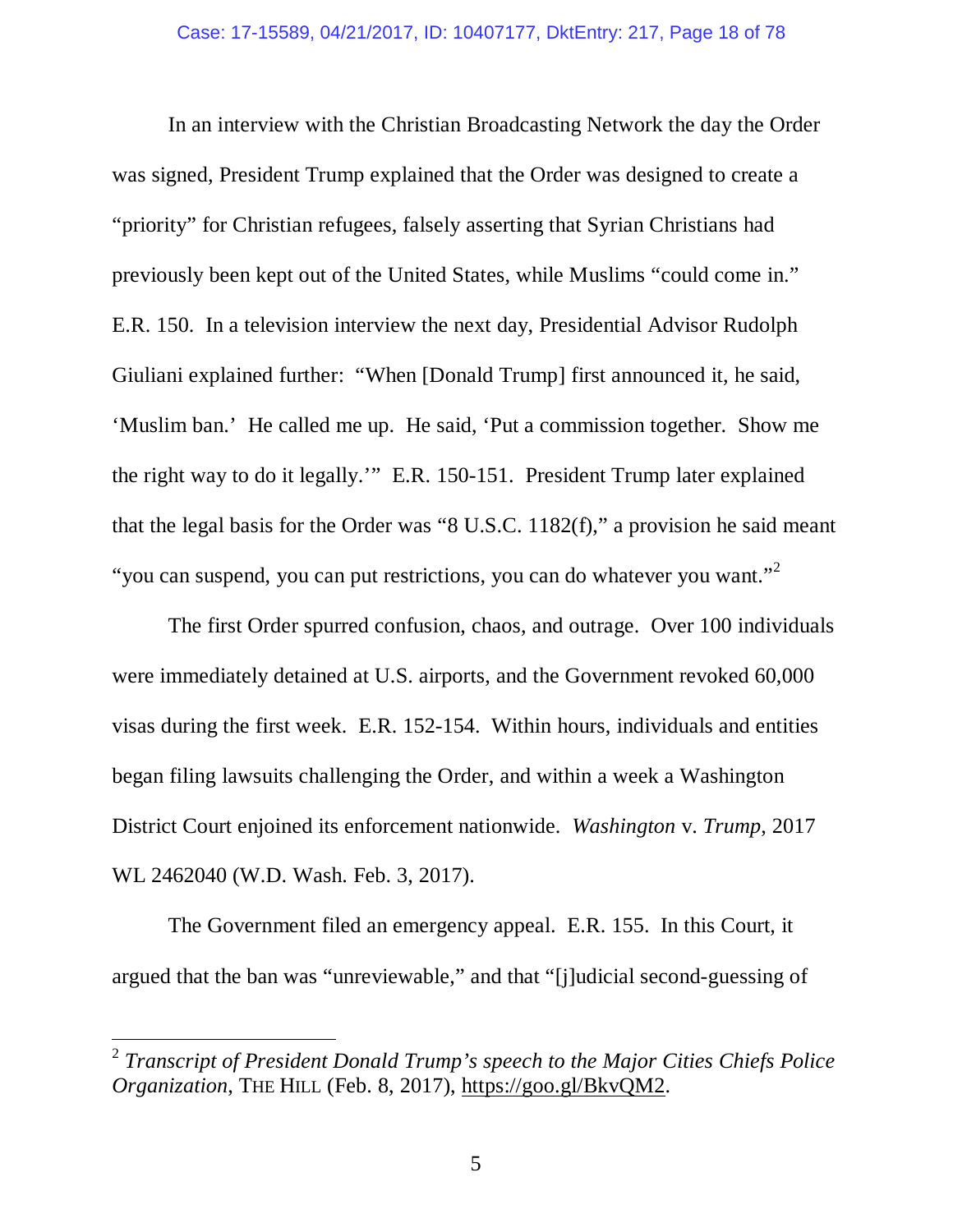the President's national security determination in itself imposes substantial harm." Emergency Stay Mot. at 2, 21, *Washington* v. *Trump*, No. 17-35105 (9th Cir.). On February 9, 2017, this Court affirmed the nationwide injunction in a published, unanimous opinion. *Washington* v. *Trump*, 847 F.3d 1151, 1169 (9th Cir. 2017).

#### **B. The Second Executive Order**

 The Government did not appeal this Court's decision; instead, it decided to issue a "revised" Order. E.R. 155. In the words of President Trump's Senior Advisor, Stephen Miller—appearing in a television interview on February 21, 2017—the revised Order would "have the same basic policy outcome" as the first, and any changes would address "very technical issues that were brought up by the court." E.R. 156. The White House planned to release the revised Order on March 1, 2017, but delayed the announcement to avoid "undercut[ting] the favorable coverage" of President Trump's speech to Congress. *Id.* at 157.

As the new Order was being prepared, the Department of Homeland Security issued memoranda severely undermining its purported national security rationale. Notably, on February 24, 2017, a draft DHS report concluded that nationality was an "unlikely indicator" of terrorism threats against the United States. E.R. 151, S.E.R. 158-160.

Undeterred, President Trump issued a revised Order on March 6, 2017. Exec. Order No. 13,780, 82 Fed. Reg. 13,209 (Mar. 6, 2017). Consistent with Mr.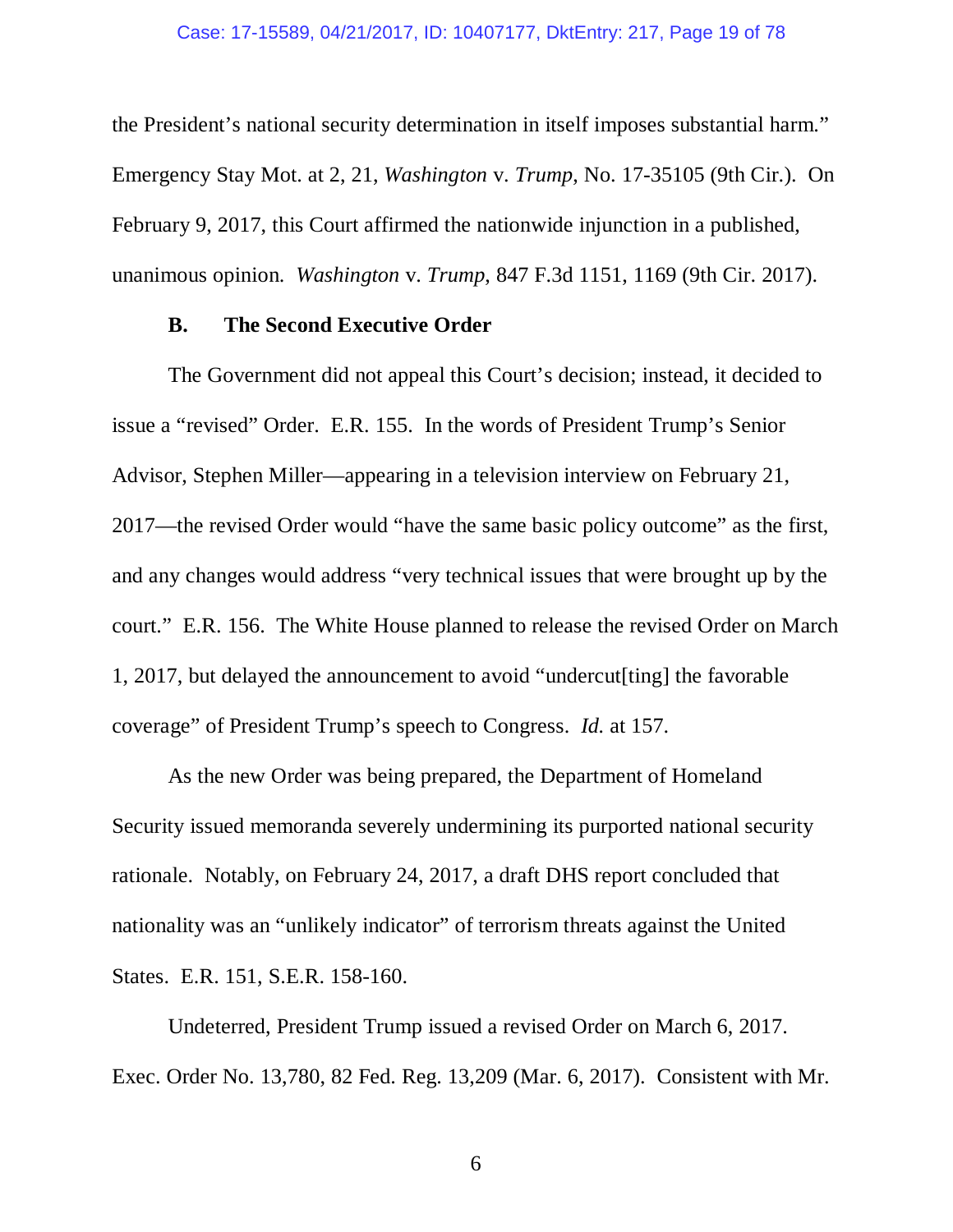Miller's statement, its substance is largely unchanged from the first. Section 2(c) now bans nationals of six (rather than seven) overwhelmingly Muslim countries from "entry into the United States" or being "issu[ed] a visa" for a period of 90 days. Order §§ 2(c), 3(c); *see id.* § 1(g) (stating that the Order omits Iraq because of its "close cooperative relationship" with the United States); *see also* TRO at 31. This Order exempts individuals who are present in the United States or who have been granted lawful status; otherwise, aliens may escape the bar only by obtaining a wholly discretionary, "[c]ase-by-case waiver." Order § 3(a)-(c). The Order also instructs the Secretary of Homeland Security to conduct a "worldwide review" to determine whether the President's ban should be extended to "additional countries." *Id.* § 2(a)-(b), (d)-(g).

 The Order retains the President's refugee ban, as well. Section 6(a) suspends all "travel of refugees into the United States" as well as all "decisions on applications for refugee status" for a period of 120 days. Section 6(b) lowers the cap on refugees that may be admitted to the United States this year, from 110,000 to 50,000. Although the Order no longer contains an explicit preference for Christian refugees, it permits Administration officials to exempt aliens "on a caseby-case basis, in their discretion." *Id.* § 6(c). This waiver provision, like the exception to the travel ban, does not "create any right or benefit, substantive or procedural, enforceable at law or in equity." *Id.* § 16(c).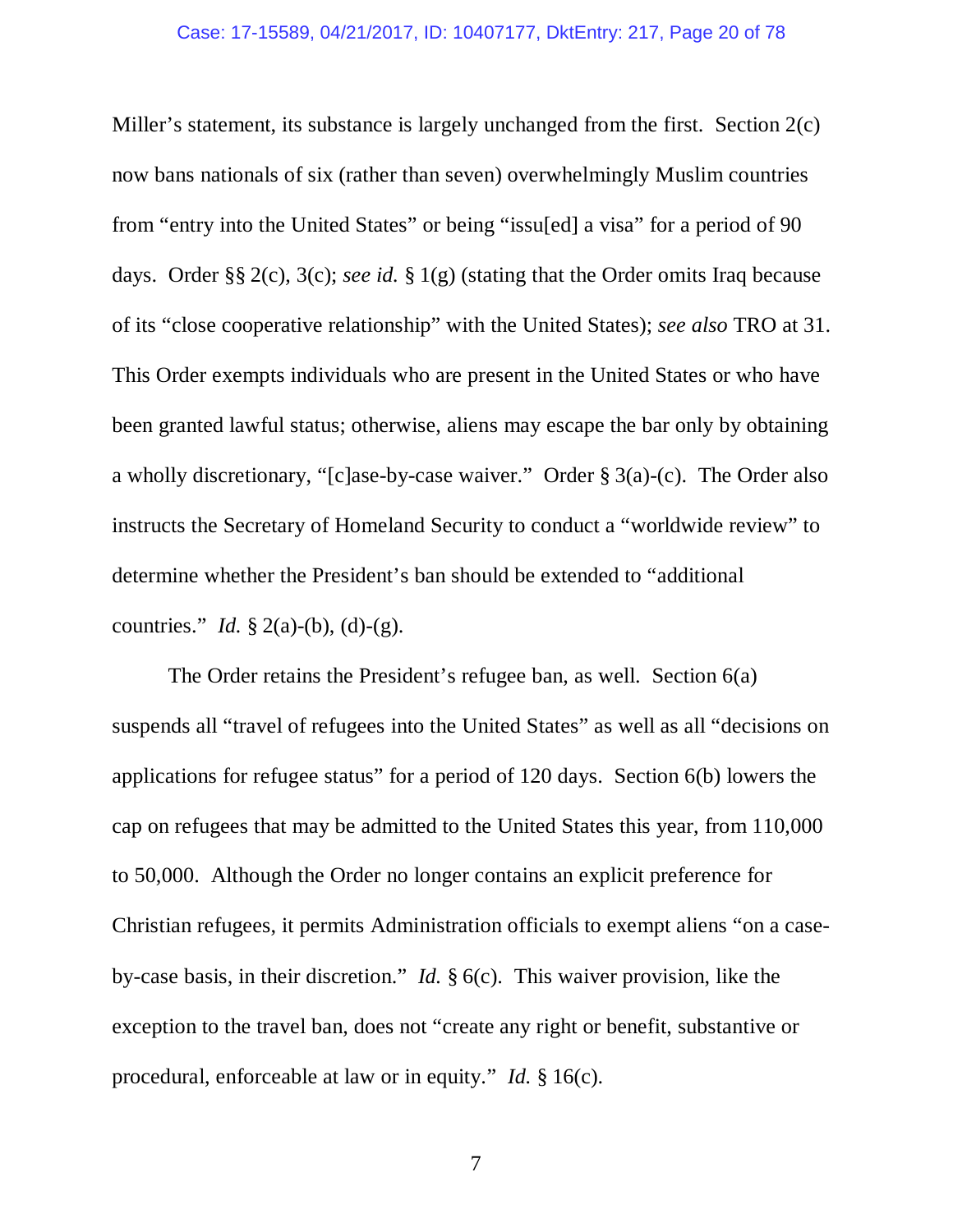Within a week of the Order's issuance—and after the District Court enjoined the new Order nationwide—the President told a rally of his supporters that this new Order was just "a watered down version of the first one" that had been "tailor[ed]" at the behest of "the lawyers." S.E.R. 84. He added: "I think we ought to go back to the first one and go all the way, which is what I wanted to do in the first place." *Id.* That night, President Trump reiterated his view that it is "very hard" for Muslims to assimilate into Western culture. S.E.R. 95.

 To this day, the President's campaign statement "calling for a total and complete shutdown of Muslims entering the United States" remains on his regularly updated campaign website. See E.R. 144 & S.E.R. 156.<sup>3</sup> In a briefing the day after the revised Order was signed, White House Press Secretary Sean Spicer told reporters that with the Order, President Trump "continue[d] to deliver on \* \* \* his most significant campaign promises."<sup>4</sup>

### **C. Procedural History**

 $\overline{a}$ 

 The State of Hawaii filed its complaint and motion for a TRO as to the first Order on February 3, 2017. After the Washington court entered its nationwide injunction, Judge Watson stayed proceedings in this case, lifting the stay

<sup>3</sup> Press Release, Donald J. Trump for President, *Donald J. Trump Statement on Preventing Muslim Immigration* (Dec. 7, 2015), https://goo.gl/D3OdJJ.

<sup>4</sup> The White House, Office of the Press Sec'y, *Press Briefing by Press Secretary Sean Spicer #18* (Mar. 7, 2017), https://goo.gl/dYyRzY.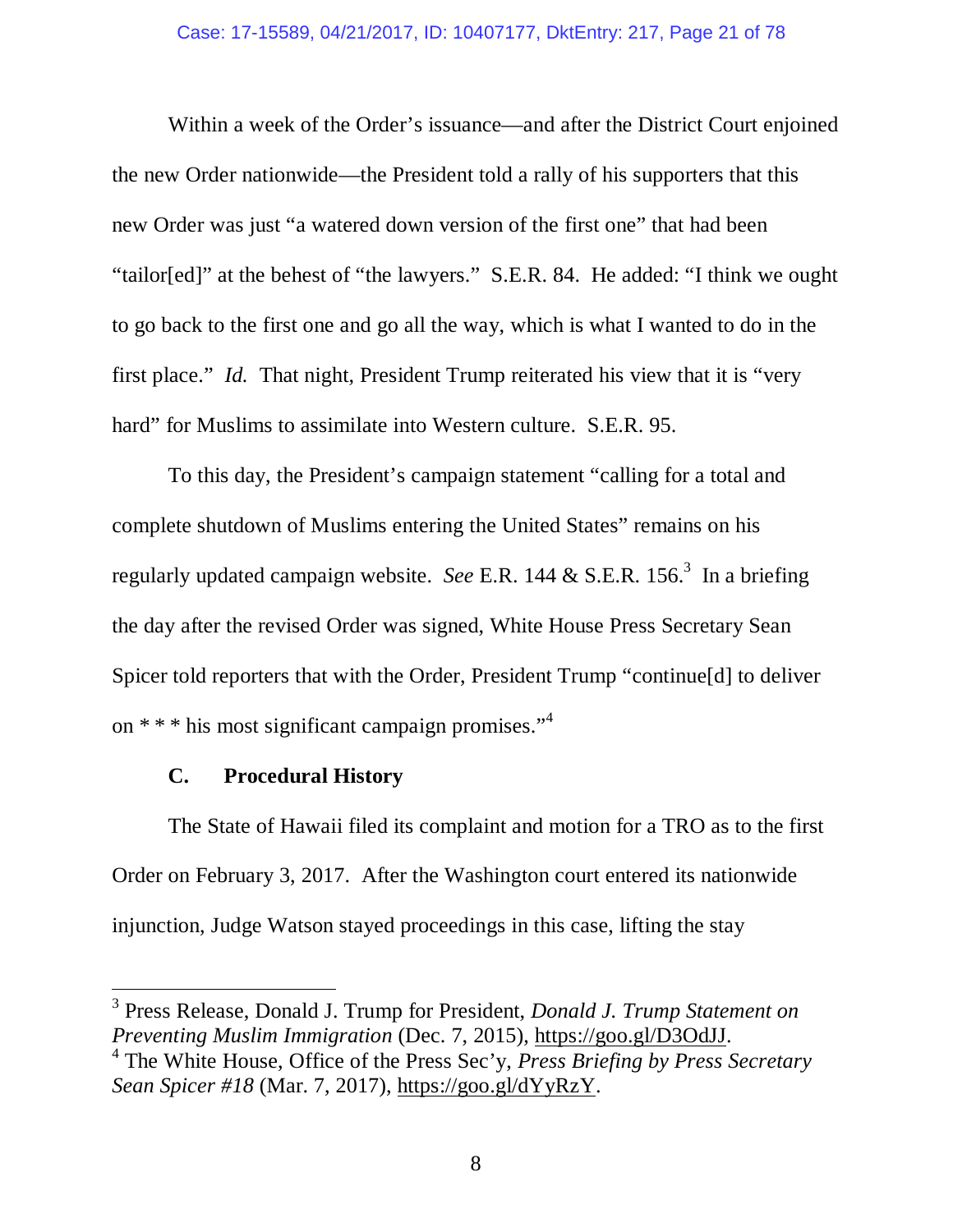temporarily to allow the State to file an amended complaint adding Dr. Ismail Elshikh—the Imam of the Muslim Association of Hawaii—as a plaintiff.

 When the revised Order was issued, the court lifted the stay. On March 8, Plaintiffs filed a Second Amended Complaint and a new motion for a TRO. Dkt. 64-65. In their filings, Plaintiffs argued that Sections 2 and 6 of the revised Order exceeded the President's authority under the Immigration and Nationality Act ("INA"), violated the Establishment Clause, and deprived individuals of Due Process. Dkt. 64-1. They sought a nationwide injunction of both provisions. *Id.*

 Following a hearing on March 15, 2017, the District Court granted the requested relief. Dkt. 219. In a 43-page opinion, the court found that both Plaintiffs had standing, *id.* at 15-25, that their claims were ripe, *id.* at 25-27, and that "[a]ny reasonable, objective observer would conclude \* \* \* that the stated secular purpose of the Executive Order is, at the very least, 'secondary to a religious objective' of temporarily suspending the entry of Muslims," *id.* at 36; *see id.* at 29-40. Because the Establishment Clause violation was clear, the court "express[ed] no view on Plaintiffs' due-process or INA-based statutory claims." *Id.* at 29 n.11. Finding the other factors met, the court temporarily enjoined the Government from "enforcing or implementing Sections 2 and 6 of the Executive Order across the Nation." *Id.* at 42.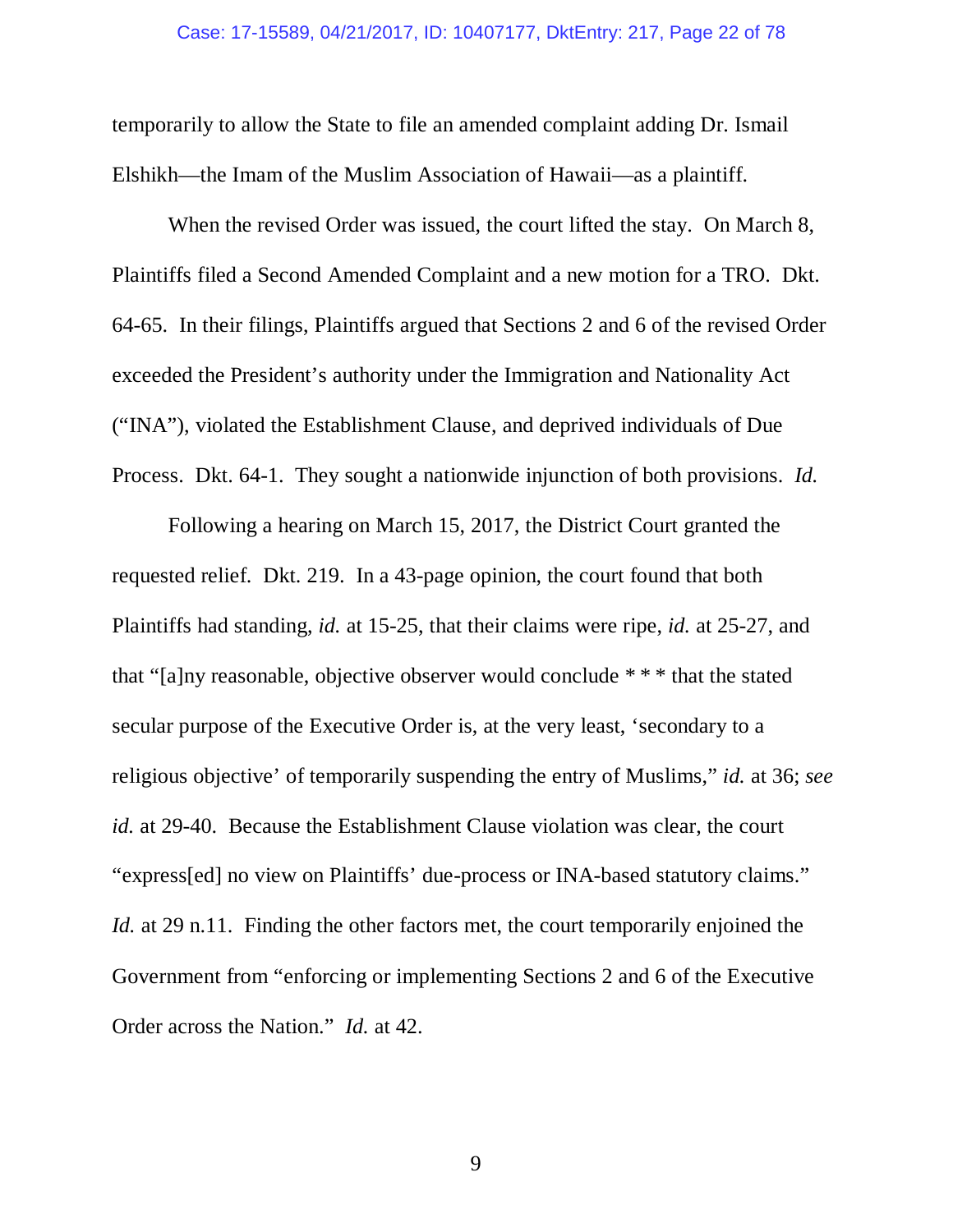After a second hearing, the court granted Plaintiffs' motion to convert the TRO into a preliminary injunction. Dkt. 238; 270. The court reaffirmed Plaintiffs' standing and the Establishment Clause violation, again reserving the statutory and Due Process questions. Dkt. 270 at 8-19. The court declined to narrow the scope of the injunction, explaining that "the *entirety* of the Executive Order runs afoul of the Establishment Clause" and, in any event, the Government had "fail[ed] to provide a workable framework for narrowing the scope of the enjoined conduct." *Id.* at 20-22 (emphasis added).

The Government appealed.

### **SUMMARY OF ARGUMENT**

The District Court correctly held that the Executive Order violates the Establishment Clause. The Order also exceeds the President's statutory authority and contravenes the constitutional guarantee of Due Process. Unable to provide a compelling defense on the merits, the Government tries at every turn to evade judicial review. Those arguments fail. This Court can and should affirm the simple truth that the Order is unlawful several times over.

I. Both Dr. Elshikh and Hawaii have standing. The Order, and the animus it embodies, inflict a dignitary harm on Dr. Elshikh by suggesting his faith is synonymous with terrorism, and by rendering him, his family, and the members of his mosque second-class citizens. Furthermore, the Order erects a high hurdle to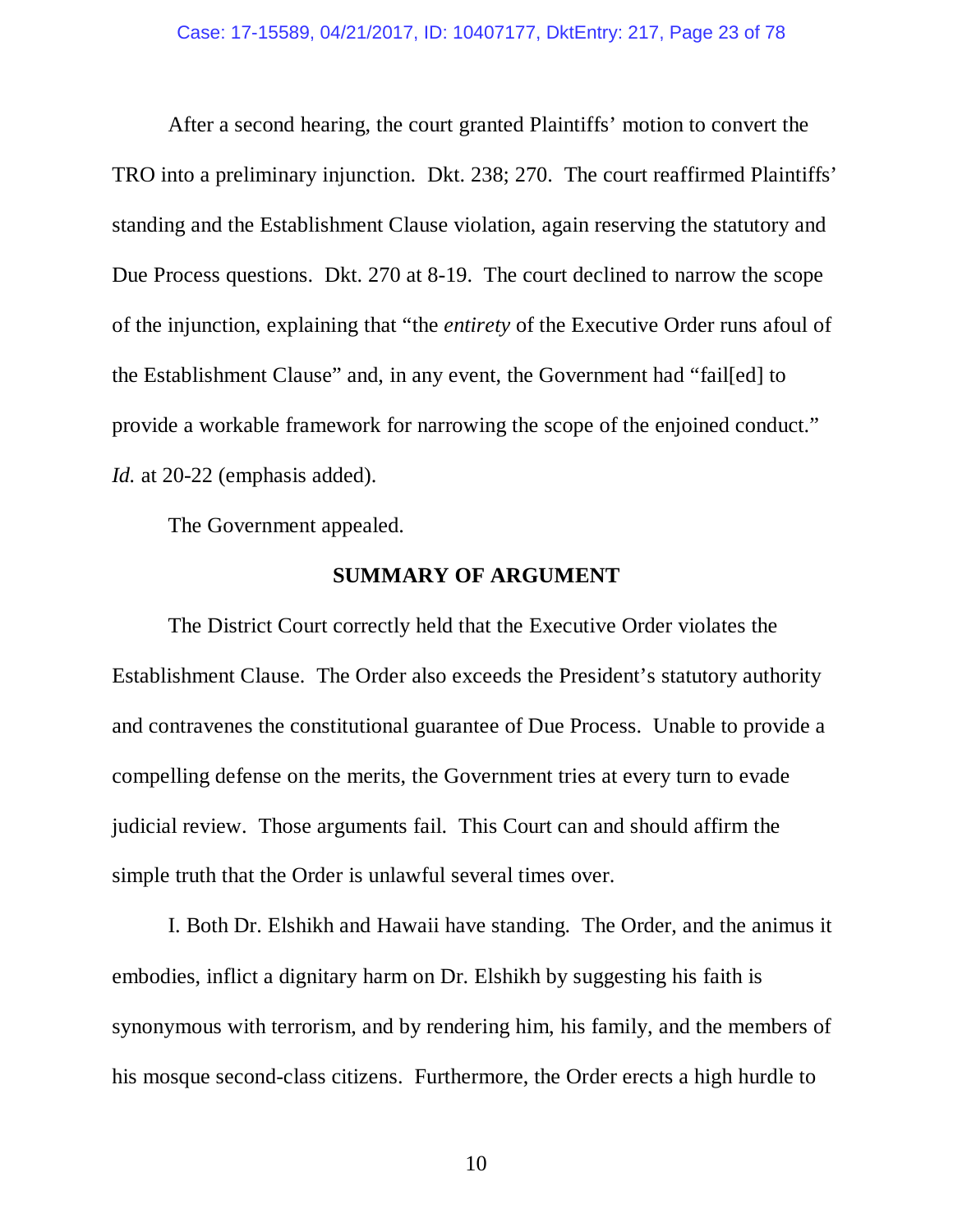#### Case: 17-15589, 04/21/2017, ID: 10407177, DktEntry: 217, Page 24 of 78

the admission of his children's Syrian grandmother, and chills his ability to publicly practice and raise his children in his faith.

Hawaii, too, suffers a host of harms. The Order effects an establishment of religion in the State, in violation of the Establishment Clause's core protection of federalism. Further, Hawaii's University, its tourism industry, and its right to enforce its sovereign prerogatives are all hurt by the discriminatory Order. Any one of these harms would be sufficient to confer standing, particularly given the "special solicitude" owed States in the standing analysis. *Massachusetts* v. *EPA*, 549 U.S. 497, 520 (2007).

II.A. Not only does the Court have jurisdiction to hear this case, but it must do so to vindicate fundamental separation-of-powers and liberty principles. The President claims an unreviewable authority to make immigration policy. The Constitution, however, entrusts the immigration power to Congress, and courts have a vital role in ensuring that any presidential exercise of delegated power comports with the will of Congress and the Constitution. The President's Order does neither.

B. The Court need not even reach the clear constitutional violations in this case because the Order grossly exceeds the President's *statutory* authority. The President claims that 8 U.S.C. § 1182(f) grants him limitless authority to suspend immigration. But Congress has enacted express limits on nationality-based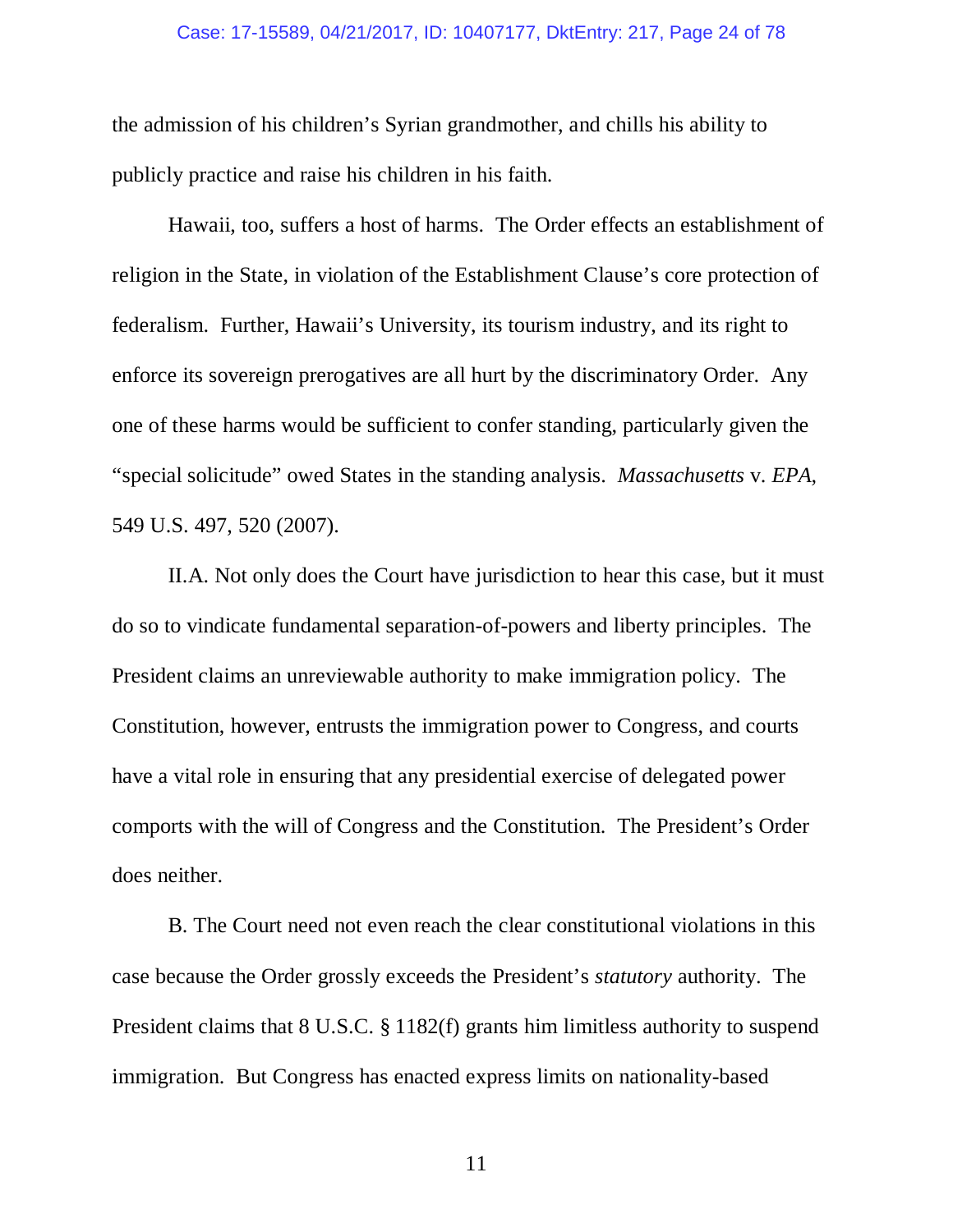#### Case: 17-15589, 04/21/2017, ID: 10407177, DktEntry: 217, Page 25 of 78

exclusions, established a careful and reticulated scheme for excluding terrorists, and examined the specific evidence on which this Order is based and judged a broad-based ban unnecessary. The Order overthrows *all* of those judgments; indeed, its dragnet bans lack precedent in either modern immigration law or Executive practice. It would be uncharacteristic, if not unconstitutional, for Congress to delegate the President sweeping legislative power to ignore its laws in all these respects. It did not, and this Court should enforce the reasonable limits that make this Order unlawful.

C. If the Court reaches the constitutional question, it is easily answered. Defendants seek to avoid scrutiny by pointing to the plenary immigration power vested in *Congress*. But that doctrine does not apply to *Executive* policymaking; rather, there is an increased need for judicial review when the Executive exercises a borrowed legislative power.

Under any standard, the Order's barely disguised Muslim ban violates the Establishment Clause. The Order casts opprobrium on the Muslim faith and imposes disproportionate burdens on Muslim-Americans. Its text, operation, history, and context all confirm that the Order is the embodiment of a policy of religious animus. The Government's only real response is to ask the Court to close its eyes to abundant evidence of discrimination. But no precedent supports that request, nor will affirming the injunction inappropriately inhibit future Executive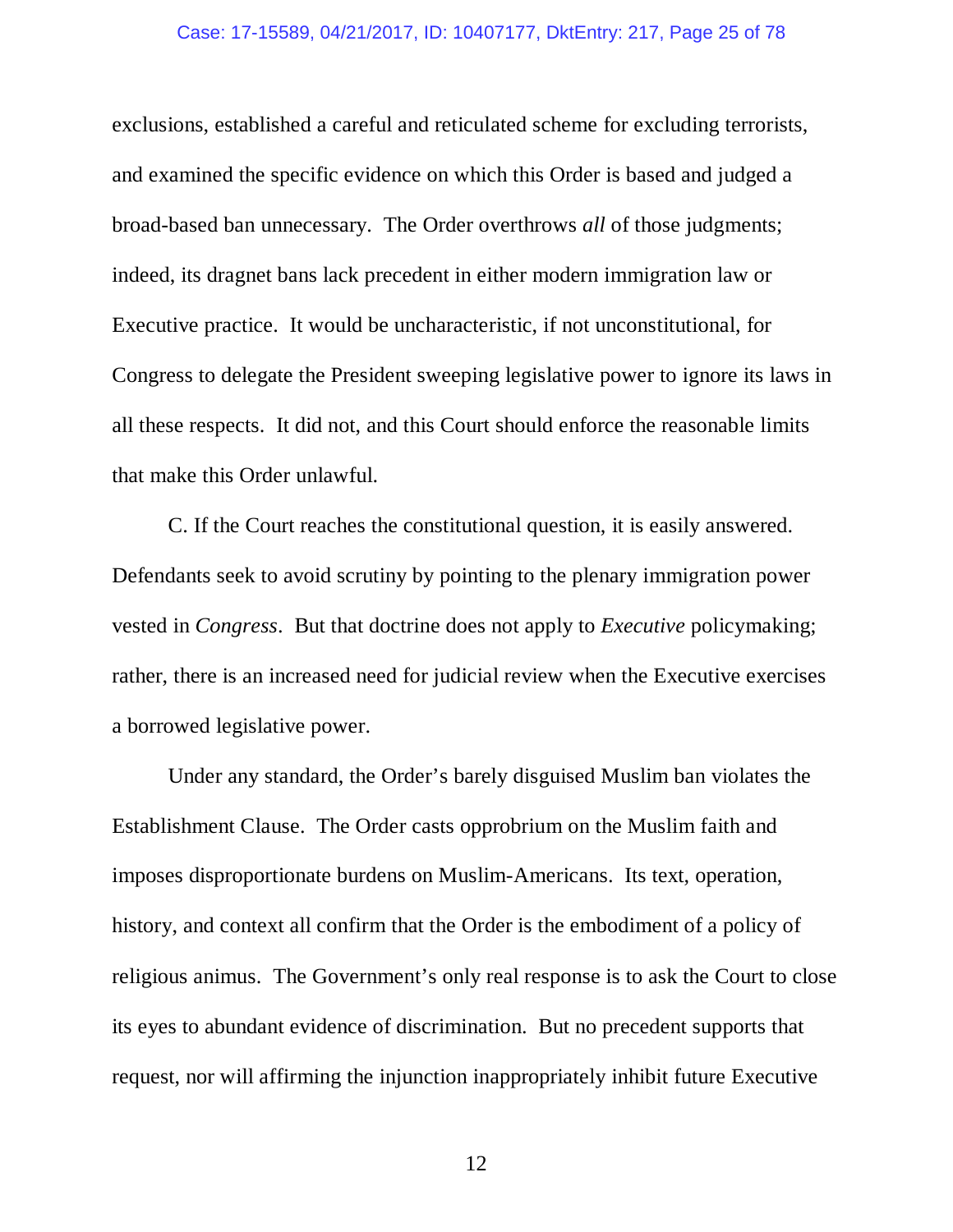#### Case: 17-15589, 04/21/2017, ID: 10407177, DktEntry: 217, Page 26 of 78

action. It will only prevent the President from making policy premised on the explicit assertion that faith is a proxy for dangerousness.

D. Finally, the Order exhibits the same Due Process defects that led this Court to enjoin the first Order. The Order still offers *no* enforceable procedural rights to aliens, even where their admission is essential to the liberty interests of an American citizen or institution. And it denies refugees the process Congress afforded them.

III. These glaring statutory and constitutional flaws are more than enough to affirm the full scope of the District Court's injunction. The constitutional guarantees of separated powers and enumerated rights demand nothing less.

#### **ARGUMENT**

#### **I. The Court Has Jurisdiction To Review The Executive Order.**

Defendants argue that neither Dr. Elshikh nor Hawaii has standing. Defendants have set themselves a difficult task: To show standing at this "preliminary stage of the litigation," *Washington*, 847 F.3d at 1159, Plaintiffs need demonstrate only that the allegations in their Complaint and the other evidence they have submitted establish the "minimal" injury Article III requires, *Preminger*  v. *Peake*, 552 F.3d 757, 763 (9th Cir. 2008). Plaintiffs have satisfied their burden many times over, with respect to both Dr. Elshikh and Hawaii. *See Nat'l Ass'n of Optometrists & Opticians LensCrafters, Inc.* v. *Brown*, 567 F.3d 521, 523 (9th Cir.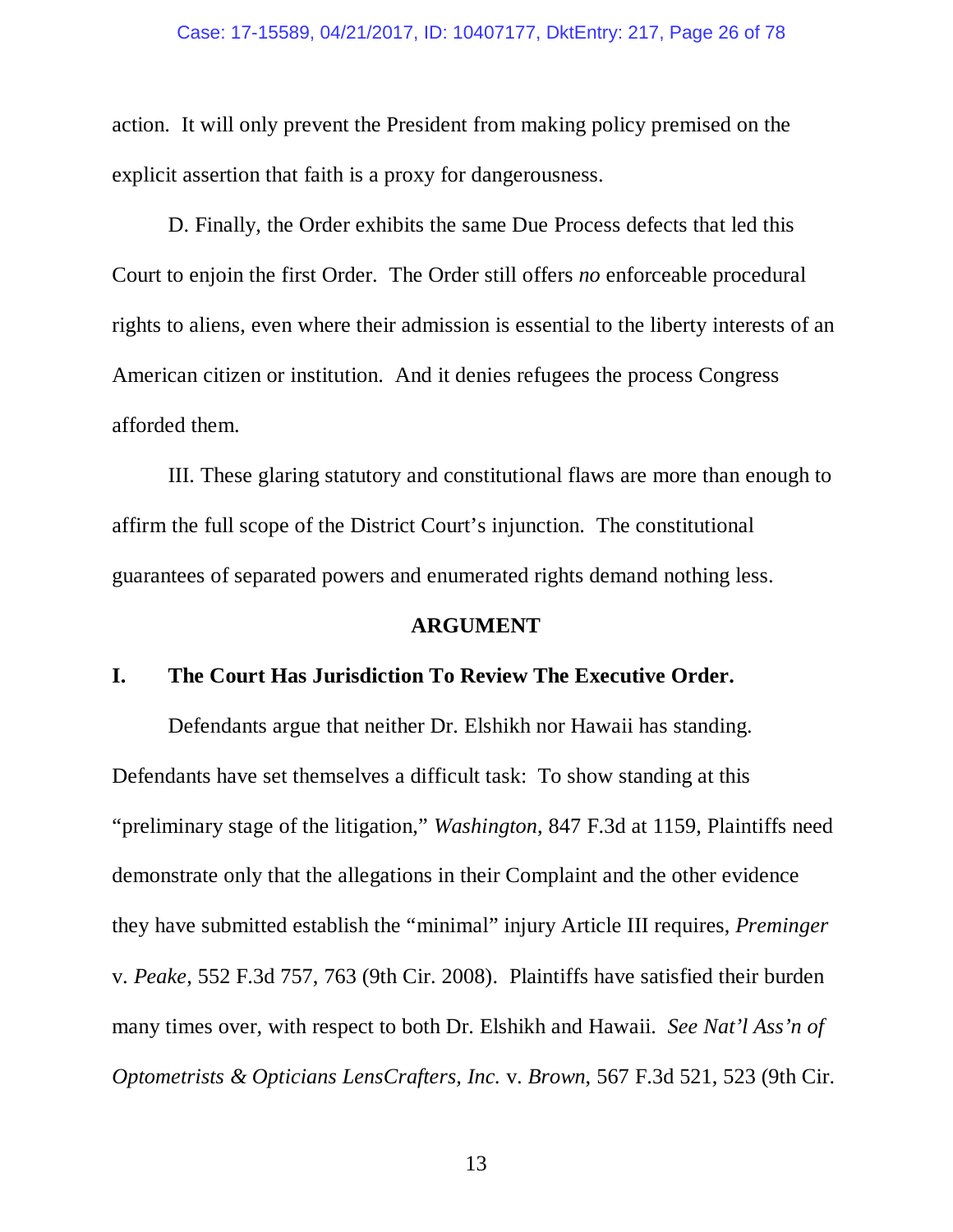2009) ("As a general rule, in an injunctive case this court need not address standing of each plaintiff if it concludes that one plaintiff has standing.").

### **A. Dr. Elshikh Has Standing.**

 The Order inflicts two distinct and immediate injuries on Dr. Elshikh: It conveys a government message of disapproval toward his religion, and it imposes special barriers preventing him from reuniting with his mother-in-law. Both harms are easily sufficient to confer standing.

1. An individual may demonstrate standing to raise an Establishment Clause claim by pointing to dignitary harms that flow directly from government condemnation of his religion. *Vasquez* v. *L.A. Cty.*, 487 F.3d 1246, 1251 (9th Cir. 2007) ("direct contact with [a] purportedly offensive anti-religious symbol" is a "sufficiently concrete injury" for standing). As Justice Scalia wrote, "[t]he indignity of being singled out for special burdens on the basis of one's religious calling is so profound that the concrete harm produced can never be dismissed as insubstantial." *Locke* v. *Davey*, 540 U.S. 712, 731 (2004) (Scalia, J., dissenting). This Court, sitting *en banc*, has thus held that Catholic residents of San Francisco had standing to challenge a municipal ordinance that "convey[ed] a government message of disapproval and hostility toward their religious beliefs." *Catholic League for Religious & Civil Rights* v. *City & Cty.* o*f S.F.*, 624 F.3d 1043, 1048 (9th Cir. 2010).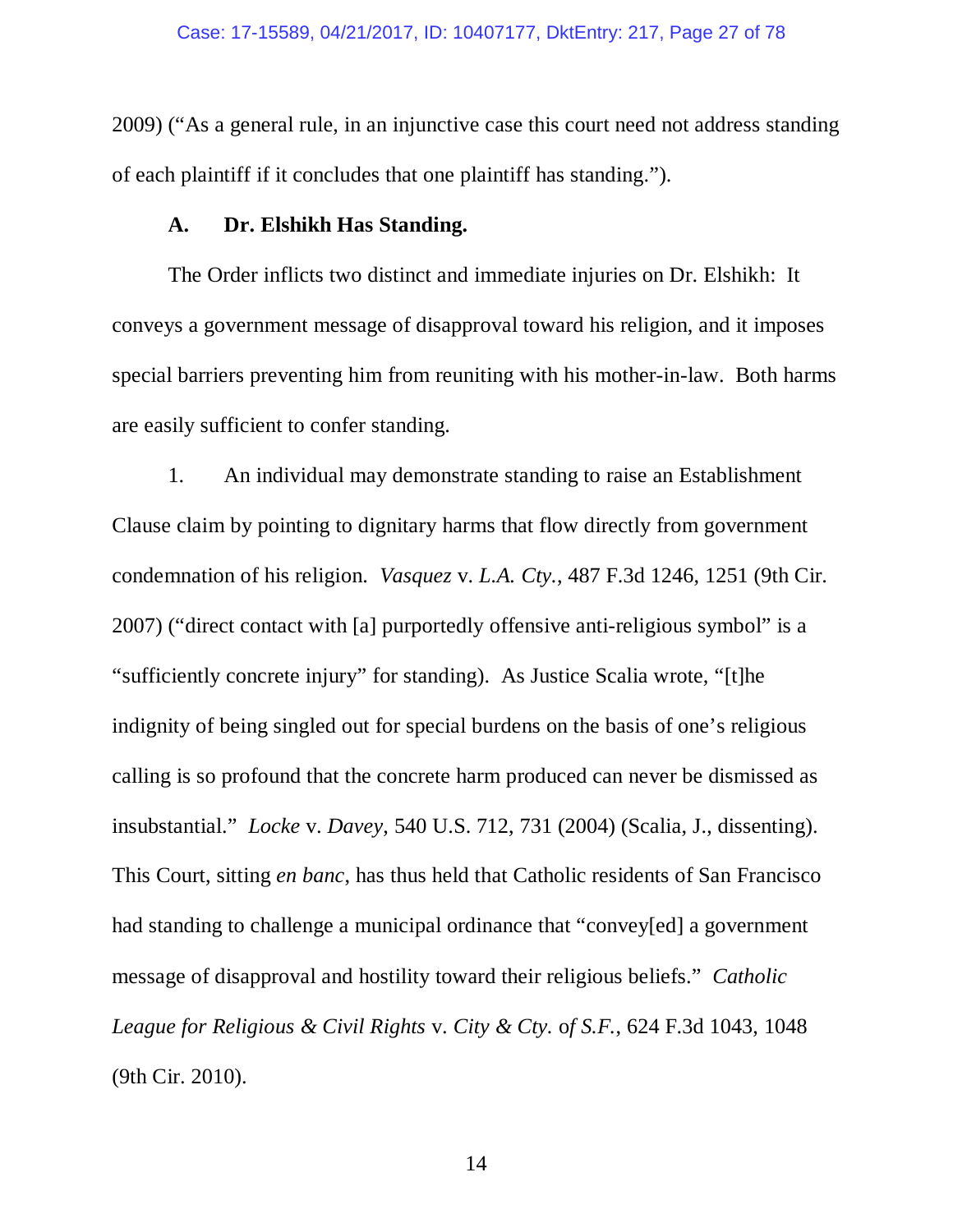Under these principles, Dr. Elshikh plainly has standing to challenge both Sections 2 and 6 of the Order. He has suffered clear dignitary harm from the travel ban and the refugee bar, which convey a message of anti-Muslim animus that has "devastat[ed]" him and caused his children to believe that their country "discriminate[s] against individuals \* \* \* who hold the same religious beliefs." E.R. 94, 96 (Elshikh Decl. ¶¶ 3, 6); *see* E.R. 161-162; Br. Amicus Curiae of Dr. Ismail Elshikh ("Elshikh Amicus") at 4-6, 10-12, *Int'l Refugee Assistance Project, et al.* v. *Trump, et al.*, No. 17-1351 (4th Cir. Apr. 19, 2017), ECF No. 146. That harm is "direct." *Vasquez*, 487 F.3d at 1251. Like the plaintiffs in *Catholic League*, Dr. Elshikh is a member of "the political community" whose government promulgated this "message of disapproval and hostility." 624 F.3d at 1048, 1052. He is also Imam of a mosque whose members the Order denigrates, and whose worship it burdens through forced exclusion of new members, including refugees. Elshikh Amicus at 11. And he and his family are particularly harmed by the Order because it imposes an impediment to the admission of Dr. Elshikh's Syrian mother-in-law, causing his children to ask: "Dad, how come we can't have our grandmother like our friends; is it because we are Muslims?" E.R. 94 (Elshikh Decl.  $\P$ 3).

The Government claims (Br. 26-27) that standing is foreclosed by *Valley Forge Christian College* v. *Americans United for Separation of Church & State,*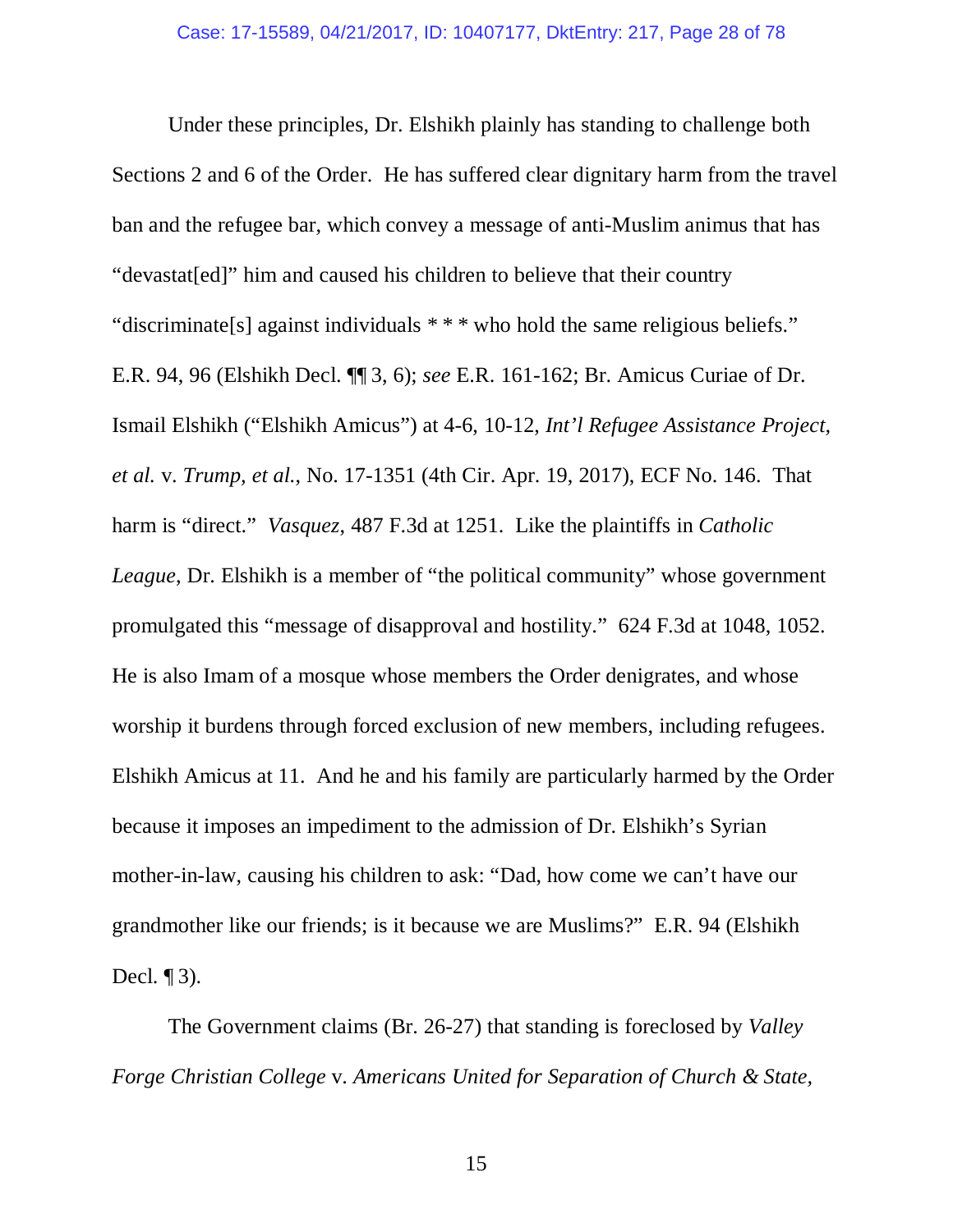*Inc.*, 454 U.S. 464 (1982). That is incorrect. *Valley Forge* held that "[a] 'psychological consequence' does not suffice as concrete harm where it is produced merely by 'observation of conduct *with which one disagrees*.' " *Catholic League*, 624 F.3d at 1052 (emphasis added) (quoting *Valley Forge*, 454 U.S. at 485-486). As the *en banc* Court has made clear, however, a psychological injury "*does* constitute concrete harm where," as here, "[it] is produced by government condemnation of one's own religion." *Id.* (emphasis added).

 2. Dr. Elshikh also has standing to challenge the Order by virtue of the obstacles it creates to reunification with his mother-in-law. *See Kerry* v. *Din*, 135 S. Ct. 2128, 2140 (2015) (Kennedy, J., concurring). Dr. Elshikh's mother-in-law is a Syrian national seeking an immigrant visa. E.R. 94-95 (Elshikh Decl. ¶ 4). Because the Order blocks her entry into the United States, it prevents Dr. Elshikh and his family from "see[ing], spend[ing] time with, and get[ting] to know her." *Id.* **[6.** The mere possibility that she might be granted a discretionary waiver does not, as the Government claims (Br. 29), make this injury unripe. The "denial of equal treatment resulting from the imposition of [a] barrier" is *itself* an injury, regardless of whether it results in the "ultimate inability to obtain [a] benefit." *Gratz* v. *Bollinger*, 539 U.S. 244, 262 (2003); *see also Clinton* v. *City of N.Y.*, 524 U.S. 417, 433 (1998). Indeed, during the oral argument in *Washington*, the Government told this Court that "a U.S. citizen with a connection to someone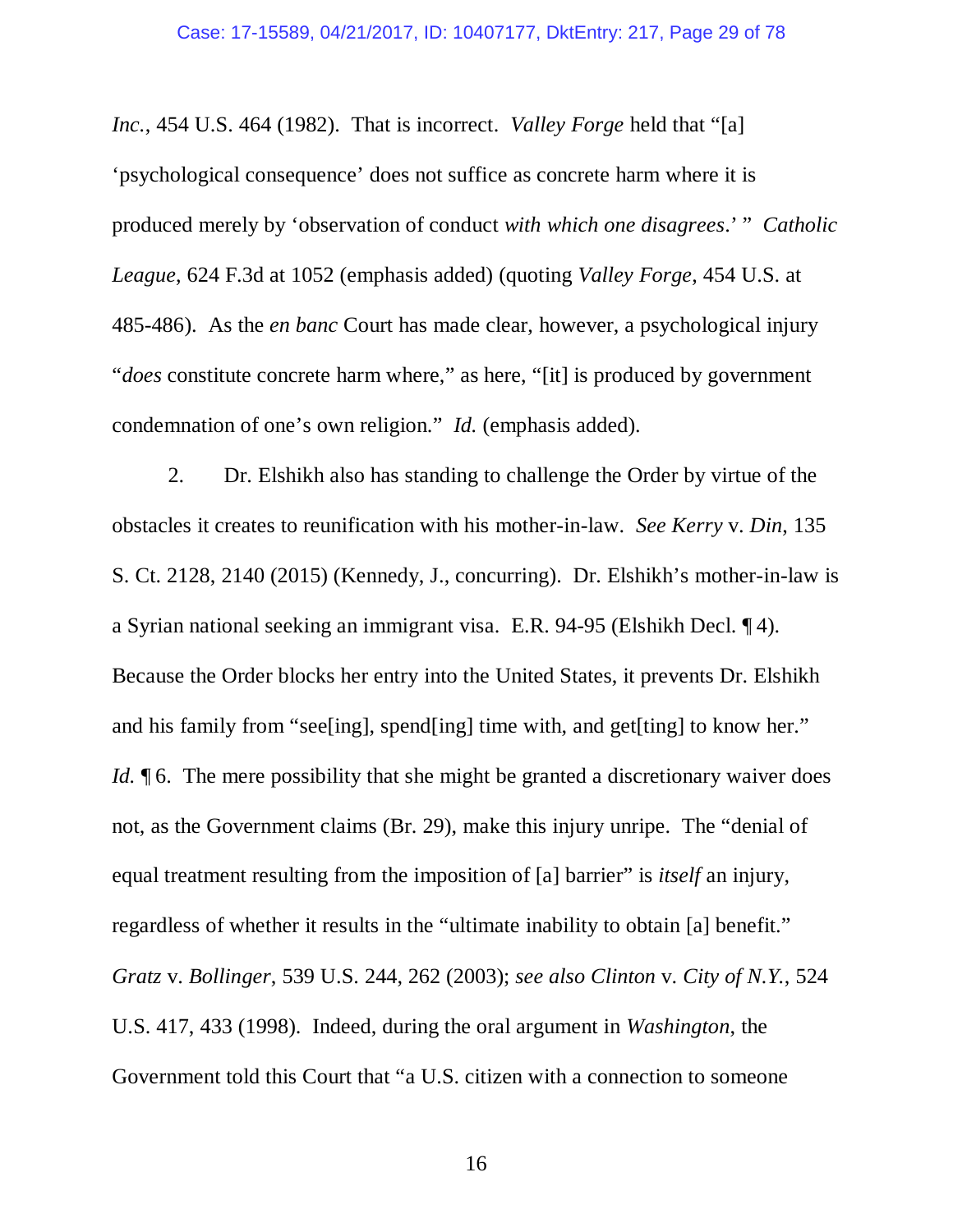seeking entry" would have "a route to make a constitutional challenge." Oral Arg. 24:28-24:47, *Washington*, No. 17-35105 (9th Cir. Feb. 7, 2017), ECF No. 124.

### **B. Hawaii Has Standing.**

Hawaii has standing to challenge Sections 2 and 6 of the Order, particularly given the "special solicitude" States receive "in the standing analysis." *Massachusetts*, 549 U.S. at 520. The Order effects an establishment of religion in the State; prevents students and faculty from joining its University; harms the State's tourism industry and tax revenues; and impairs Hawaii's sovereign interests in carrying out its laws and policies.

1. Hawaii plainly has standing to challenge Sections 2 and 6 under the Establishment Clause. A core function of that Clause is the "protect [ion] [of] States, and by extension their citizens, from the imposition of an established religion by the Federal Government." *Zelman* v. *Simmons-Harris*, 536 U.S. 639, 677 (2002) (Thomas, J., concurring). Hawaii has alleged that the Order carries out an unconstitutional establishment of religion. E.R. 164, 167. The Clause's protections would be empty if the State could not sue to redress that injury. *Cf. Washington*, 847 F.3d at 1160 n.4.

2. Hawaii also has standing because of the injuries inflicted on its University. In *Washington*, this Court found that Washington and Minnesota had standing to press their claims based on "two logical steps: (1) the Executive Order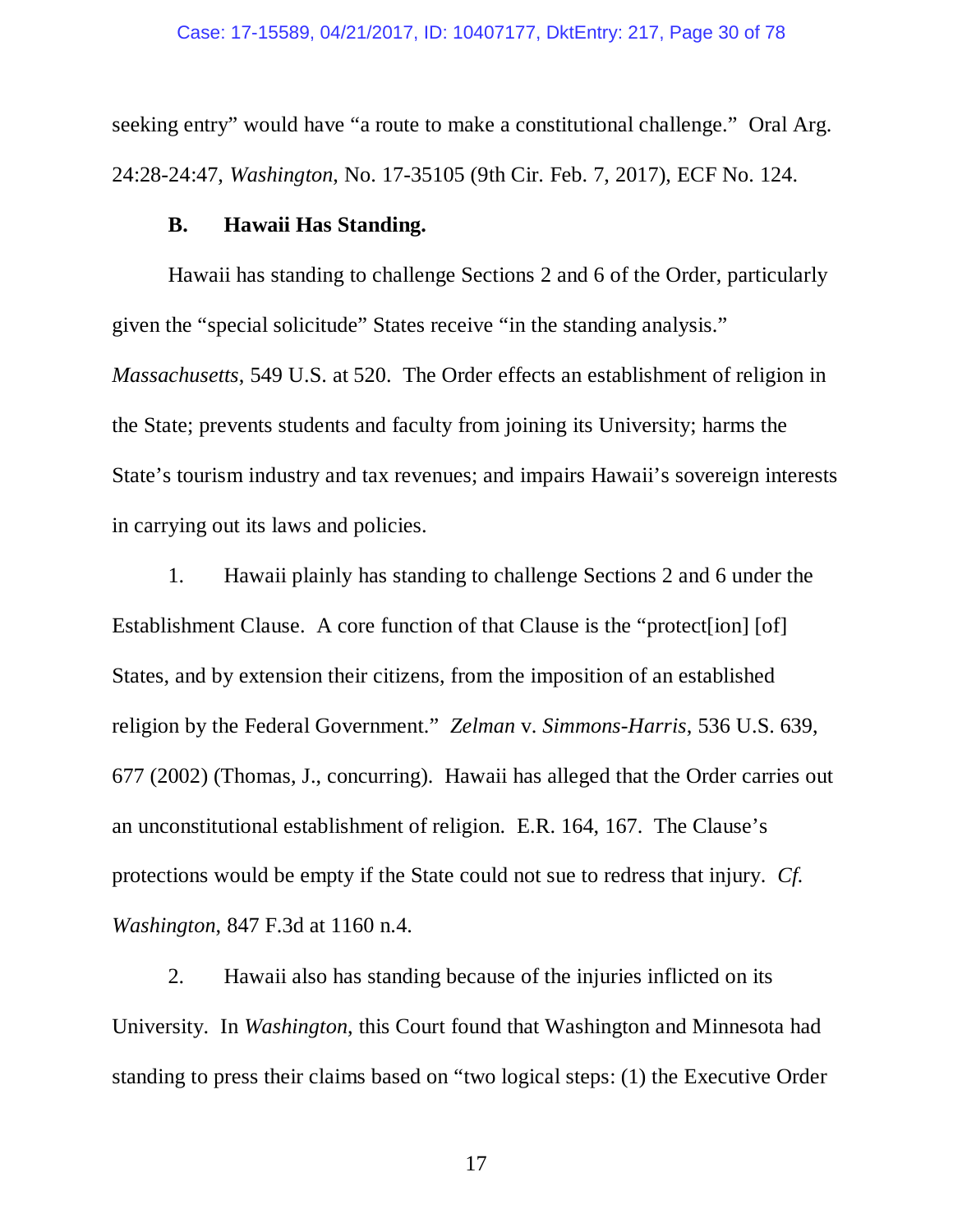#### Case: 17-15589, 04/21/2017, ID: 10407177, DktEntry: 217, Page 31 of 78

prevents nationals of seven countries from entering [the States]; (2) as a result, some of these people will not enter state universities, some will not join those universities as faculty, some will be prevented from performing research, and some will not be permitted to return if they leave." 847 F.3d at 1161.

Hawaii has made the same showing here. Its University has 23 graduate students, multiple faculty members, and 29 visiting faculty from the designated countries. E.R. 120-121 (Supp. Dickson Decl. ¶ 7). The University recruits from the affected countries, and people in those countries apply to the University. Just yesterday, the University announced that eleven graduate students from those countries have been admitted for the 2017-2018 academic year, and the University is still considering applications from twenty-one additional affected graduate students.<sup>5</sup> The Order would bar those people from traveling to the United States. Accordingly, Hawaii will be harmed because "some of the[] people" banned by the Order "will not enter state universities" and "will not join those universities as faculty." *Washington*, 847 F.3d at 1161.

The Government argues (Br. 23) that because the Order only "suspends entry for a 90-day period," any harm to the University is "speculative." But the "University's ability to recruit and enroll students and graduate students" and its

 $\overline{a}$ 

<sup>5</sup> *UH a popular destination for international students*, UH NEWS (Apr. 20, 2017), https://goo.gl/1HiawX.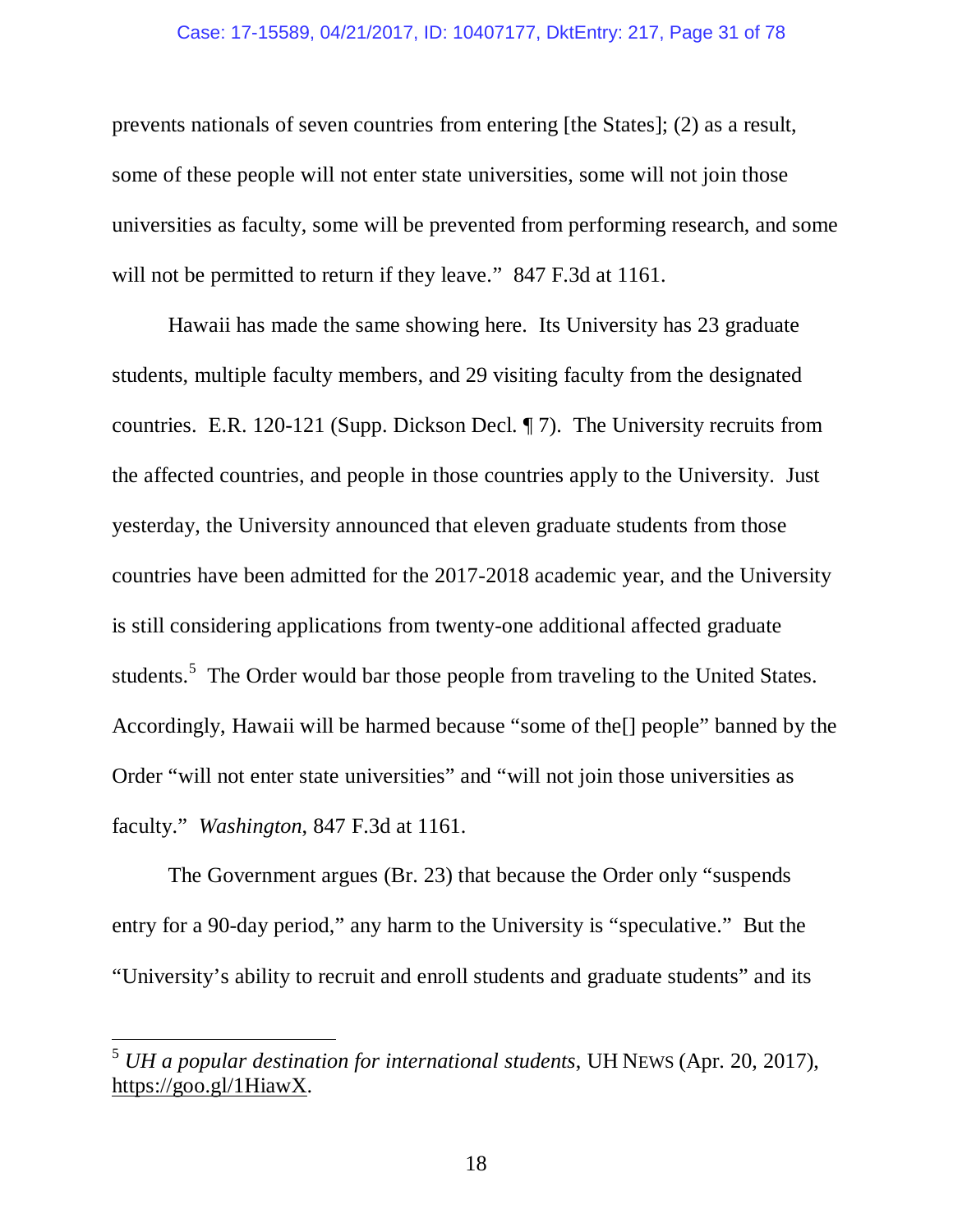ability to "recruit and hire visiting faculty" are *already* being "constrained" by the Order. E.R. 121 (Supp. Dickson Decl. ¶ 7). The Court need look no further than the eleven admitted graduate students whose enrollment decisions are being affected *right now*. It is common sense that an individual with any choice in the matter will reject a position in a country she may not be permitted to enter.

The Government also claims (Br. 23) that the University's injuries are unripe "until a prospective student or faculty member requests a waiver and is denied." The Government made precisely the same argument in *Washington*, Emergency Stay Mot. at 2, No. 17-35105 (9th Cir.), and it did not persuade the Court then, *see Washington*, 847 F.3d at 1169. The chill the Order inflicts does not depend on the denial of a waiver to a particular individual. *See Lexmark Int'l, Inc.*  v. *Static Control Components, Inc.*, 134 S. Ct. 1377, 1394 (2014) (standing predicated on chill to unidentified purchasers). And the waiver provisions do nothing to ameliorate the harm inflicted by the increased burden on entry for these foreign students. *See supra* 16.

 3. Furthermore, Hawaii has standing by virtue of the harm the Order inflicts on its tourism industry. A government entity has a "proprietary interest in revenues earned from \* \* \* tax," *Colo. River Indian Tribes* v. *Town of Parker*, 776 F.2d 846, 848 (9th Cir. 1985), and in preserving the beneficial effects of its "tourism industry," *City of Sausalito* v. *O'Neill*, 386 F.3d 1186, 1198-99 (9th Cir.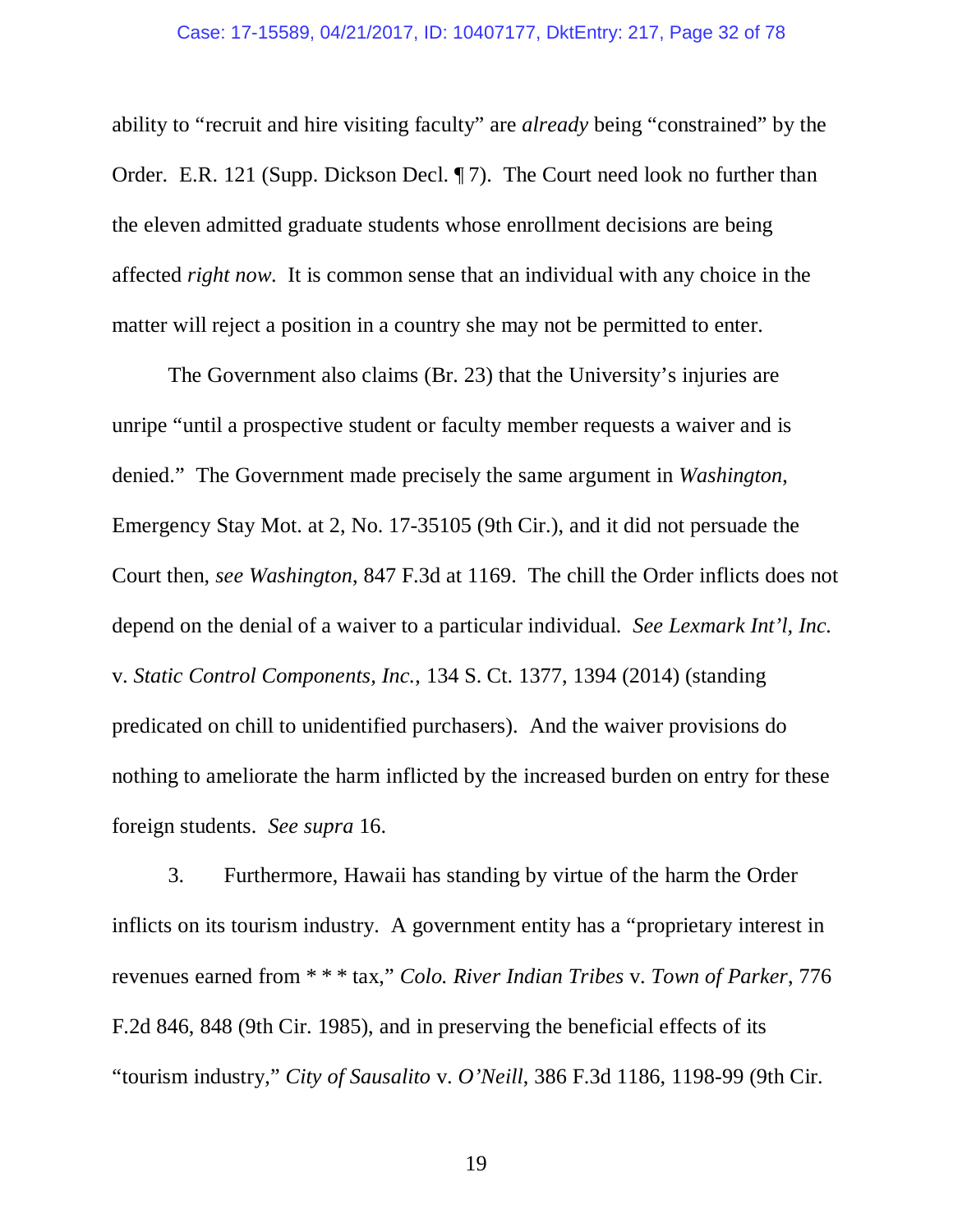#### Case: 17-15589, 04/21/2017, ID: 10407177, DktEntry: 217, Page 33 of 78

2004). Hawaii has established that the Order chills tourism, thereby decreasing the State's tax revenues.

As the District Court found, "preliminary data from the Hawaii Tourism Authority" that "includ[es] visitors from Iran, Iraq, Syria, and Yemen" suggests that "during the interval of time that the first Executive Order was in place, the number of visitors to Hawaii from the Middle East dropped." TRO at 20; *see* E.R. 164. More recent numbers on the Hawaii Tourism Authority's website confirm this trend: Visits from the Middle East in February 2017 were down over *60%*  compared to one year ago. $<sup>6</sup>$  That is more than sufficient to establish standing</sup> because "even a small amount of money is ordinarily an 'injury,' " especially in the "Establishment Clause" context. *Czyzewski* v. *Jevic Holding Corp.*, 137 S. Ct. 973, 983 (2017).

The Government objects (Br. 22) that the State has not "identifie[d]" a specific "individual who has 'concrete plans' to come to the University" or to travel to Hawaii as a tourist. Again, the Government ignores the chill that has already occurred, including from the provisions that establish a process for expanding the travel ban. *See* Order § 2(a)-(f); *Lexmark*, 134 S. Ct. at 1394; *Texas*  v. *U.S.*, 809 F.3d 134,155 (2015) (State had standing to challenge costs imposed by

 $\overline{a}$ 

<sup>6</sup> *Visitor Arrivals from Middle East & Africa*, HAWAII TOURISM AUTHORITY, http://goo.gl/tM6krh.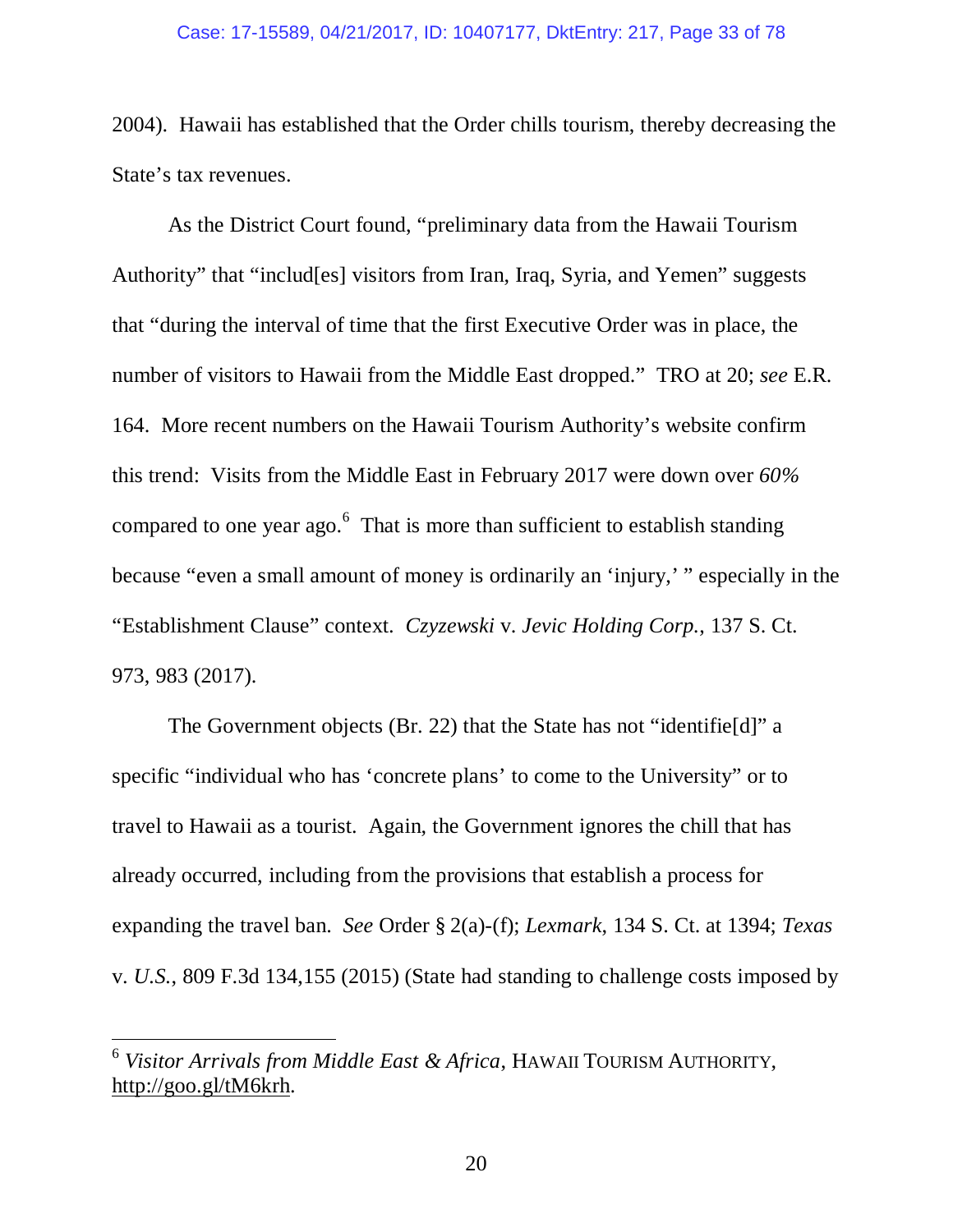immigration order without pointing to specific individuals that will impose those costs).

4. Finally, Hawaii has standing because the Order impairs its sovereign interests in enforcing its antidiscrimination laws and carrying out its refugee policies. Hawaii's laws protect religious freedom and equal rights, bar discrimination, and foster diversity. *See* Haw. Const. art. 1, §§ 2, 4; Haw. Rev. Stat. §§ 378-2(1), 489-3, 515-3, E.R. 163. Hawaii also has several state policies to aid and resettle refugees. E.R. 166. The Order commands Hawaii to abandon these sovereign prerogatives by requiring the State to exclude individuals based on their nationality, religion, and refugee status. Any time a State is prevented from "effectuating statutes enacted by representatives of its people, it suffers a form of irreparable injury." *New Motor Vehicle Bd.* v. *Orrin W. Fox Co.*, 434 U.S. 1345, 1351 (1977) (Rehnquist, J., in chambers).

### **C. The Government's Remaining Arguments Against Jurisdiction Are Meritless.**

The Government offers two additional arguments in its attempt to foreclose this Court's consideration of the merits. Both fail.

*First*, the Government contends (Br. 30) that Plaintiffs lack "prudential standing" to raise an Establishment Clause claim "on behalf of \* \* \* third party aliens." This argument rests on a false premise. Dr. Elshikh is asserting that the Order causes *him* dignitary harm and burdens *his* ability to be reunited with his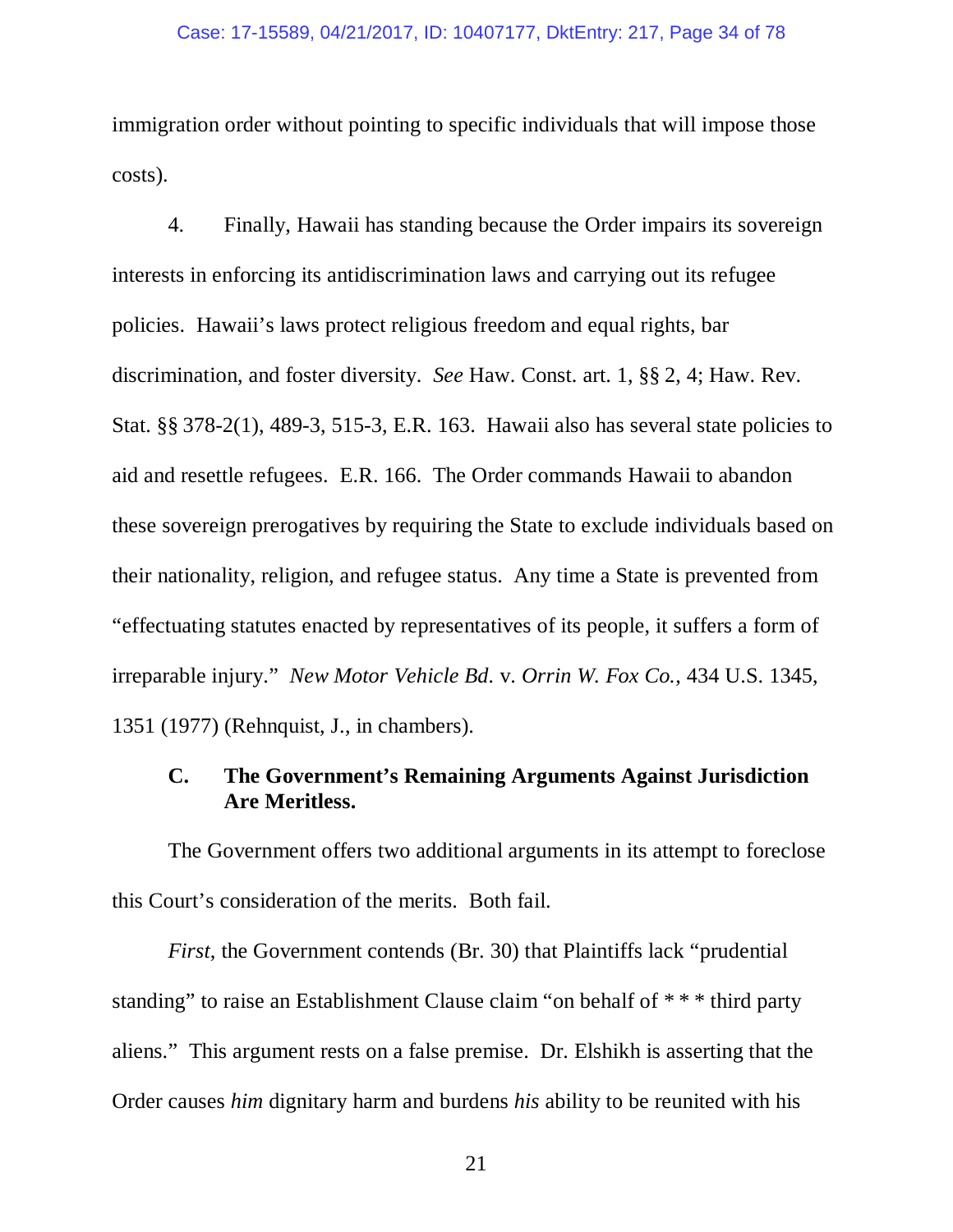#### Case: 17-15589, 04/21/2017, ID: 10407177, DktEntry: 217, Page 35 of 78

mother-in-law. Hawaii, likewise, is asserting that the Order impairs *its* rights to be free from a federal establishment of religion, enroll students and faculty in its University, earn tax revenues, and enforce its sovereign prerogatives. Anyway, *Washington* made clear that States have standing to sue on behalf of their students and faculty. 847 F.3d at 1160 n.4.

*Second*, the Government contends this lawsuit is barred by the "doctrine of consular nonreviewability" because it involves the "decision to issue or withhold a visa." Br. 32 (quotation omitted). That contention is staggering in its breadth; it would disable judicial review of even the most overt constitutional violation in the immigration context. "There is no precedent to support this claimed unreviewability, which runs contrary to the fundamental structure of our constitutional democracy." *Washington*, 847 F.3d at 1161. The consular nonreviewability doctrine restricts review of *individual* consular decisions, *see Li Hing of Hong Kong, Inc.* v. *Levin*, 800 F.2d 970, 971 (9th Cir. 1986), but it does not prevent a challenge to "the President's *promulgation* of sweeping immigration policy," *Washington*, 847 F.3d at 1162. "[C]ourts can and do review" such claims. *Id.* at 1163.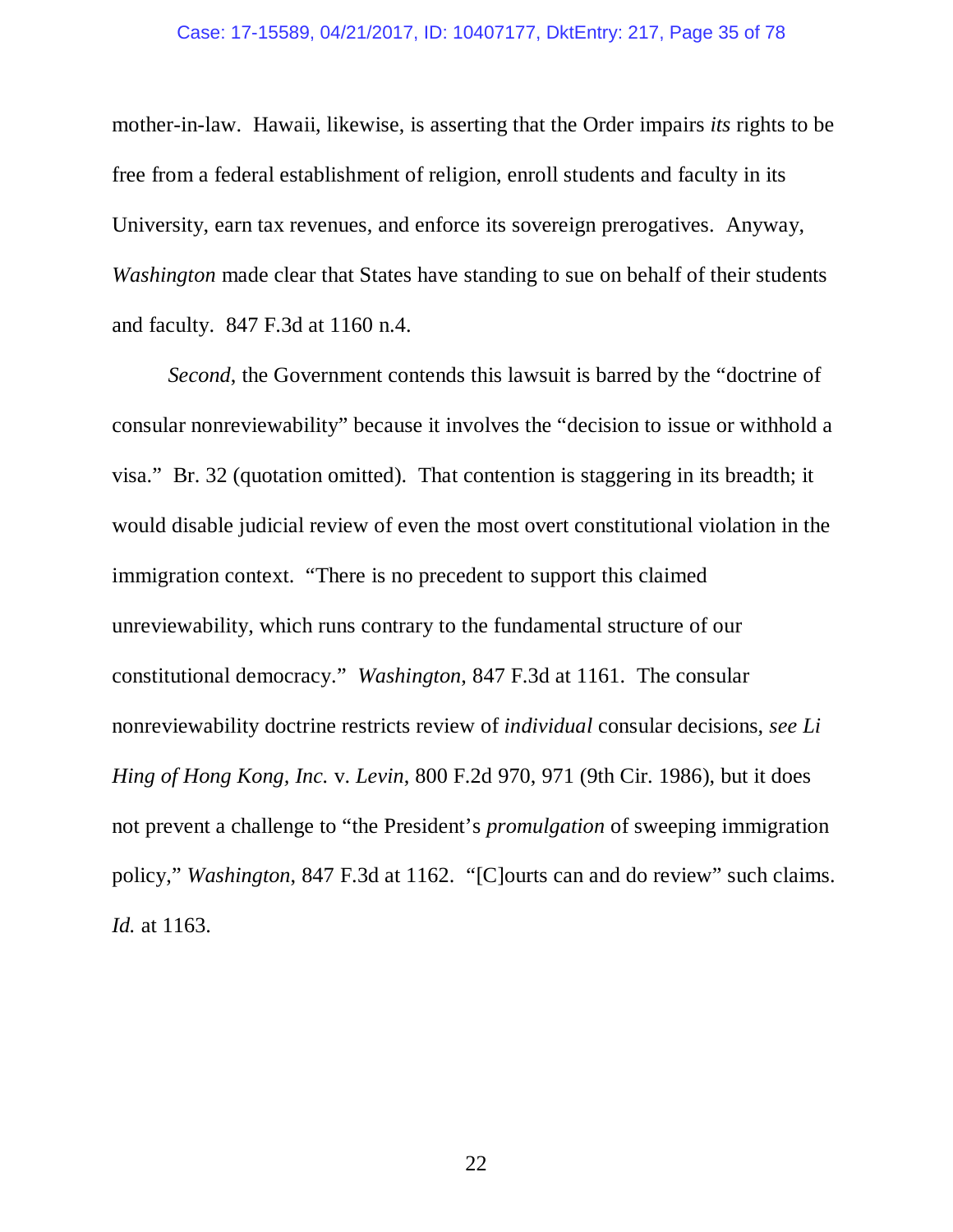#### **II. The Order Is Unlawful.**

### **A. The Constitution Entrusts the Immigration Power to Congress in Order to Protect Liberty.**

On the merits, the Government begins with the assertion that the President wields "inherent" and wide-ranging "power over immigration matters," Br. 34, and ends with the claim that courts may not "second-guess" the reasons he uses that power—no matter how often, or how clearly, he says that his purpose is one the Constitution abhors, *id.* at 46. That argument falters at every step.

Under the Constitution, the power to make immigration laws is "entrusted exclusively to Congress." *Arizona* v. *United States*, 132 S. Ct. 2492, 2507 (2012) (quoting *Galvan* v. *Press*, 347 U.S. 522, 531 (1954)); *see* U.S. Const. art. I, § 8, cl. 4 ("The Congress shall have Power \* \* \* To establish an uniform Rule of Naturalization"). The Framers made this choice deliberately. As immigrants and descendants of immigrants, they were well aware that the power to welcome or exclude carries with it authority to shape every facet of the Nation. And they knew—from hard experience—that immigration can be a potent tool of religious persecution. Virginia colonists had established the Anglican Church in part by "ma[king] the oath of [that religion's] supremacy a precondition to immigration." Michael W. McConnell, *Establishment and Disestablishment at the Founding, Part I: Establishment of Religion*, 44 Wm. & Mary L. Rev. 2105, 2116-17 (2003). Likely with this in mind, James Madison explained that "the first step \* \* \* in the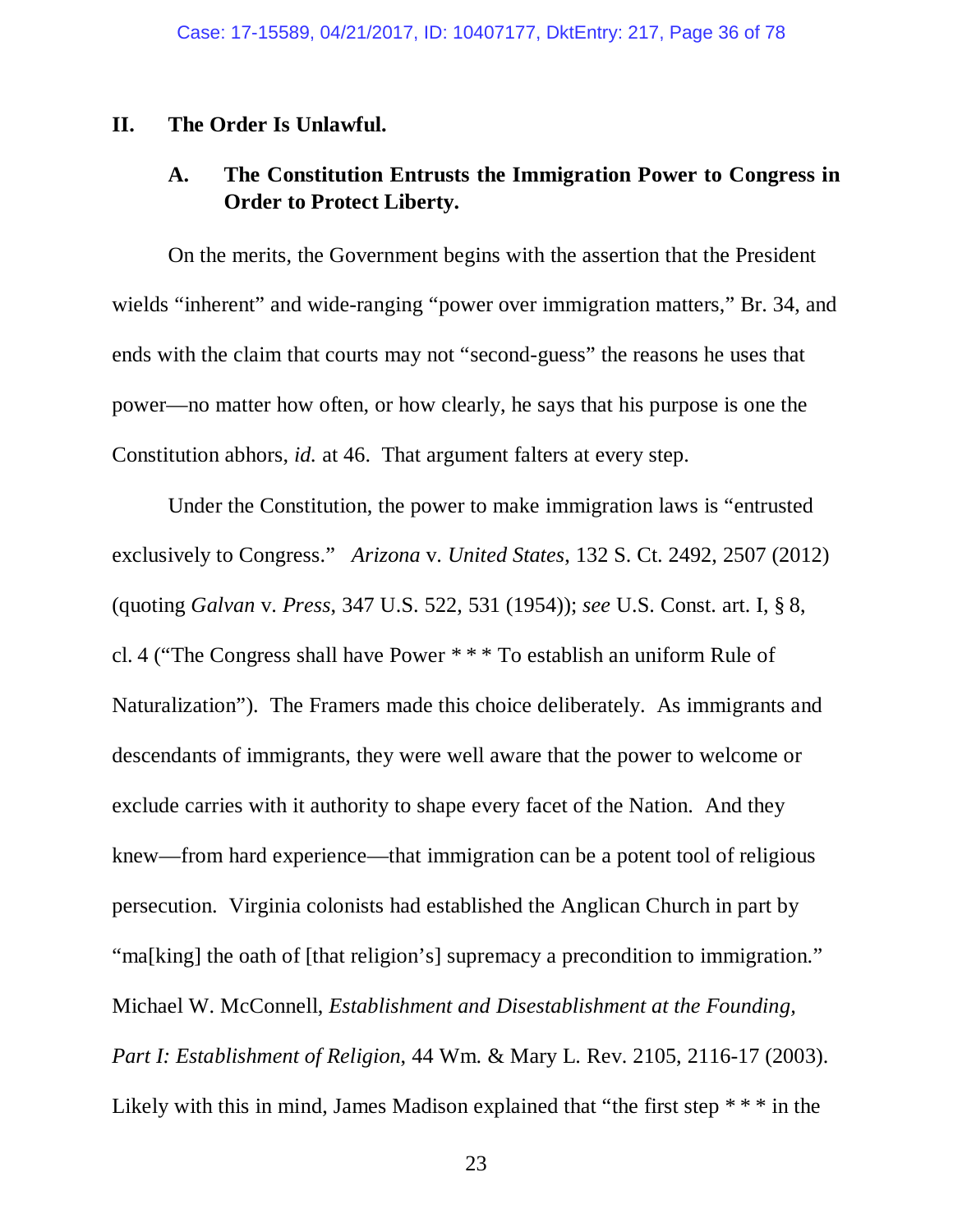#### Case: 17-15589, 04/21/2017, ID: 10407177, DktEntry: 217, Page 37 of 78

career of intolerance" is to place "a Beacon on our Coast, warning" the "persecuted and oppressed of every Nation and Religion" that they must "seek some other haven." *Engel* v. *Vitale*, 370 U.S. 421, 432 n.16 (1962) (quoting James Madison, Memorial and Remonstrance against Religious Assessments (June 20, 1785)).

Accordingly, the Founders "consciously" chose to place immigration policy in the hands of a "deliberate and deliberative" body. *INS* v. *Chadha*, 462 U.S. 919, 959 (1983); *see Fiallo* v. *Bell*, 430 U.S. 787, 796 (1977) (the Constitution assigns immigration matters "solely for the responsibility of the Congress"). Having "lived under a form of government that permitted arbitrary governmental acts to go unchecked," they did not wish this vital and dangerous authority to be at the mercy of the "arbitrary action of one person." *Chadha*, 462 U.S. at 951, 959. As with many of the Constitution's structural safeguards, they vested immigration authority in Congress "to safeguard individual liberty." *NLRB* v. *Noel Canning*, 134 S. Ct. 2550, 2559 (2014) (quoting *Clinton*, 524 U.S. at 449-450 (Kennedy, J., concurring)).

The President therefore cannot exercise the immigration power at will. He possesses only that authority Congress has delegated to him with "adequate standards." *Carlson* v. *Landon*, 342 U.S. 524, 542-544 (1952). In some circumstances—when he "faithfully execute[s]" the law by "exclud[ing] a given alien," or when he acts as "Commander in Chief" to regulate entrance "during a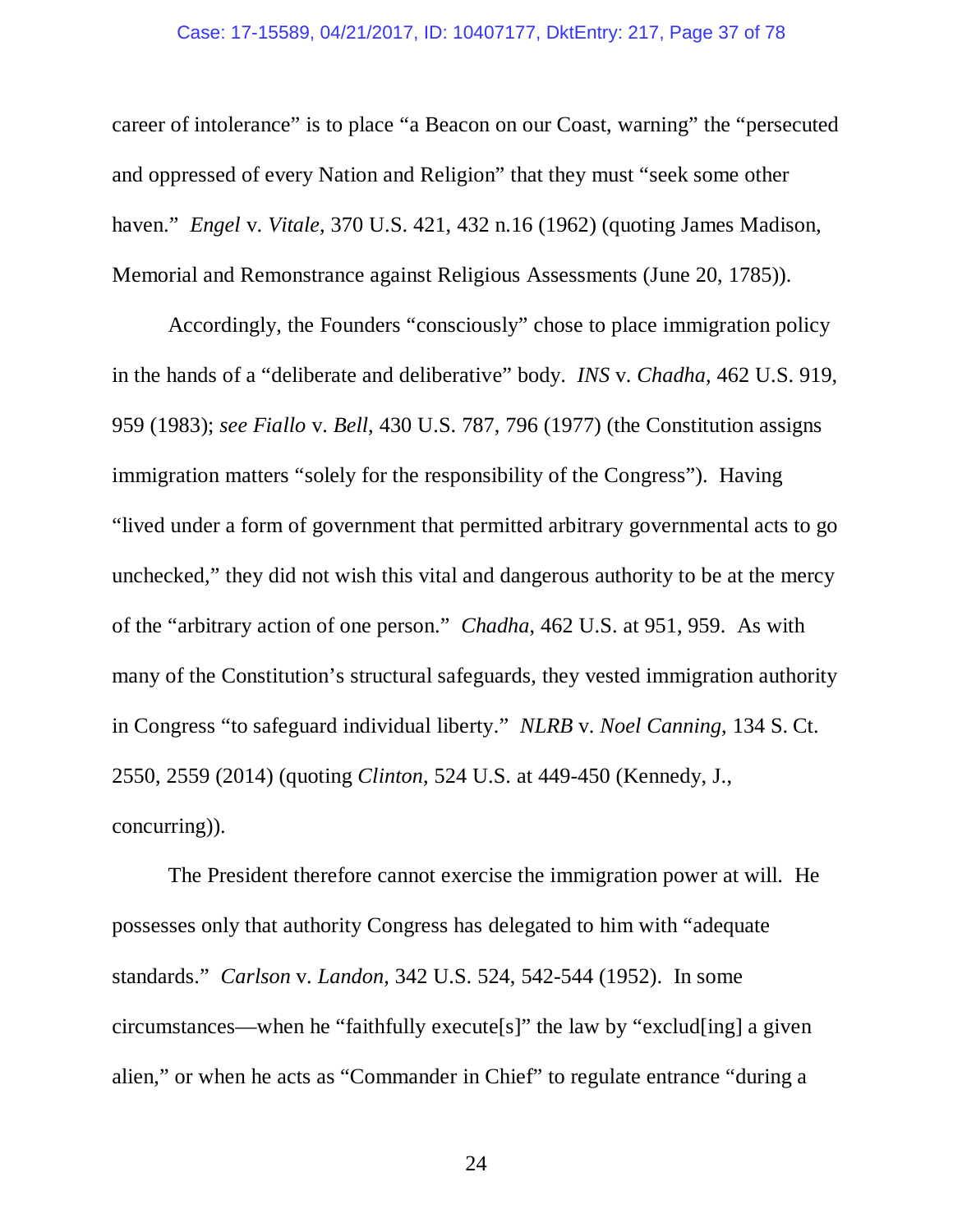time of national emergency"—that authority is bound up with an inherent Executive power and the President's power is at its apex. *U.S. ex rel. Knauff* v. *Shaughnessy*, 338 U.S. 537, 543 (1950), U.S. Const. art. II §§ 2-3; *see Youngstown Sheet & Tube Co.* v. *Sawyer*, 343 U.S. 579, 635-636 (1952) (Jackson, J., concurring). But no such circumstance is present here. The President is not excluding "a given alien," but millions of them, almost all Muslim. Nor does he claim an exigency: By his own admission, the President is responding to a decades-old threat that Congress has specifically enacted legislation to address. *See* Order § 1(e), (h); *infra* 34-37.

Instead, the President purports to invoke a limitless authority that he believes Congress conferred upon him: the power to "suspend" contained in 8 U.S.C. § 1182(f). He says that he may exclude any aliens, for any reason whatsoever, regardless of what any other statute or the Constitution says. And he makes good on these assertions, using that power to override statutes, effectuate religious persecution, and deny millions of aliens the process Congress afforded them. This is the very evil the Framers sought to avoid.

Some encroachments on liberty and the separation of powers embodied in the Constitution are difficult to recognize. No guesswork is needed to discern the violation in this case: "[T]his wolf comes as a wolf," *Morrison* v. *Olson*, 487 U.S. 654, 699 (1988) (Scalia, J., dissenting), even if it has thrown on an article or two of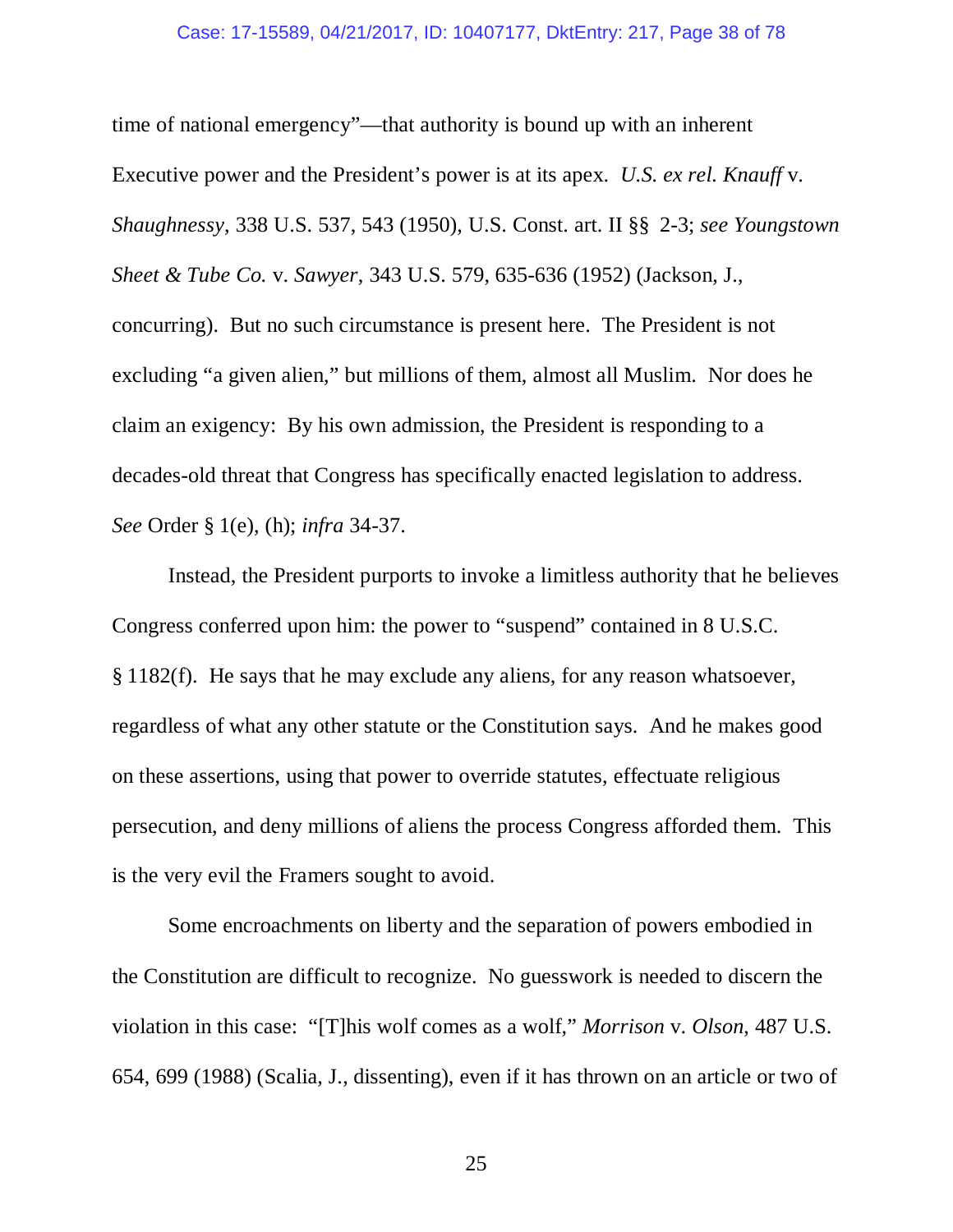sheep's clothing. To preserve the Constitution's safeguards of freedom, the injunction must be upheld.

# **B. The Order Exceeds the President's Delegated Authority.**

As the District Court correctly held, the Order violates the Establishment Clause. But that is far from the only ground on which the injunction may be affirmed. Notably, the President claims the immigration statutes give him the boundless authority to enact his discriminatory order. They do nothing of the kind; indeed, they would bar this Order even if it were not unlawfully motivated by religious animus. Because it is black-letter law that courts should consider statutory claims first, we begin with the President's violation of the immigration laws.

# *1. The President lacks the limitless suspension power he claims.*

The President has no statutory authority to issue this Order. Defendants rely on 8 U.S.C. § 1182(f). That provision, originally enacted in 1952, states:

Whenever the President finds that the entry of any aliens or of any class of aliens into the United States would be detrimental to the interests of the United States, he may by proclamation, and for such period as he shall deem necessary, suspend the entry of all aliens or any class of aliens as immigrants or nonimmigrants, or impose on the entry of aliens any restrictions he may deem to be appropriate.

 The Government, like the President himself, contends that this statute vests the President with "an absolute right" to bar entry by any group of aliens he wants. *Supra* 4 n.1; *see* Br. 7, 20. On its view, the President can use that power to ignore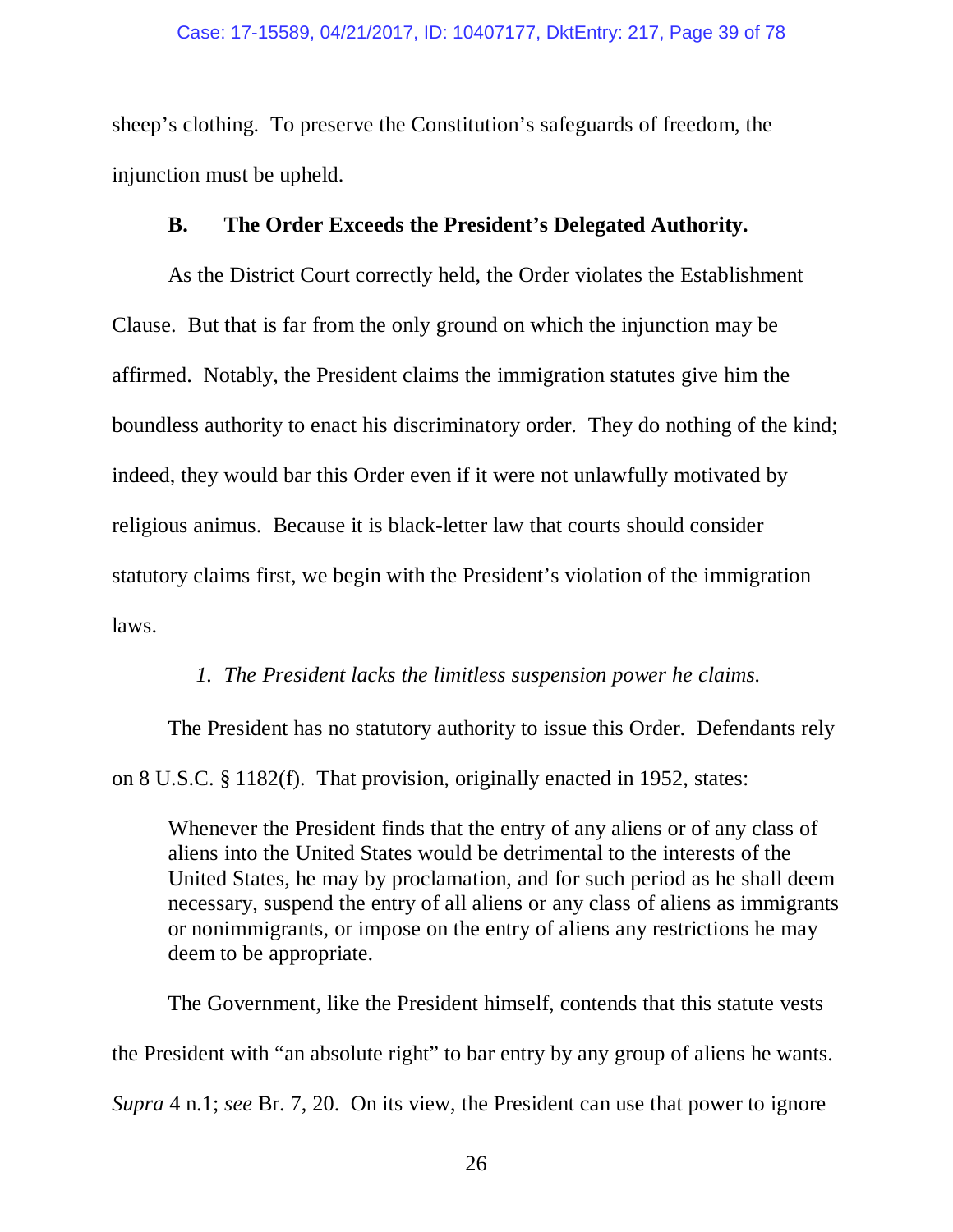other immigration statutes. *See* TRO Opp'n at 26, Dkt. 145. And it asserts that the President can freely establish "exceptions" to his immigration restrictions pursuant to 8 U.S.C. § 1185(a)(1). *See* Order § 3. Because Presidents have never recognized temporal limits on the 1182(f) power, *see, e.g.*, Proclamation No. 4865 (Sept. 29, 1981) (suspension on entry still in effect); Proclamation No. 6749 (Oct. 25, 1994) (same), this amounts to a claim that the INA permits the President, at his whim, to wipe away with one hand the entry rules Congress enacted, and erect with the other a system of the President's own design.

 This cannot be. Such a wholesale "[a]bdication" of Congress's immigration authority would threaten "the political liberty \* \* \* the separation of powers seeks to secure." *Clinton*, 524 U.S. at 452 (Kennedy, J., concurring). Congress cannot delegate its immigration power to the President absent meaningful constraint. *Whitman* v. *Am. Trucking Ass'ns, Inc.*, 531 U.S. 457, 472 (2001); *see, e.g.*, *INS* v. *Nat'l Ctr. for Immigrants' Rights*, *Inc.*, 502 U.S. 183, 192-93 (1991); *Zemel* v. *Rusk*, 381 U.S. 1, 17-18 (1965); *Carlson*, 342 U.S. at 542. And it certainly cannot give away a power as vast and consequential as plenary control over the Nation's borders. *Whitman*, 531 U.S. at 475 ("[T]he degree of \* \* \* discretion that is acceptable varies according to the scope of the power congressionally conferred.").

At the very least, a statement of the utmost clarity would be required before inferring that Congress attempted to make such a constitutionally dubious transfer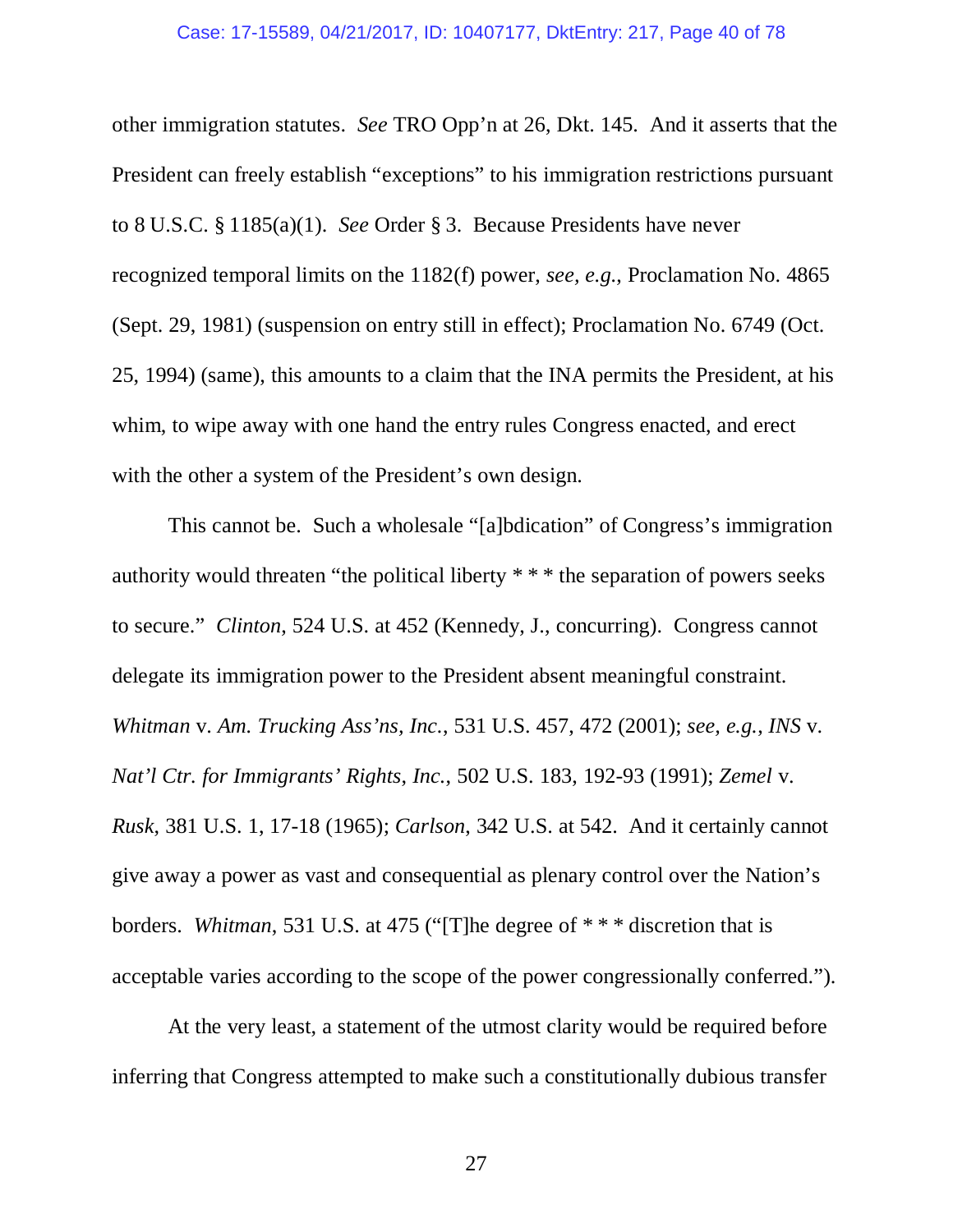of authority. *See UARG* v. *EPA*, 134 S. Ct. 2427, 2442 (2014); *AFL-CIO* v. *Am. Petroleum Inst.*, 448 U.S. 607, 646 (1980).Section 1182(f) contains no such statement. At least three limitations therefore apply:

*First*, the President may not contradict the provision's text, which permits him to exclude aliens only if their entry "would be detrimental to the interests of the United States." 8 U.S.C. § 1182(f). If Congress has considered the evidence and determined that a class of aliens is *not* "detrimental to the interests of the United States," the President cannot look at that same evidence and invoke 1182(f) to exclude them. For example, he may not—absent exigent circumstances exclude those Congress has favored for admission, *see, e.g.*, 8 U.S.C. § 1151(b)(2) (immediate relatives), or has purposefully protected from an inadmissibility determination, *see, e.g.*, *id.* § 1182(a)(3)(B)(ii)(I) (innocent spouses and children). Deeming such aliens detrimental to American interests in the teeth of Congress's contrary judgment would make nonsense of the statute.

*Second*, the President cannot use section 1182(f) to override more specific provisions of the immigration laws. *See Law* v. *Siegel*, 134 S. Ct. 1188, 1194 (2014). Thus, if Congress has expressly provided that the Executive may not exclude aliens on a particular ground, the President cannot use 1182(f) to do the opposite. *See UARG*, 134 S. Ct. at 2446. Nor may the President "evade" the limitations imposed on specific and carefully crafted statutory grounds for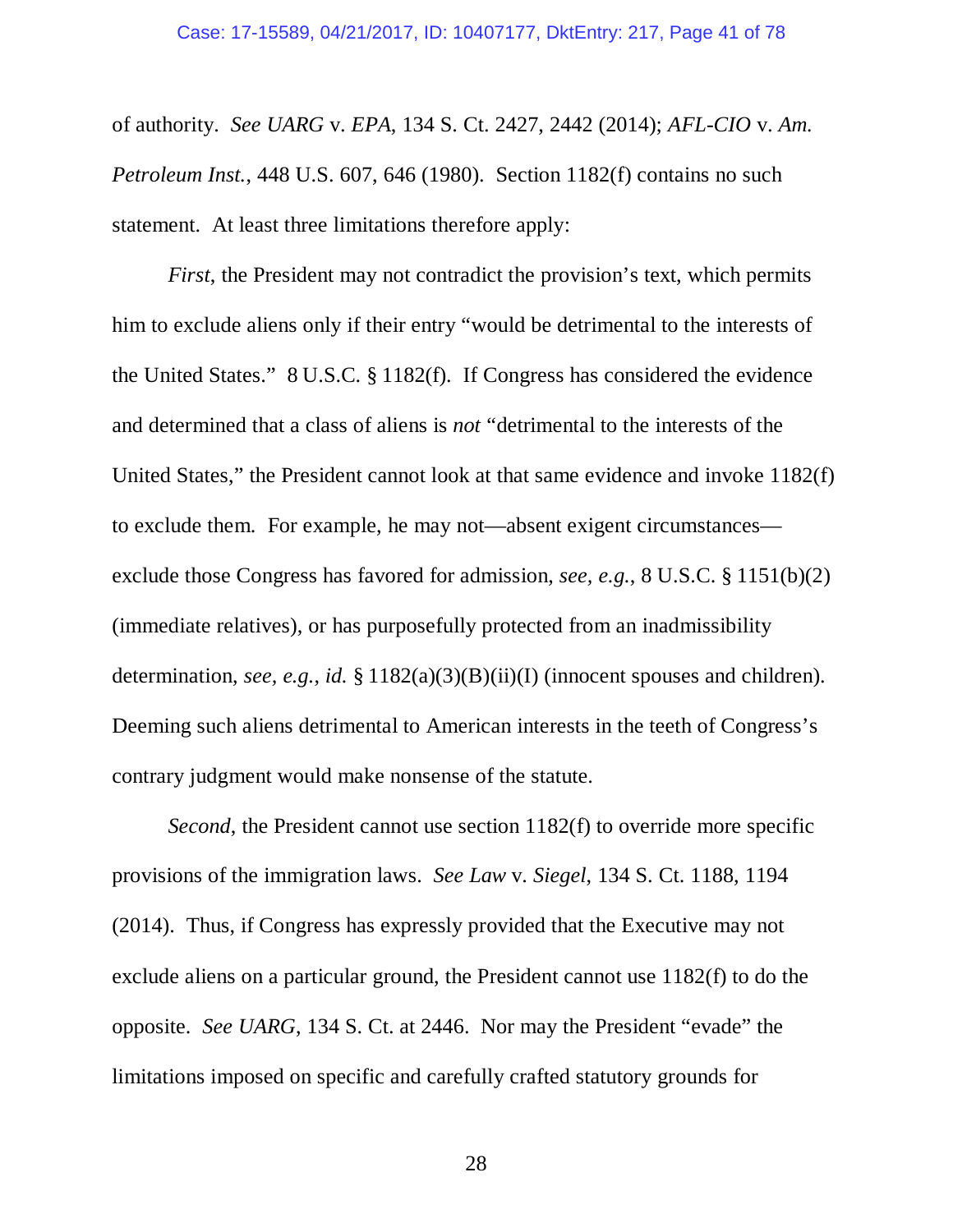#### Case: 17-15589, 04/21/2017, ID: 10407177, DktEntry: 217, Page 42 of 78

inadmissibility by appealing to his general section 1182(f) power. *EC Term of Years Tr.* v. *United States*, 550 U.S. 429, 434 (2007); *see Abourezk* v. *Reagan*, 785 F.2d 1043, 1057 (D.C. Cir. 1986) (Ginsburg, J.); *Allende* v. *Shultz*, 845 F.2d 1111, 1118 (1st Cir. 1988) (Bownes & Breyer, JJ.). Permitting the President to ignore "unambiguous requirements imposed by a federal statute" in either of these ways would "deal a severe blow to the Constitution's separation of powers." *UARG*, 134 S. Ct. at 2446.

*Third*, the President must exercise his discretion under section 1182(f) in a manner consistent with the INA's policies and purposes. *See, e.g.*, *Reno* v. *Flores*, 507 U.S. 292, 309 (1993); *Nat'l Ctr. for Immigrants' Rights*, 502 U.S. at 192-93 (1991); *Carlson*, 342 U.S. at 537.The Supreme Court has long held, for instance, that the Executive must base admission and deportation decisions on an alien's "fitness to reside in this country," not on "fortuitous and capricious" circumstances that make an alien's right to enter the country a "sport of chance." *Judulang* v. *Holder*; 565 U.S. 42, 53, 59 (2011) (quoting *Delgadillo* v. *Carmichael*, 332 U.S. 388, 391 (1947), *Rosenberg* v. *Fleuti*, 374 U.S. 449, 455 (1963)). The Court has applied a similar principle to other supposedly unbounded delegations of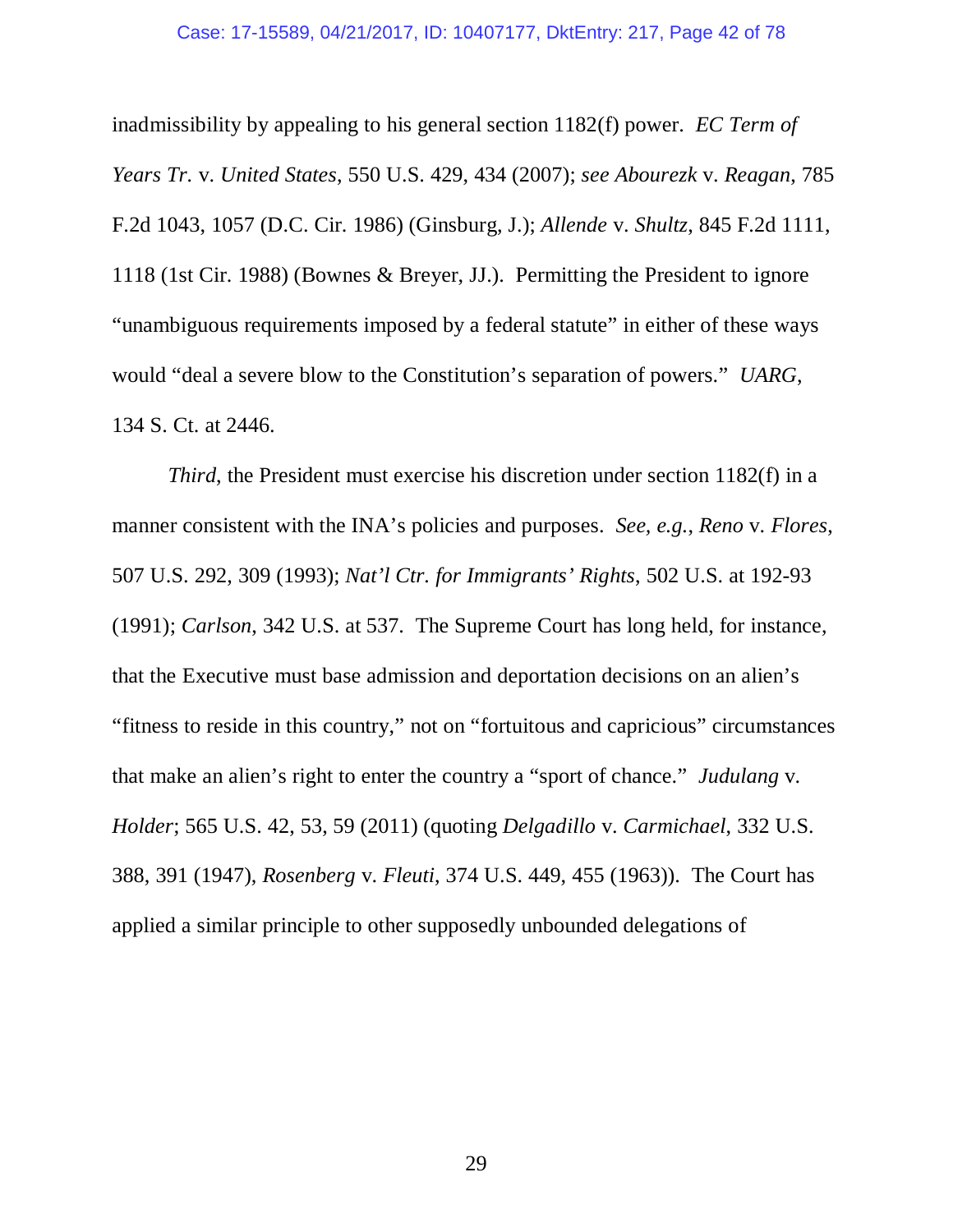legislative authority in the immigration context. *See, e.g.*, *Carlson*, 342 U.S. at 537; *United States* v. *Witkovich*, 353 U.S. 194, 199-202 (1957).<sup>7</sup>

These principles are all basic safeguards of the separation of powers and, ultimately, liberty. The Order transgresses them all.

# *2. The Order violates section 1152(a)(1)(A).*

The Order's first statutory overreach could not be clearer. In 1965, Congress enacted section  $1152(a)(1)(A)$ , a landmark civil rights law mandating that "[e]xcept as specifically provided" in certain subsections, "no person shall receive any preference or priority or be discriminated against in the issuance of an immigrant visa because of the person's race, sex, nationality, place of birth, or place of residence." 8 U.S.C. § 1152(a)(1)(A). As Judge Sentelle has explained, "Congress could hardly have chosen more explicit language": It "unambiguously directed that no nationality-based discrimination shall occur." *LAVAS* v. *Dep't of State*, 45 F.3d 469, 473 (D.C. Cir. 1995), *vacated on other grounds*, 519 U.S. 1 (1996). Yet that is exactly what section  $2(c)$  does: It prohibits "nationals" of six specified countries from being "issu[ed] a visa"—including an immigrant visa—or "enter[ing]" the country. Order  $\S\S 2(c)$ , 3(c).

 $\overline{a}$ 

<sup>&</sup>lt;sup>7</sup> It is unclear whether the Government invokes section  $1185(a)(1)$  as an independent basis for the travel and refugee bans. But to the extent it does, that provision is subject to at least the same limits. *See* 8 U.S.C. 1185(a)(1) (permitting the President to impose only "*reasonable* \* \* \* limitations" on entry).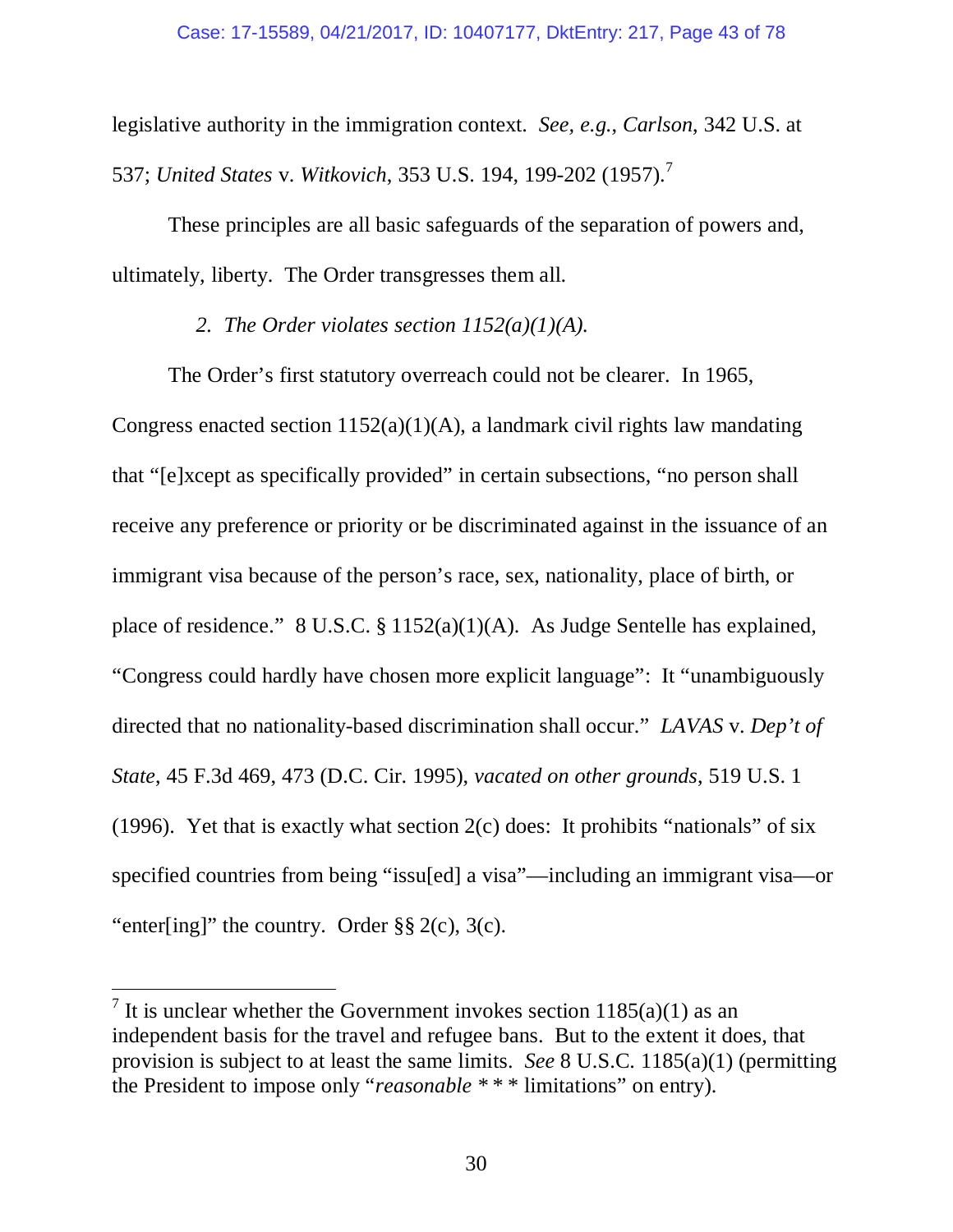The Government is unable to defend this clear violation. It suggested below that the Order qualifies for an exception concerning the "procedures for the processing of immigrant visa[s]," 8 U.S.C. § 1152(a)(1)(B), but that is obviously not true: The Order is a flat ban, and the fact that one of its (highly dubious) rationales is to facilitate a review of screening procedures does not change that. Nor can the Government take refuge in the fact that the Order prohibits "entry," whereas section  $1152(a)(1)(A)$  refers to the "issuance of an immigrant visa." If the President could engage in nationality discrimination in *entry* decisions, he could circumvent the statute with ease, by discriminating at the Nation's borders rather than at its consulates. Courts do not read statutes to make them "nullit[ies]" in this way. *Dada* v. *Mukasey*, 554 U.S. 1, 16 (2008).

Finally, the Government's claim that section 1182(f) is somehow *exempt* from Congress's ban on discrimination simply repackages its argument that the President is free from the law altogether. Congress enumerated exactly which provisions it sought to exempt from section 1152(a)'s reach, including some of surpassing obscurity; section 1182(f) is not among them. *See United Dominion Indus.* v. *United States*, 532 U.S. 822, 836 (2001) (describing *expressio unius*  canon). The President cannot revise the statute to say otherwise.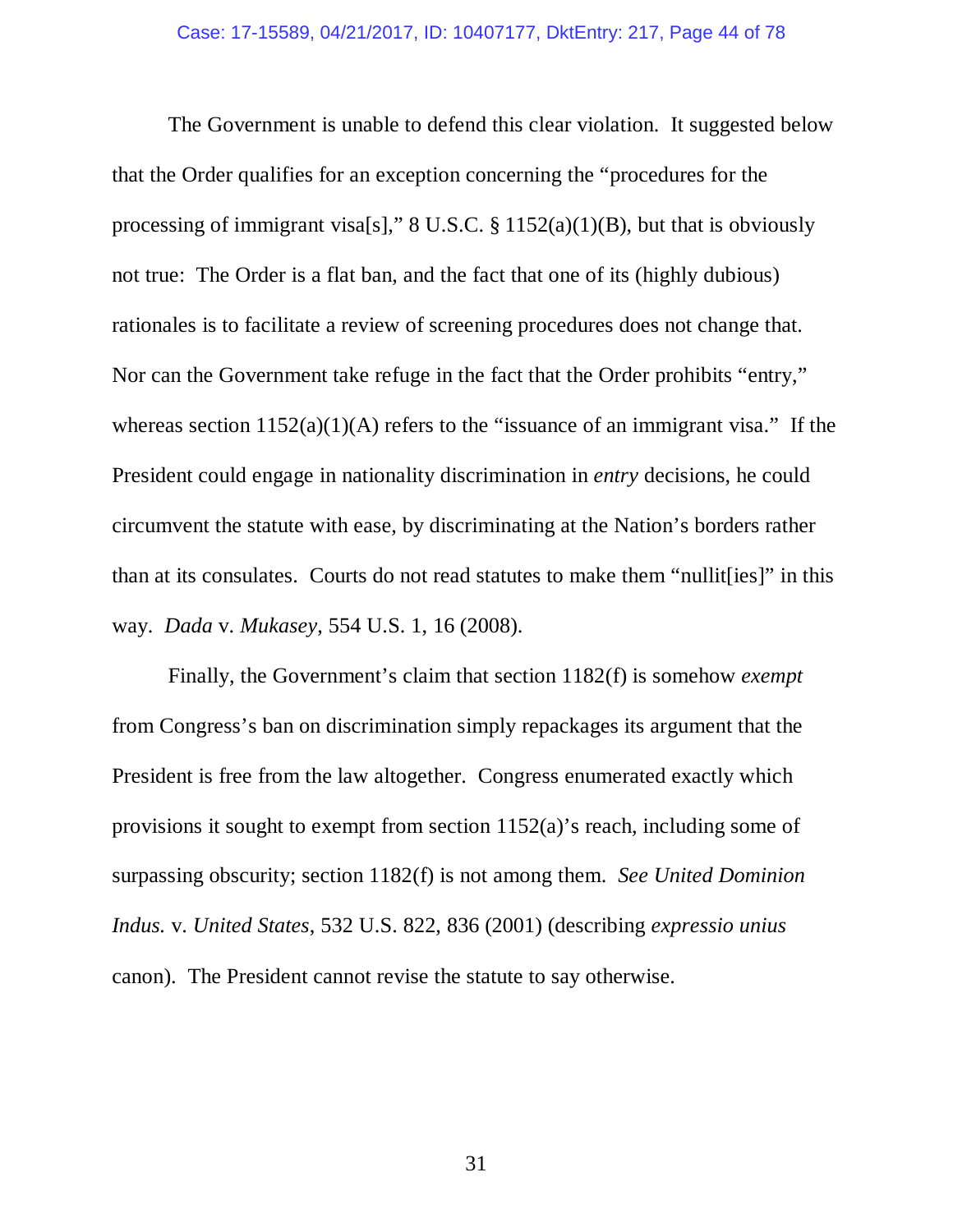#### *3. The Order contradicts section 1182(a)(3)(B).*

That is just the beginning. As the Government freely acknowledges, the Order's purpose is to exclude aliens—all nationals of six countries and all refugees—whom the President thinks are "potential terrorists." Br. 43. But as Justice Kennedy explained in *Din*, Congress "establish[ed] *specific criteria* for determining terrorism-related inadmissibility." 135 S. Ct. at 2140 (emphasis added). In ten detailed subsections of section  $1182(a)(3)(B)$ , which "cover[] a vast waterfront of human activity," Congress specified precisely when an alien may be excluded from the country on the suspicion that he may engage in terrorism. *Id.* at 2145-46 (Breyer, J., dissenting).

This extensive enumeration was no accident. Before Congress enacted a detailed terrorism bar, the Executive frequently relied on vague accusations of terrorist affiliations as a smokescreen to exclude aliens from the country "on the basis of their expression of beliefs." H.R. Conf. Rep. No. 100-475 ("House Report"), at 162-165 (1987). In 1987, Congress sought to halt this practice by enacting a temporary rider providing that aliens could not be excluded from the country "because of any past, current, or expected beliefs, statements, or associations" unless, among other criteria, there was evidence they "ha[d] engaged" or were "likely to engage" in terrorism. Pub. L. No. 100-204, § 901(a), (b)(2), 101 Stat. 1399-1400; *see* House Report at 162-165.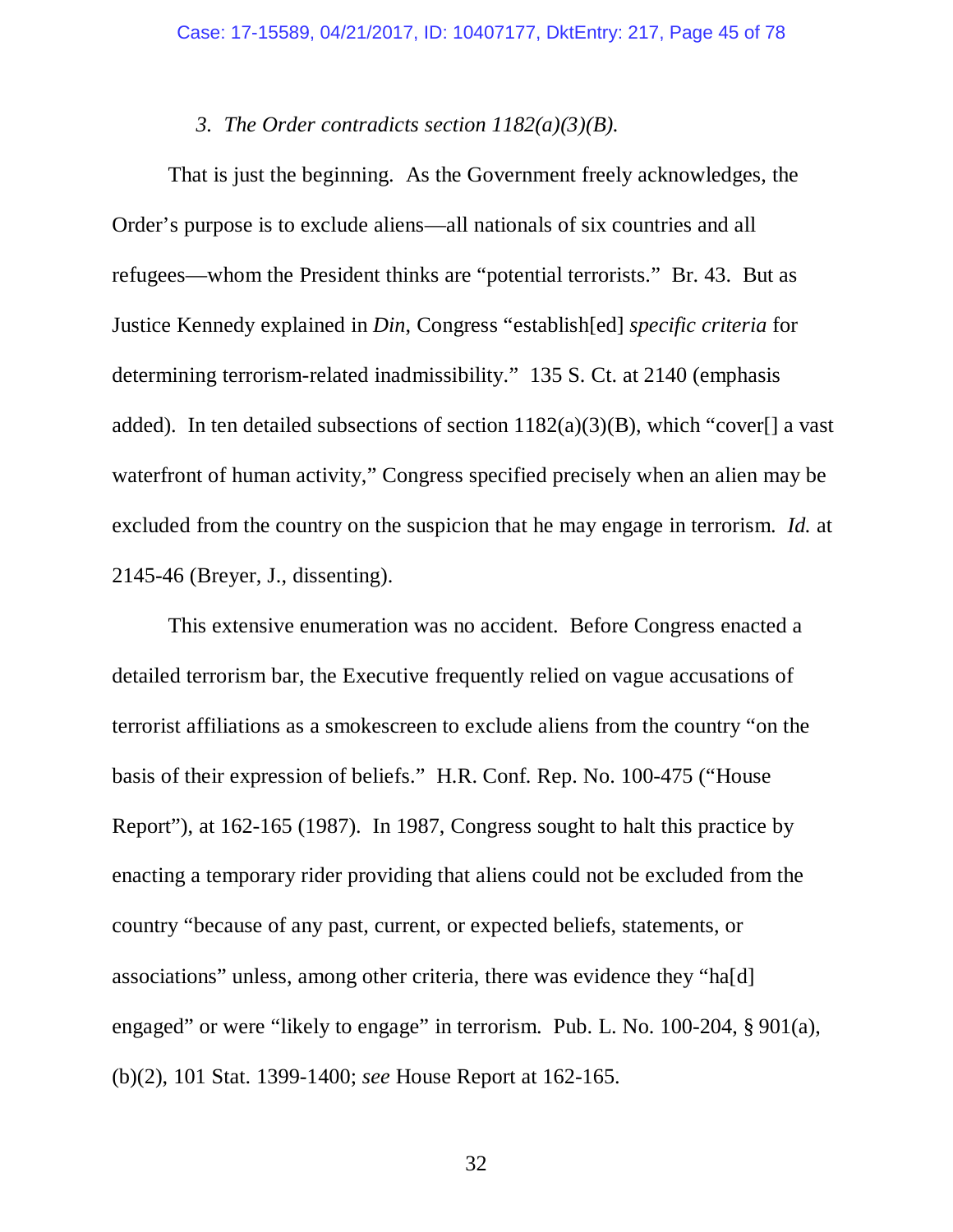In 1990, Congress repealed that stopgap measure and permanently codified the current terrorism bar. Pub. L. No. 101-649, § 601(a), 104 Stat. 5067. The drafters stated that their purpose was to displace the Executive's "vague" authority to "exclude terrorists" based on "the public interest," and "to make it clear that mere membership in an organization, some members of which have engaged in terrorist activity, does not constitute an appropriate ground for exclusion." H.R. Rep. No. 100-882, at 18-19 (1988). Congress has refined the parameters of this provision many times since, *see, e.g*., USA PATRIOT Act of 2001, Pub. L. No. 107-56, § 411, 115 Stat. 346, but it has consistently insisted that only those who pose a proven threat, pursuant to a finely reticulated set of limits and exclusions, may be excluded as terrorists.

The Order makes a mockery of Congress's handiwork. It denies entry to millions of foreign nationals, and every refugee, on the ground that they are "potential terrorists." Br. 43; *see* Order § 1(a), (d)-(f), (i); *id.* §§ 2(c), 6(a). The President could not possibly demonstrate that all of these aliens are excludable under any provision of the terrorism bar. Nor does he try. Rather, the Order does exactly what the drafters of the terrorism bar sought to prohibit, casting aside the carefully-drawn restrictions and denying entry to aliens because they are members of a group "some members of which have engaged in terrorist activity." And it is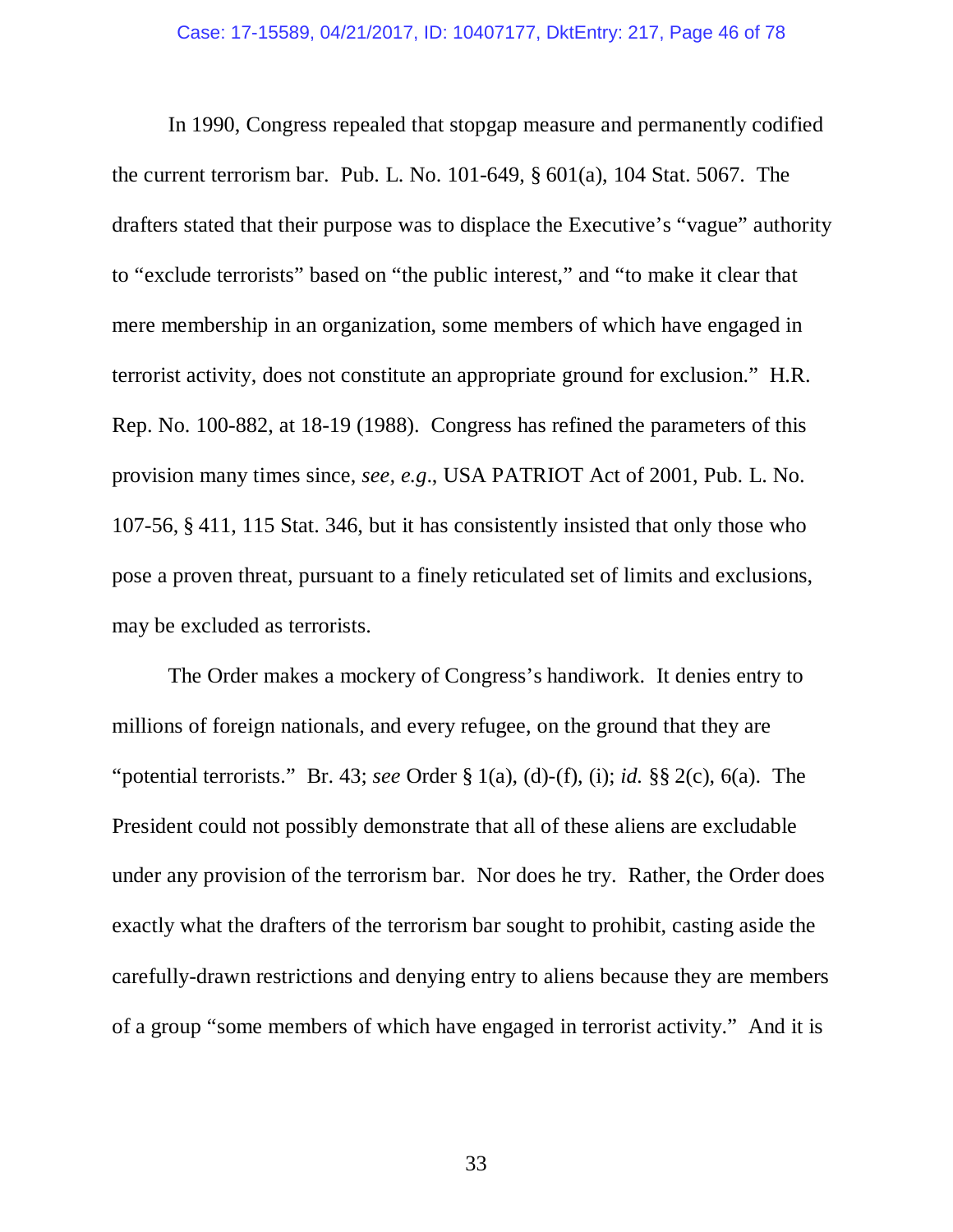grim irony that the President has evidently done so for the prohibited purpose of discriminating against those aliens on the basis of their religious beliefs.

If the President could sidestep the terrorism bar in this manner, he could "effortlessly evade" any limitation in the immigration laws. *EC Term*, 550 U.S. at 434. That is why precedent dictates that "general" delegations of authority like section 1182(f) cannot be used to circumvent "specifically tailored" provisions like 1182(a)(3)(B). *Id.*; *see Marx* v. *Gen. Revenue Corp.*, 133 S. Ct. 1166, 1173 (2013). Indeed, both the D.C. Circuit (per then-Judge Ginsburg) and a panel of the First Circuit (joined by then-Judge Breyer) have specifically held that the Executive cannot invoke a broad, discretionary ground of inadmissibility like section 1182(f) to "evade" the limits Congress imposed in one of the subsections of section 1182(a). *Abourezk*, 785 F.2d at 1057-58; *see Allende*, 842 F.2d at 1118. So too here.

> *4. The Order contravenes Congress's specific judgment as to whether the covered aliens are "detrimental to the interests of the United States."*

Furthermore, if there were any circumstance in which the President could exclude aliens as "potential terrorists" outside the parameters of the finely reticulated terrorism bar, this is not one. Congress has specifically considered the precise circumstance this Order is allegedly designed to confront, and has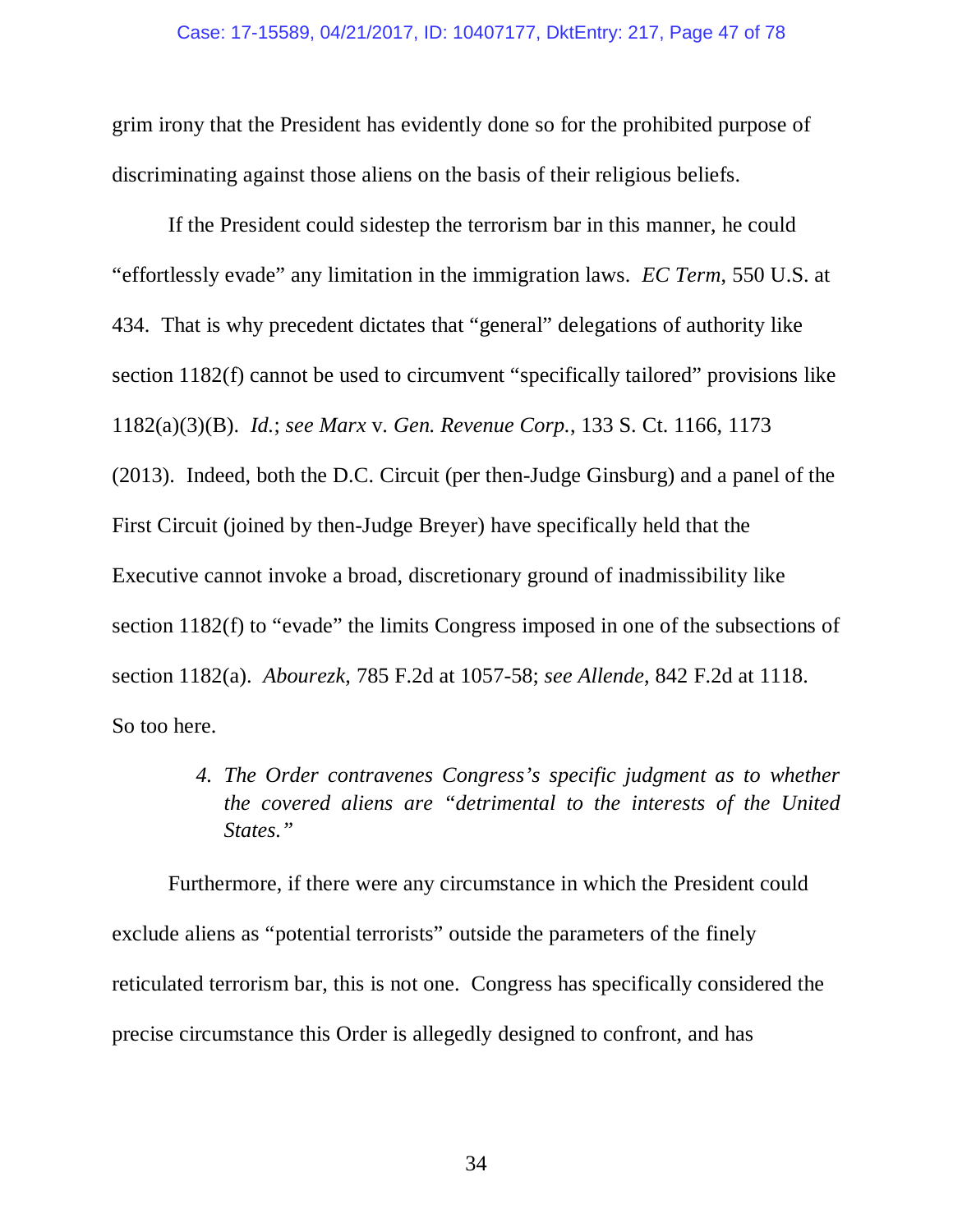concluded that admission of the covered aliens is not "detrimental to the interests of the United States." 8 U.S.C. § 1182(f).

In December 2015, one day after President Trump announced his plans for a Muslim ban, Congress debated exactly the question this Order purports to address: how to prevent terrorists located in countries with ostensibly poor vetting procedures from traveling to the United States. Members of Congress considered whether it was proper to exclude nationals of those countries entirely, to enhance vetting procedures, or to establish a more stringent screening process. In discussing this question, Members repeatedly examined the evidence cited in the Order, including "recent terrorist attacks" in San Bernadino and Paris, Order  $§ 1(b)(i),$ <sup>8</sup> and the presence of "foreign fighters [in] Syria" who might seek to stage attacks "in the United States," *id.* § 1(e)(v).<sup>9</sup>

Ultimately, Congress addressed the issue by enacting 8 U.S.C. § 1187(a)(12). That statute does not ban anyone from entering the United States. On the contrary, it provides that persons who are nationals of or have recently traveled to two countries (Iraq and Syria) may travel to the United States *so long as they have a visa*. 8 U.S.C. § 1187(a)(12)(A). And it permits the Secretary of

 $\overline{a}$ 

 $8$  See, e.g., 161 Cong. Rec. E1791 (Dec. 8, 2015) (statement of Rep. Van Hollen); *id.* at H9324 (statement of Rep. Gohmert); *id.* at H9056 (statement of Rep. Lance). <sup>9</sup> See, e.g., 161 Cong. Rec. at H9050 (Dec. 8, 2015) (statement of Rep. Lofgren); *id.* at H9056 (statement of Rep. Schiff); *id.* at H9054 (statement of Rep. McCaul).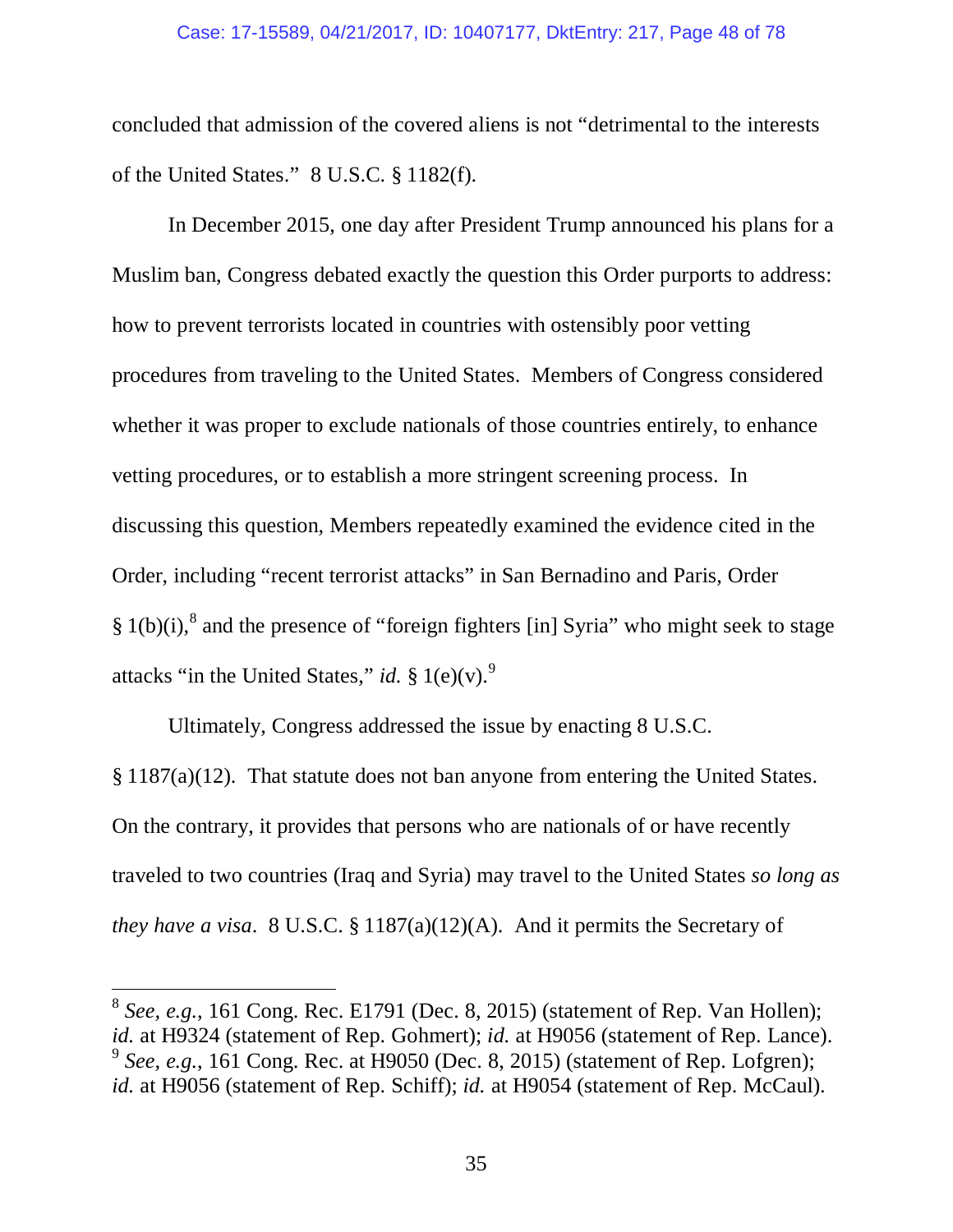#### Case: 17-15589, 04/21/2017, ID: 10407177, DktEntry: 217, Page 49 of 78

Homeland Security to impose a similar requirement on additional countries thought to pose a risk of terrorist infiltration—a specific delegation the Secretary later used to exempt further countries from the Visa Waiver Program. *Id.*  § 1187(a)(12)(D). As Members of Congress made plain, this statute reflects a judgment that admission of aliens from the regions of the world discussed in the President's Order are not "detrimental to the interests of the United States" so long as they are vetted through normal visa procedures. *See, e.g.*, 161 Cong. Rec. H9055 (Dec. 8, 2015) (statement of Rep. Jackson Lee).<sup>10</sup>

Notably, Congress specifically declined to enact a refugee ban. Legislation codifying such a ban was proposed, but Members of the House did not enact it, explaining that refugees were "victims, not perpetrators of terrorism," and that existing refugee provisions were sufficient. 161 Cong. Rec. H9035 (Dec. 8, 2015) (statement of Rep. Moulton).<sup>11</sup> Among other things, those provisions state that the President may set "the number of refugees who may be admitted" each year, provided that he does so "before the beginning of the fiscal year" and after engaging in a detailed "consultation" process. 8 U.S.C. § 1157(a)(1)-(3), (e); *see* 

 $\overline{a}$ 

<sup>10</sup> *See also, e.g.*, 161 Cong. Rec. at H9056 (statement of Rep. Hoyer); *id.* at H9058 (statements of Reps. McSally and Titus).

<sup>11</sup> *See also, e.g.,* 161 Cong. Rec. H9050 (Dec. 8, 2015) (statement of Rep. Lofgren); *id.* at H9056-57 (statement of Rep. Schiff);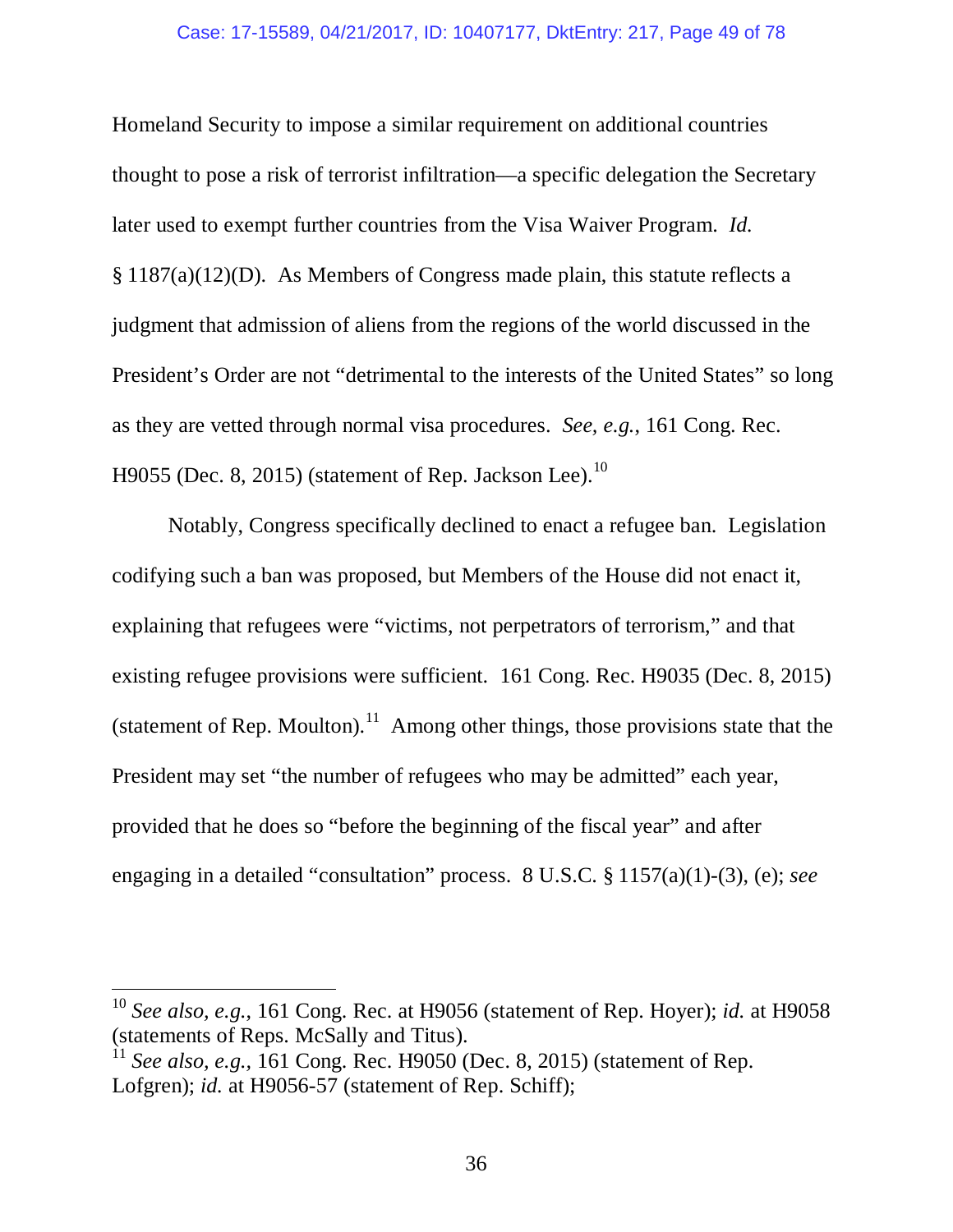81 Fed. Reg. 70315 (Oct. 11, 2016) (setting refugee numbers for Fiscal Year 2017).

The President, evidently, disagrees with Congress's decisions. But he has not identified any information supporting his decision that Congress did not have before it when it made contrary judgments. *See* Order § 1. Nor does he try to justify his ban as "detrimental" to "interests" Congress did not consider. He simply wishes to reverse its policy, rendering section 1187(a)(12) a superfluity, and ignoring the detailed procedures for altering refugee admissions codified in section 1157(a). But Congress cannot—and did not—delegate the President the power to overturn its laws and judgments by executive fiat.

> *5. The Order's dragnet ban is irreconcilable with the policies of the immigration laws.*

Finally, the Order's very approach is irreconcilable with the policies of the immigration laws. *Every* current ground of inadmissibility deems aliens inadmissible based on an *individualized* assessment of their "fitness to reside in this country." *Judulang*, 565 U.S. at 53. An alien may be excluded because she poses a health risk, 8 U.S.C. § 1182(a)(1), has engaged in criminal or terrorist activity, *id.* § 1182(a)(3)(A)-(B), or has some other individual characteristic indicating dangerousness. *See generally* 8 U.S.C. § 1182(a). But over the last five decades, Congress has not authorized the exclusion of aliens based on a statistical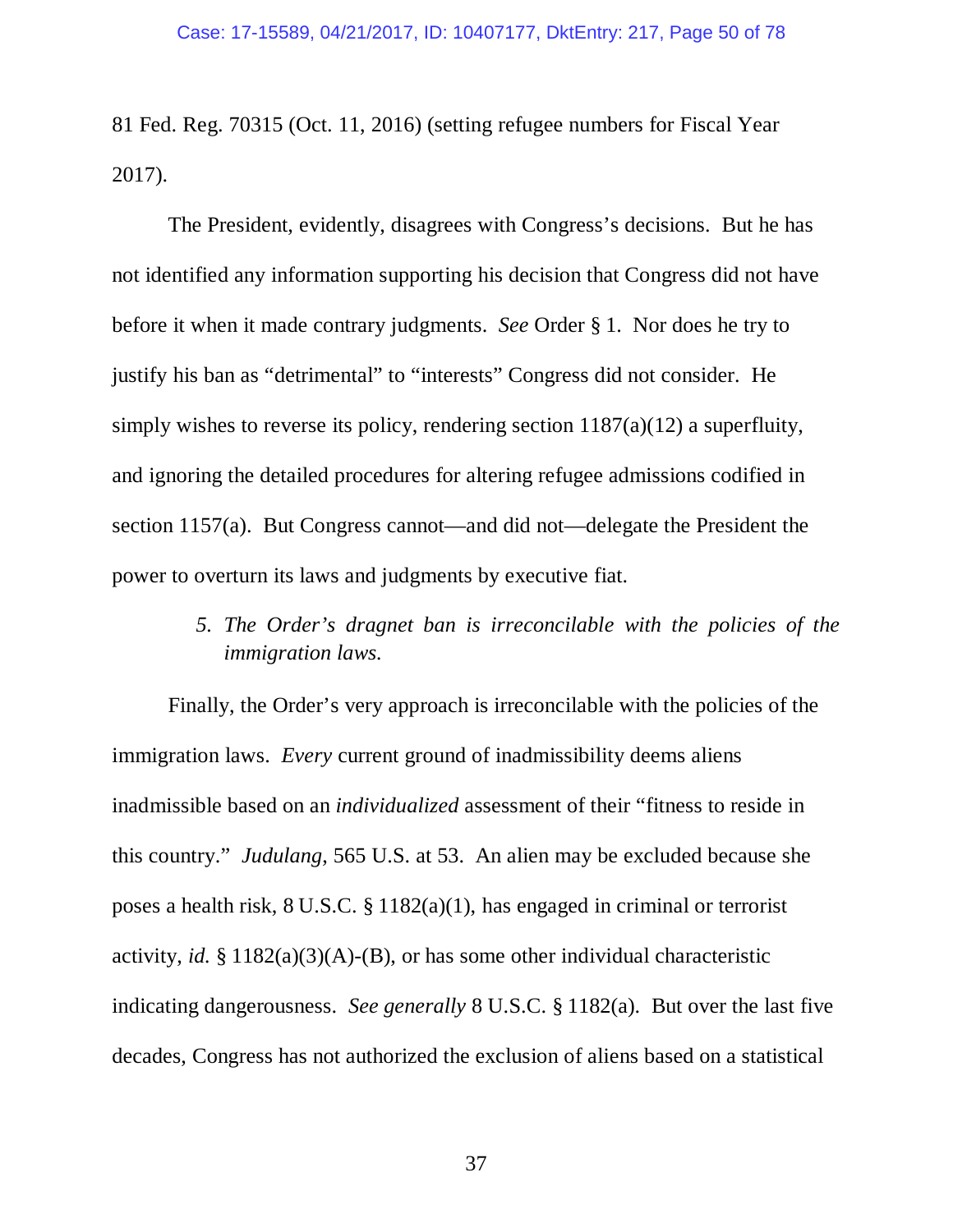#### Case: 17-15589, 04/21/2017, ID: 10407177, DktEntry: 217, Page 51 of 78

inference that they belong to a group more likely than others to engage in unwanted conduct.

For this reason, courts have long concluded that conclusory generalizations based on an alien's "group" are an "impermissible basis" for the exercise of discretion absent exigent circumstances. *Wong Wing Hang* v. *INS*, 360 F.2d 715, 719 (2d Cir. 1966) (Friendly, J.) (deeming such "invidious discrimination" a "consideration[] that Congress could not have intended to make relevant"); *see also, e.g.*, *Chadha* v. *INS*, 634 F.2d 408, 429 (9th Cir. 1980), *aff'd*, 462 U.S. 919 (1983). And courts have repeatedly applied that rule to bar restrictions on entry based on nationality in particular: In *Olsen* v. *Albright*, 990 F. Supp. 31 (D.D.C. 1997), for instance, the Government did not dispute—and the district court agreed—that it was unlawful for the Executive to adopt a policy of denying "*non*immigrant visas" to "particular individuals because of \* \* \* the[ir] place of birth." *Id.* at 38-39 (emphasis added); *see also Bertrand* v. *Sava*, 684 F.2d 204, 212 n.12 (2d Cir. 1982) (immigration officials may not "discriminate on \* \* \* the basis of race and national origin"); *Abdullah* v. *INS*, 184 F.3d 158, 166 (2d Cir. 1999) (same); Former Federal Immigration & Homeland Security Officials Amicus Br. 4-7, Dkt. 176.

The Order cannot be reconciled with these basic principles. Its theory is that aliens who belong to certain nationalities or who apply as refugees present a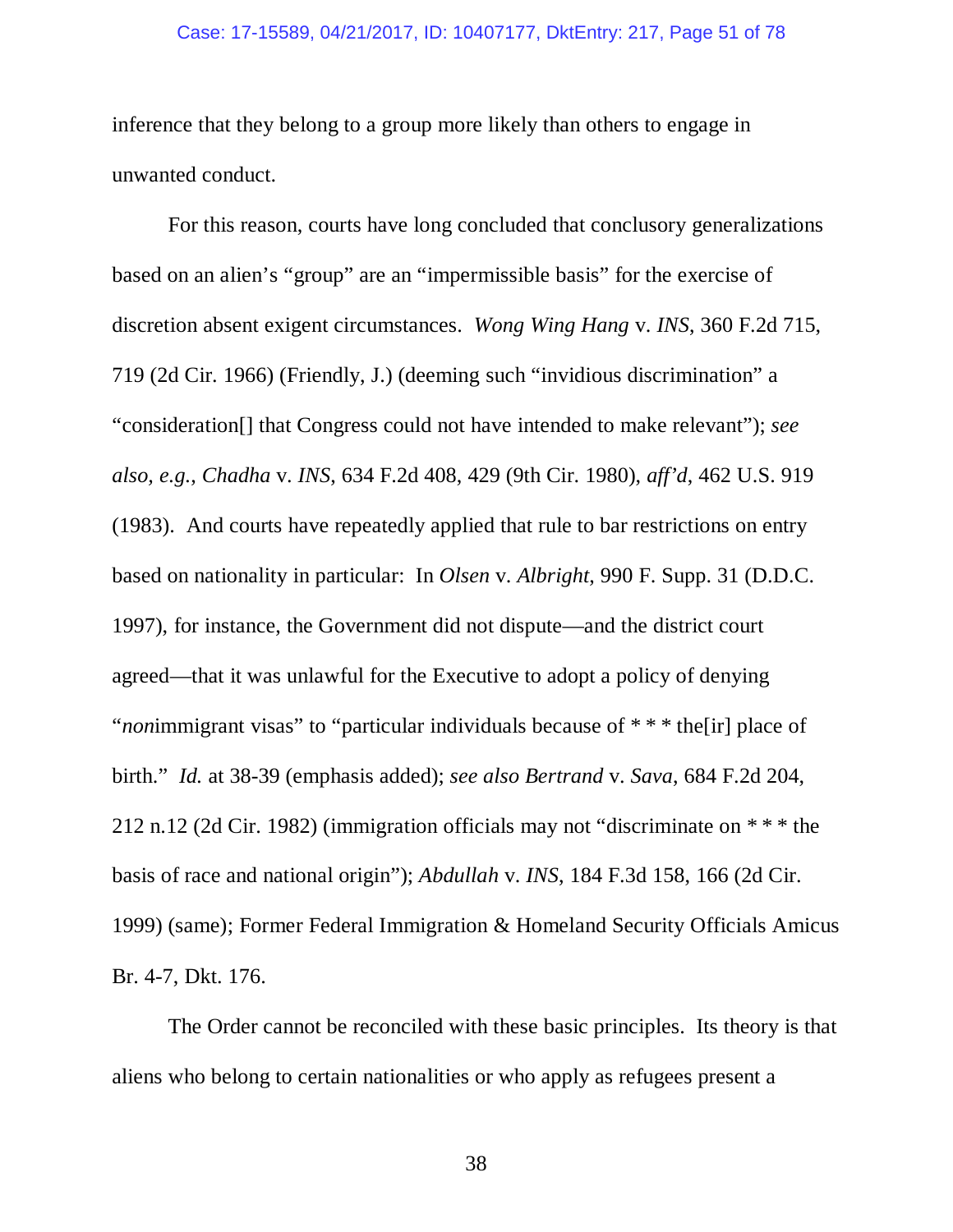#### Case: 17-15589, 04/21/2017, ID: 10407177, DktEntry: 217, Page 52 of 78

heightened "risk" of being "potential terrorists," and so must be excluded *en masse.* Order § 1(h); Br. 43. But the Order does not attempt to make a showing that *each* alien is somehow unfit to reside in the country. Nothing in immigration law or practice countenances such a dragnet ban, and section 1182(f) should not be interpreted to allow it. *See Czyzewski*, 137 S. Ct. at 984 ("some affirmative indication" is required before courts may infer a departure from "a basic underpinning" of the statutory scheme).

Indeed, even by the standards of dragnet bans, the fit between the Order's stated justification and its scope is notably weak. The Order relies exclusively on concerns about vetting procedures and violence in Middle Eastern and North African countries, Order § 1(d), (f), but its restrictions would apply to "a Syrian national who had lived in Switzerland for decades," TRO at 37, or an individual seeking refugee status from Venezuela. And even DHS has admitted that nationality (let alone refugee status) is an "unlikely indicator" of an individual's terrorism threat. *See supra* 6; *see also* Former National Security Officials Amicus Br. 3-16, Dkt. 108. An individual's inadmissibility would thus depend on the "fortuity" of his place of birth or the application he filed, not his "fitness to reside in this country" or any connection to the concerns that allegedly motivate the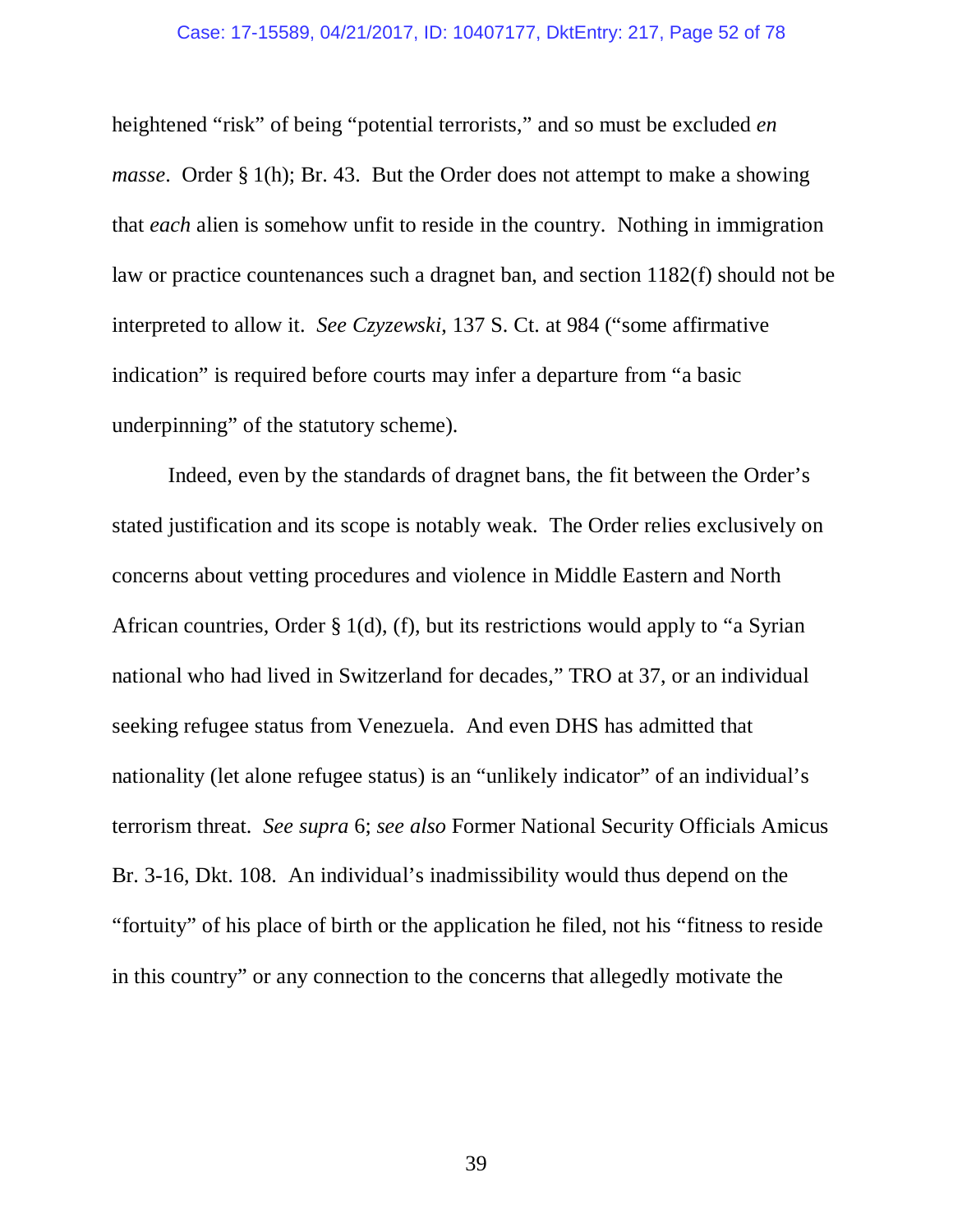Order. *Judulang*, 565 U.S. at 53.<sup>12</sup> The immigration laws do not permit "the fate of a human being" to be based on such blind "conjecture." *Bridges* v. *Wixon*, 326 U.S. 135, 149 (1945).

The Government tries (Br. 2) to cloak itself in historical precedent, but no prior President has ever tried anything like this. Presidents have invoked section 1182(f) dozens of times since it was enacted in  $1952<sup>13</sup>$  As the State Department itself has explained, every proclamation before this one barred classes of aliens based either on (1) the aliens' *own* "objectionable conduct," such as committing war crimes or violating the immigration laws, 9 FAM § 302.14-3(B)(1)(b)(3) (Dec. 20, 2016); or (2) the aliens' *own* "affiliation" with a hostile or culpable entity, such as a government or country engaged in misconduct, *id.* § 302.14-3(B)(1). The Government has tried to find support in President Reagan's 1986 order suspending some Cuban immigration, but that Order was critically different: The President did not suspend Cubans because he contended they were generally dangerous or unfit to reside in the country, but because they were "affilia[ted]" with a Government

 $\overline{a}$ 

 $12$  The Order's waiver process offers no cure. An alien may obtain a waiver of the six-nation ban only if he demonstrates "undue hardship," Order § 3(c), a showing that many aliens who pose no individualized risk will be unable to make. And the Executive surely cannot engage in an otherwise unlawful and discriminatory policy simply by issuing an unreviewable promise that it will make exceptions in its sole discretion.

<sup>13</sup> *See* Cong. Research Serv., *Executive Authority To Exclude Aliens: In Brief* 6-10 (Jan. 23, 2017) (listing prior orders).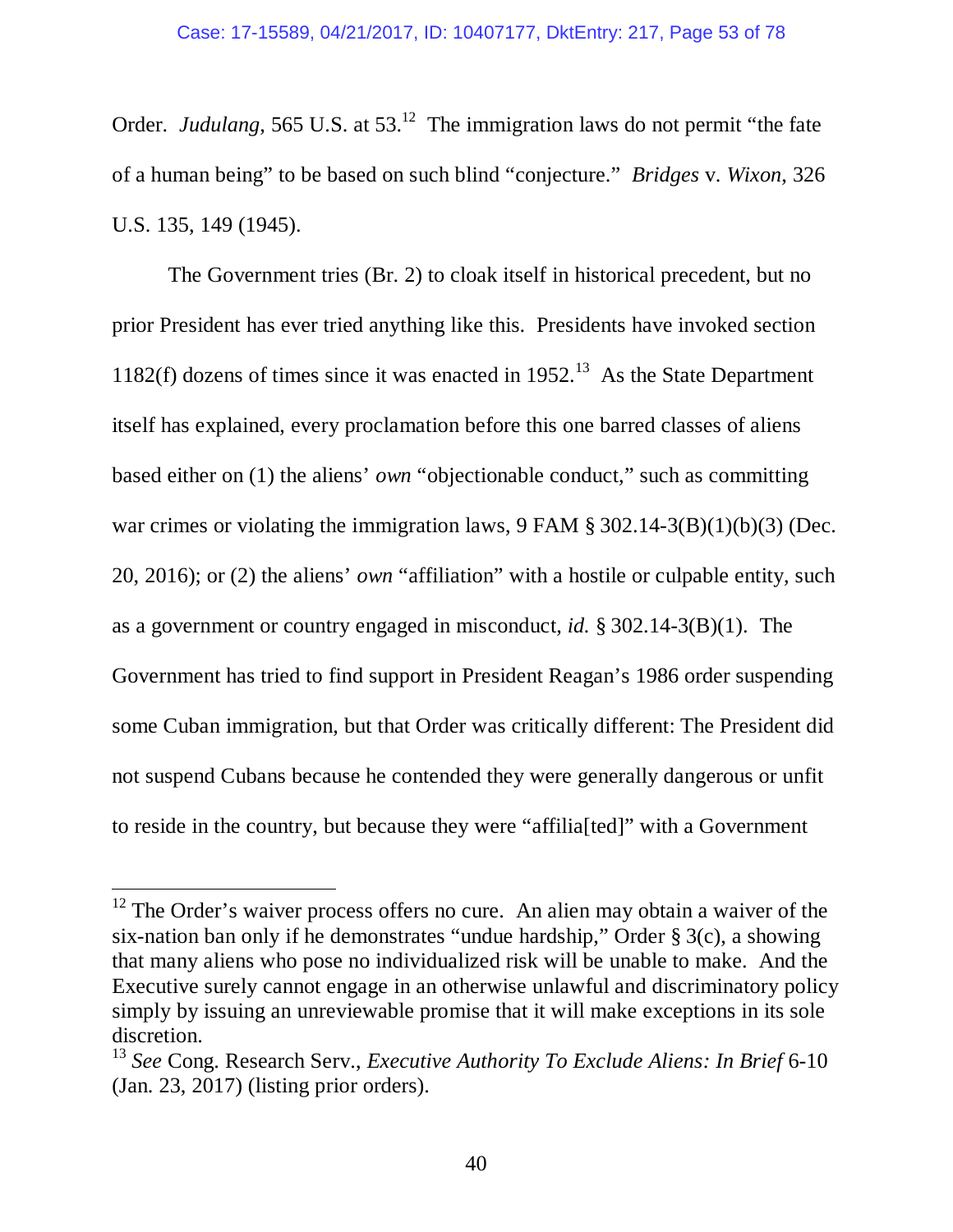#### Case: 17-15589, 04/21/2017, ID: 10407177, DktEntry: 217, Page 54 of 78

that had violated an immigration agreement with the United States. Proclamation No. 5517 (Aug. 22, 1986).

Indeed, the Government cannot even come up with a single statute or administrative practice analogous to the Order. Some statutes and policies have imposed information-gathering or procedural requirements based on nationality, but none of them excluded (or deported) aliens from the country on that basis. *See e.g.*, 8 U.S.C. §§ 1152(a)(1)(B), 1187(a)(12); *Rajah* v. *Mukasey*, 544 F.3d 427, 433 (2d Cir. 2008); *Narenji* v. *Civiletti*, 617 F.2d 745, 746-47 (D.C. Cir. 1979) (per curiam). Absent a "national emergency" or other grave exigency—which, again, the President has not claimed—there is no reason a different rule should prevail here. *LAVAS*, 45 F.3d at 473 (recognizing potential exception in that circumstance).

At bottom, what the President proposes in this case is quite extraordinary. He asks this Court to permit him to use his delegated statutory power under section 1182(f) to violate clear text, evade detailed restrictions, countermand Congress's judgment, and overthrow the unbroken policy and practice of the immigration laws. If this Order is allowed, it is unclear what limit would be left. The President would have absolute discretion, and with it the capacity for "arbitrary and discriminatory enforcement" that such discretion brings. *Kolender* v. *Lawson*, 461 U.S. 352, 356 (1983).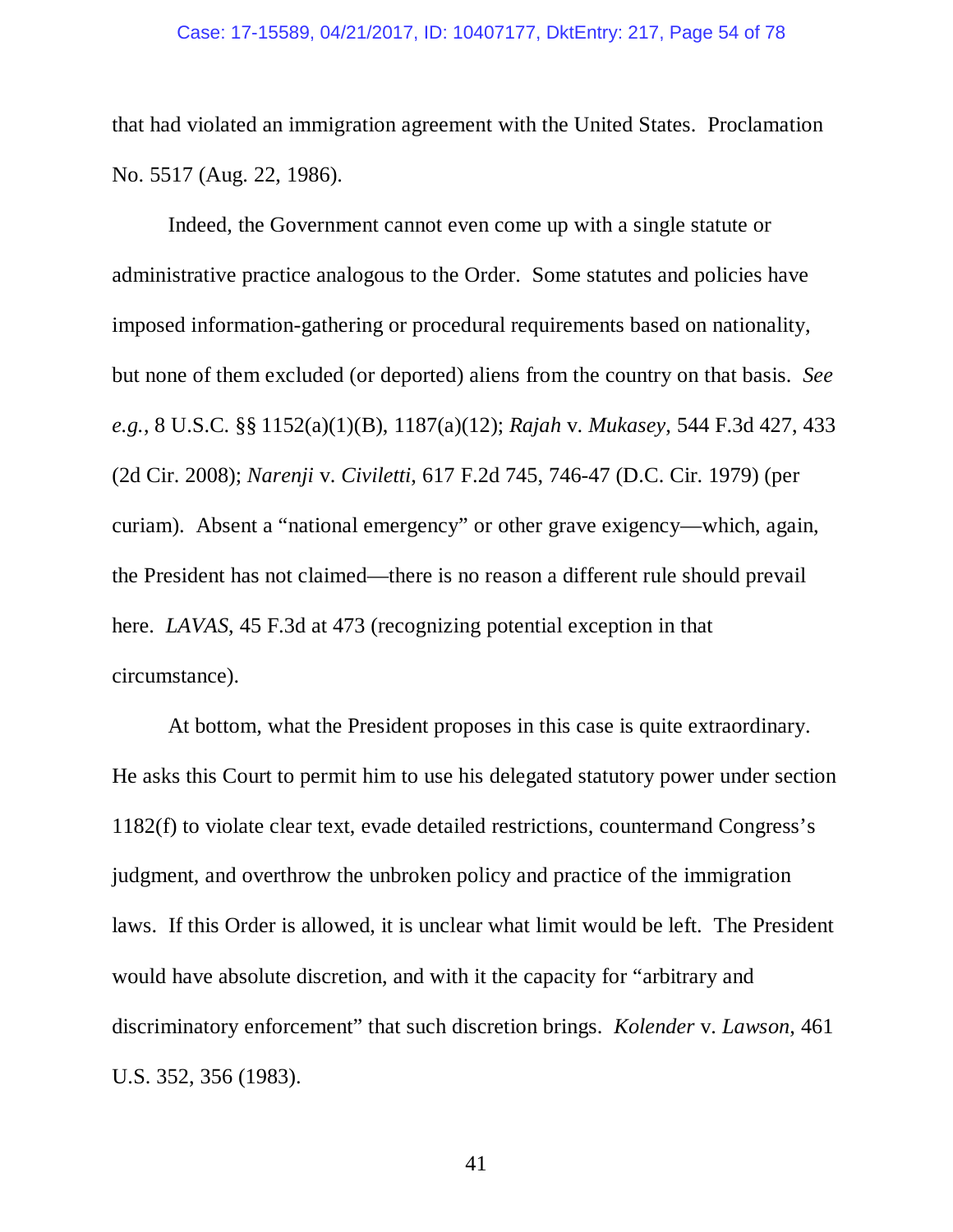The Framers worked to ensure that liberty received more protection than that. They gave Congress the immigration power in the hope that a "deliberate and deliberative" body would exercise it wisely. *Chadha*, 462 U.S. at 959. The Court should not lightly infer that Congress gave away that precious protection.

### **C. The Order Violates the Establishment Clause.**

If the President did somehow have the boundless legislative power he claims, it would then be all the more important for the judiciary to ensure that power was exercised constitutionally. Without the structural checks of congressional deliberation, the judiciary is the primary guardian of the liberties enshrined in the Bill of Rights. The Establishment Clause violation the District Court identified in this case is a powerful illustration of the importance of that judicial role.

According to the Government, however, this role is satisfied by nothing more than a cursory check that the President has offered some neutral purpose that "*could*" be behind its policy. Br. 37. It asserts that, under *Kleindienst* v. *Mandel*, 408 U.S. 753 (1972), judicial review is limited to confirmation that the President has pasted a "facially legitimate, bona fide" rationale atop his order. But this Court has already rejected *Mandel*'s application to the Executive Order. More to the point, there is *no* standard of review under the Establishment Clause that would permit this Executive Order to stand.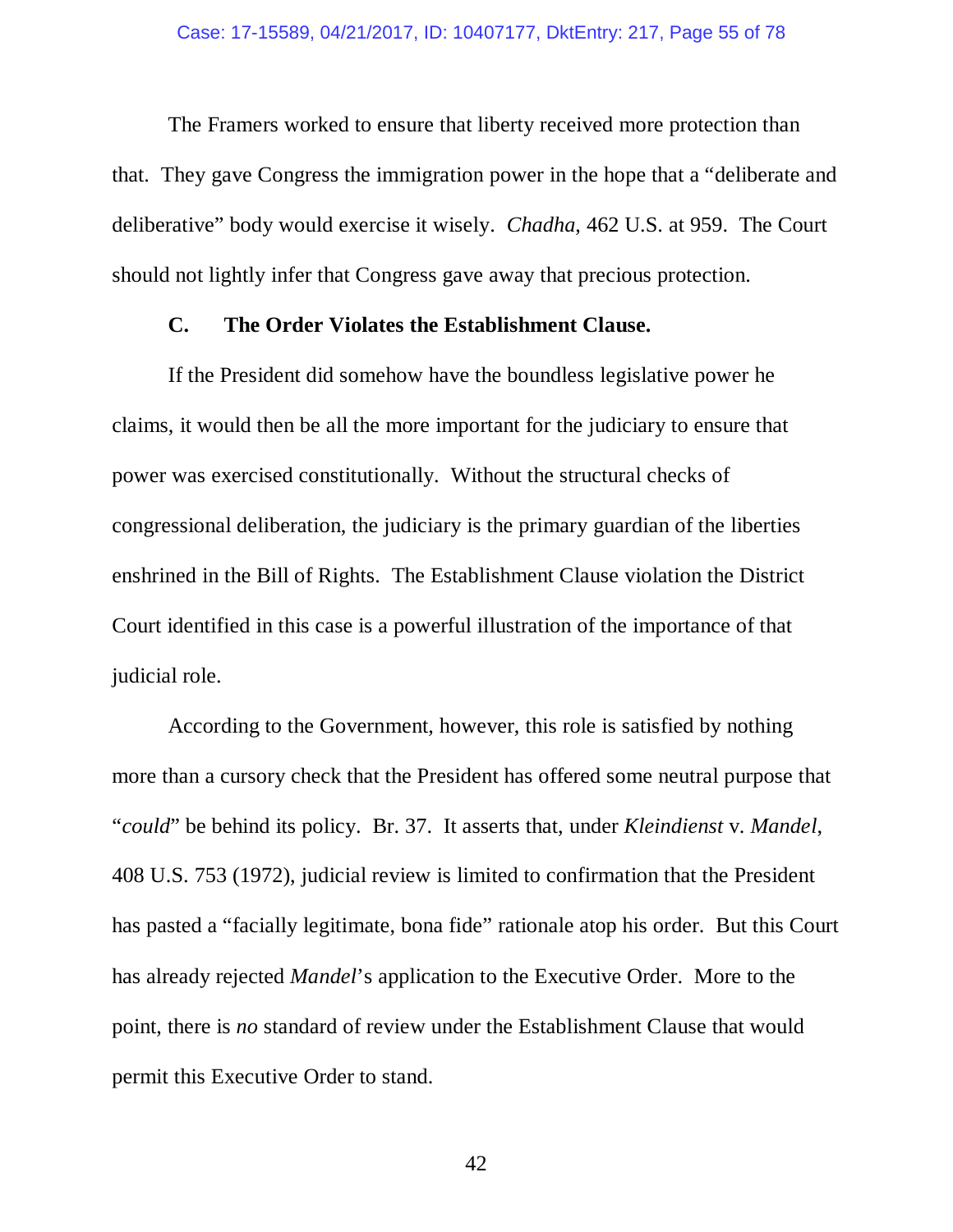# *1.* Mandel *does not apply.*

In *Washington*, this Court held that *Mandel* does not apply to an *Executive*  Order "promulgat[ing] \* \* \* sweeping immigration policy." 847 F.3d at 1162 (emphasis added). For good reason. The premise of *Mandel* is that *Congress* has "plenary power to make rules for the admission of aliens." 408 U.S. at 766 (internal quotation marks omitted); *see supra* 23. As a result of that plenary power, courts have sometimes held that it is proper to subject immigration *statutes* that are alleged to violate the Constitution to only the most minimal review. *See Mandel*, 408 U.S. at 766-67 (quoting *Galvan*, 347 U.S. at 531-532).

The President, however, lacks plenary immigration authority under the Constitution. He may therefore benefit from Congress's plenary power—and the minimal judicial review it entails—only in the face of a valid delegation that implicates one of his own constitutional responsibilities. *See supra* 24. He may, for example, claim deference while "faithfully execut[ing]" an immigration statute to exclude a particular alien. Accordingly, "[a]bsent an affirmative showing of bad faith," an "executive officer's decision denying a visa that burdens a citizen's own constitutional rights is valid when it is made 'on the basis of a facially legitimate and bona fide reason.'" *Din*, 135 S. Ct. at 2140-41; *see also id*. (an officer's reason is "facially legitimate" if it "rested on a determination that [the alien] did not satisfy the statute's requirements"). But whatever deference *Mandel* may confer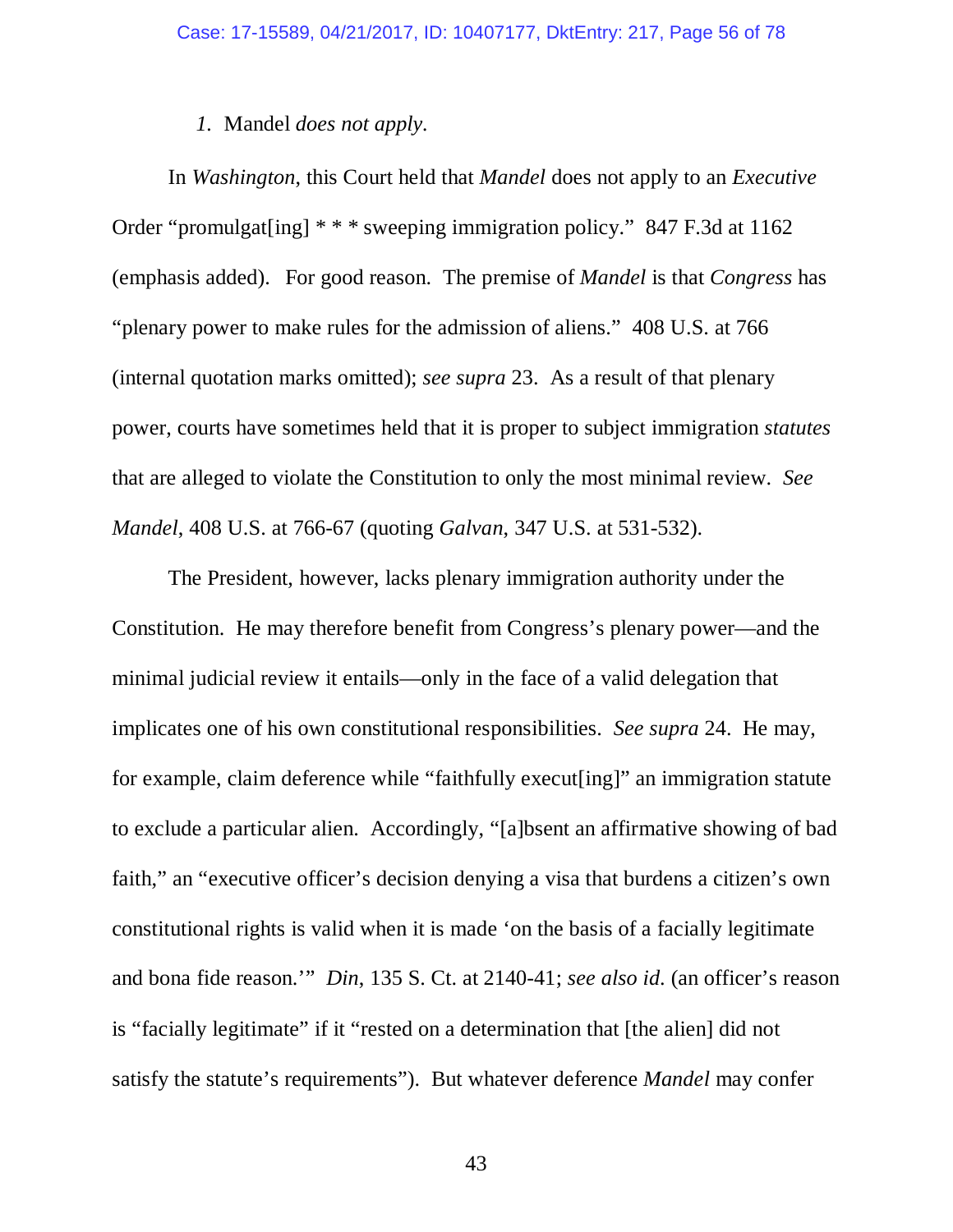#### Case: 17-15589, 04/21/2017, ID: 10407177, DktEntry: 217, Page 57 of 78

on these individualized visa determinations,  $14$  the doctrine certainly does not apply to broad-scale Executive policymaking. *See, e.g.*, *In re Reyes*, 910 F.2d 611, 612- 13 (9th Cir. 1990) (reviewing Executive Order regarding immigration without any mention of *Mandel*).

The Government's own citations bear that out: Its brief relies (Br. 34-35) on cases offering *Mandel* deference to statutes enacted by Congress, and to individualized determinations made by the Executive. But it does not cite a single case applying *Mandel* to a sweeping Executive policy of exclusion.

Indeed, the Government fails to cite a case applying *Mandel* to an Establishment Clause challenge of *any* kind. Blind deference to immigration policy in that context would be intolerable; it would leave the political branches free to employ one of the most effective means of establishing a religion excluding non-believers. For example, colonial Virginia's use of immigration restrictions to establish the Anglican Church was so effective that, "until after the Revolution, there was no Catholic Church and there were few, if any, Catholic individuals in the Commonwealth of Virginia." McConnell, *supra*, at 2116-17.

l

 $14$  The Supreme Court has cast doubt on the vitality of the plenary power doctrine in general. *See, e.g.*, *Din*, 135 S. Ct. at 2136 (plurality opinion) (doubting whether "[m]odern equal protection doctrine" would permit "asymmetric treatment of women citizens in the immigration context"); *Zadyvdas* v. *Davis*, 533 U.S. 678, 695 (2001) (immigration power "is subject to important constitutional limitations.").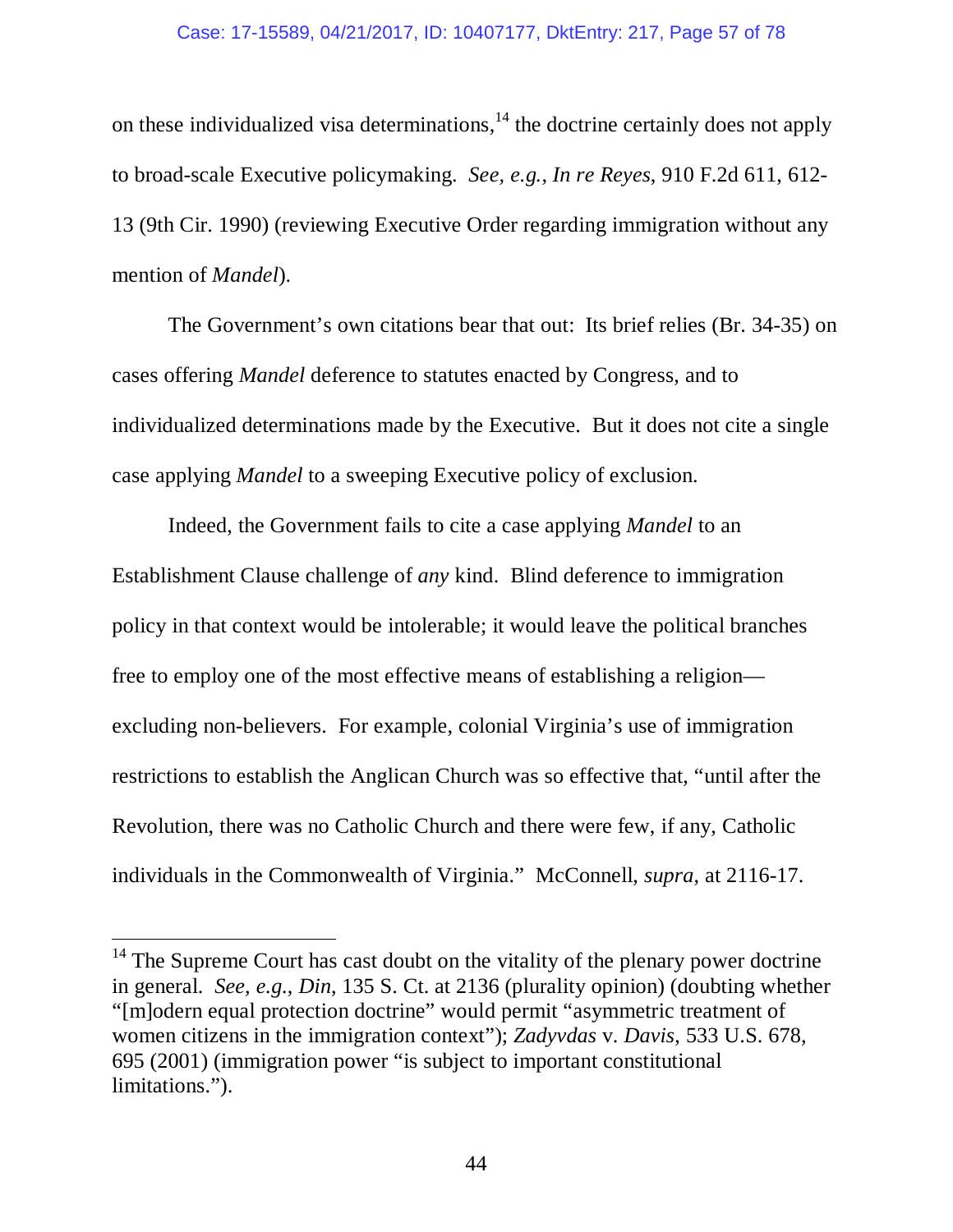The risk that immigration policy will be used to establish a faith is particularly acute with respect to the Executive Branch. "Congress, in which our country's religious diversity is well represented," is unlikely to enact a statute that welcomes or excludes members of a particular faith as a means of establishing religion. *Salazar* v. *Buono*, 559 U.S. 700, 727 (2010) (Opinion of Alito, J.). Where power is concentrated in a single person, however, this structural check is absent and thorough judicial review is vital.

The Government counters (Br. 40-41) that it is backwards to apply deference to the individual visa decisions of consular officials and not to the President. But the relevant distinction is not the level at which the decision is made; *Mandel*, for example, involved a determination by the Attorney General. 408 U.S. at 769. It is the scope of the action. It would be very difficult for a rogue consular officer to establish a religion by denying entrance to non-believers case-by-case. But the President could easily accomplish that goal through a categorical policy of exclusion.

The Government's reliance (Br. 41) on presidential immunity cases is also misguided. "It is settled law that the separation-of-powers doctrine does not bar every exercise of jurisdiction over the President." *Nixon* v. *Fitzgerald*, 457 U.S. 731, 753-54 (1982). The Court "ha[s] long held that when the President takes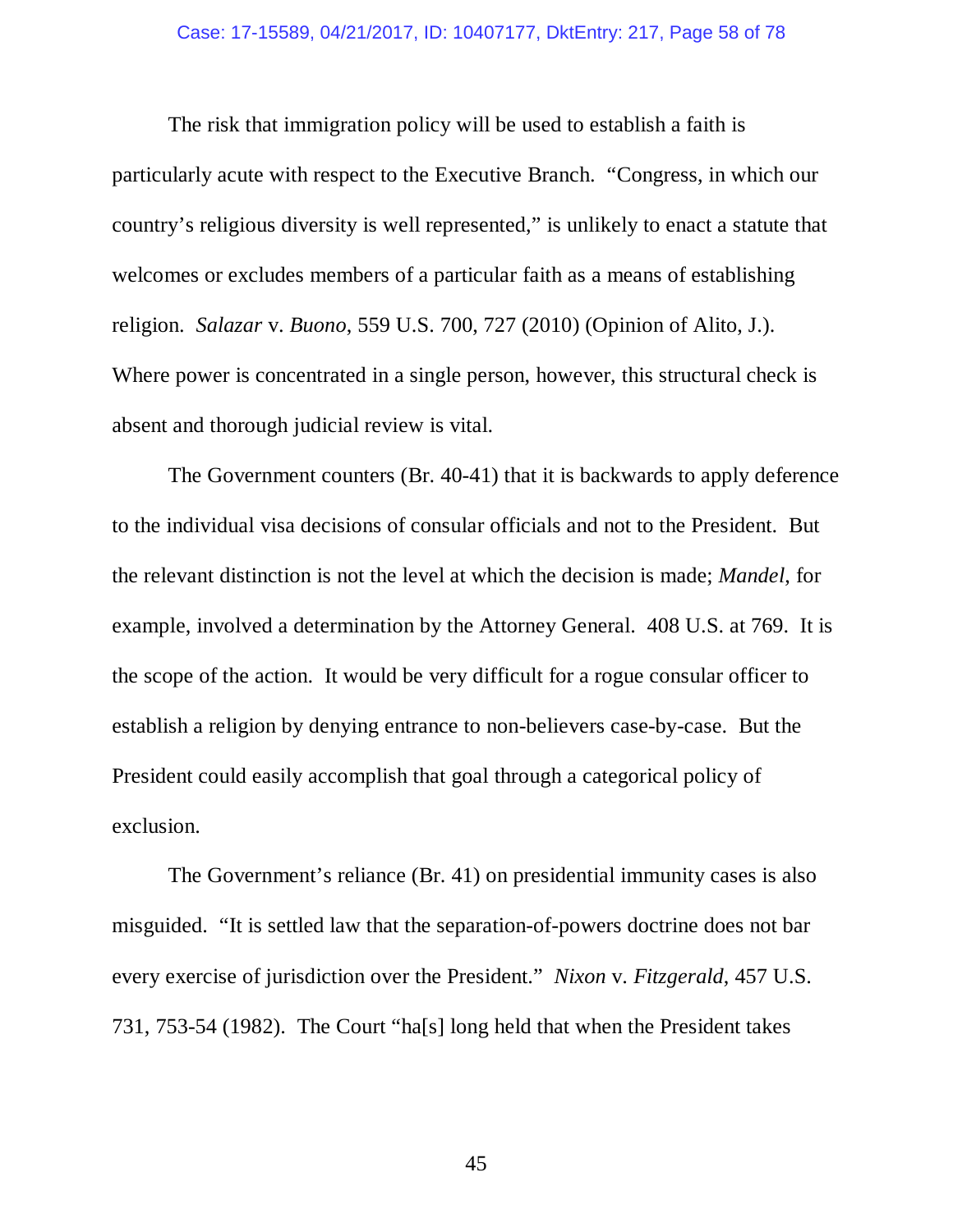official action, the Court has the authority to determine whether he has acted within the law." *Clinton* v. *Jones*, 520 U.S. 681, 703 (1997).

And the Government's cursory assertion that deference is appropriate because the excluded aliens lack Establishment Clause rights verges on the absurd. A ban on all immigrants unwilling to profess faith to the President's chosen deity would certainly violate the Establishment Clause, whether or not the individuals possess Establishment Clause rights of their own.

In the end, however, whether *Mandel* applies is an academic question. Even that doctrine permits courts to look behind "a facially legitimate and bona fide reason" for an Executive action where there is "an affirmative showing of bad faith." *Din*, 135 S. Ct. at 2141; *see Cardenas* v. *United States*, 826 F.3d 1164, 1173 (9th Cir. 2016) (challenge to an unconstitutional denial of a visa may succeed where plaintiff has "plausibly establish[ed]" bad faith). Here, the *bona fide* reason is absent, *see, e.g.*, *supra* 6 (describing DHS memo finding Order does not serve its stated purpose), while the bad faith is present in spades, *see infra* 50 (detailing President's call for a complete ban on Muslim immigration).

Courts have found the *Mandel* standard satisfied on far less evidence than this. *See, e.g.*, *Nadarajah* v. *Gonzales*, 443 F.3d 1069, 1082-83 (9th Cir. 2006) (reversing denial of parole where Executive's assertion of a national security risk was "based on facially implausible evidence"); *Wauchope* v. *U.S. Dep't of State*,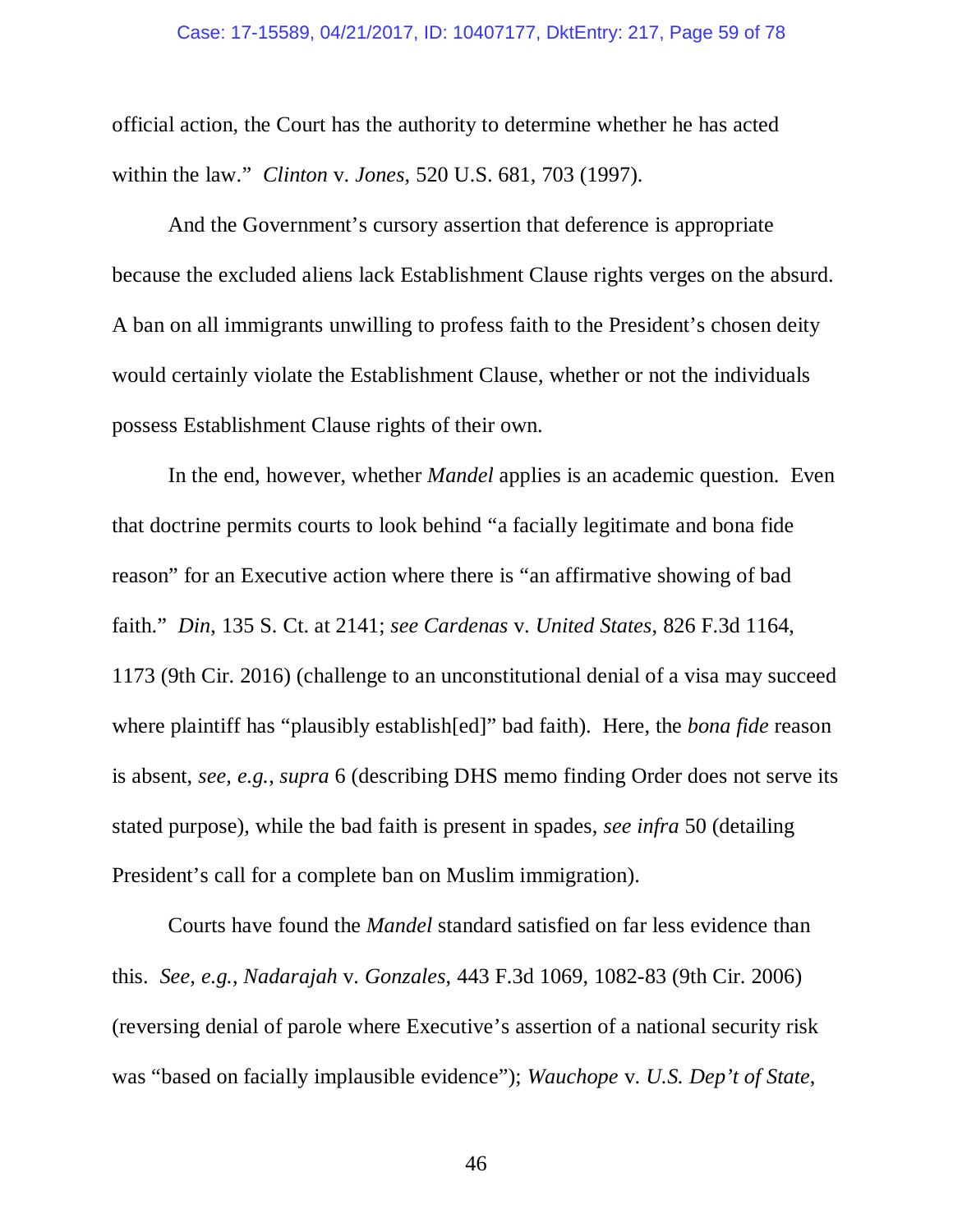985 F.2d 1407, 1416 (9th Cir. 1993) (invalidating immigration statute that discriminated based on gender because the Government's rationale was "simply incorrect").

# *2. The Establishment Clause prohibits the government from enacting policy to denigrate and burden adherents of a religion.*

While judges sometimes disagree around the edges of the Establishment Clause, there is no dispute on this: The Government may not "single[] out [religious] dissidents for opprobrium," nor may it "allocate[] benefits and burdens based on" a person's faith. *Town of Greece* v. *Galloway*, 134 S. Ct. 1811, 1826 (2014) (plurality opinion). And this fundamental prohibition on government actions that make an "enemy of any \* \* \* creed" applies even when the Government invokes a "national security" rationale. *W. Va. State Bd. of Educ.* v. *Barnette*, 319 U.S. 624, 637, 640 (1943). "Neither our domestic tranquility in peace nor our martial effort in war depend" on government actions that amount to "disguised religious persecution." *Id.* at 644 (Black, J. and Douglas, J., concurring).

The "historical practices and understandings" surrounding the First Amendment confirm that the Government may not adopt policies that denigrate and burden members of a particular faith in the name of national security. *Town of Greece*, 134 S. Ct. at 1819. Our Founders were familiar with the form of religious persecution born of fear. *See* McConnell, *supra*, at 2112-14 (describing acts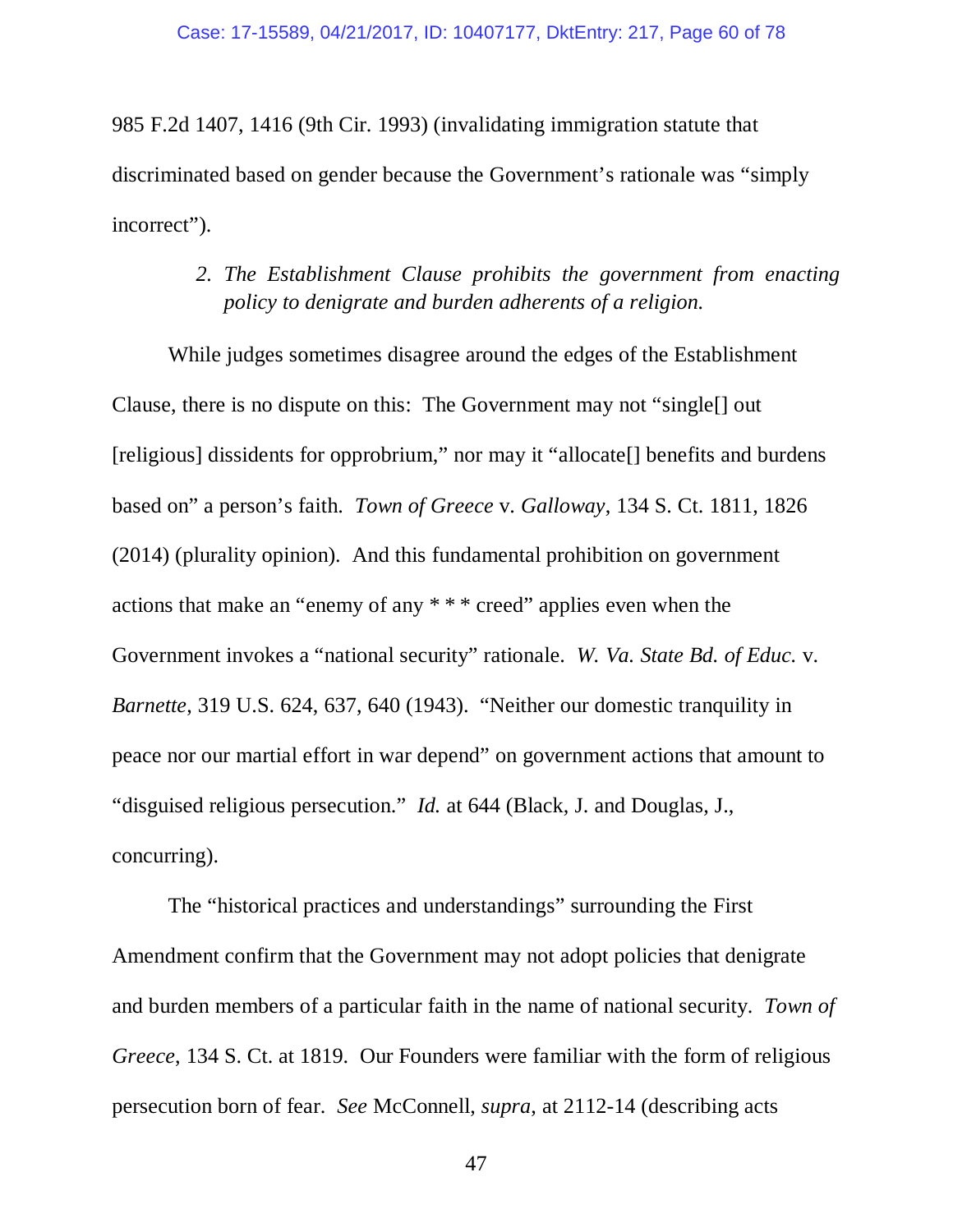#### Case: 17-15589, 04/21/2017, ID: 10407177, DktEntry: 217, Page 61 of 78

punishing Catholics and Puritans because of their imagined "dangers to the State"). The Religion Clauses were designed to put an end to these "old world practices and persecutions," which followed the colonists to the New World. *Everson* v. *Bd. of Educ. of Ewing Twp*., 330 U.S. 1, 9-10 (1947). The Clauses speak in absolute terms that foreclose any policy that "classif[ies] citizens based on their religious views," *Town of Greece*, 134 S. Ct. at 1826, by using faith as a proxy for dangerousness or imposing undue burdens on followers of a stigmatized religion.

Policies that suffer from these flaws also contravene the central protection afforded by the Establishment Clause: Freedom from government conduct that coerces the adoption or renunciation of a particular faith. *See Church of Lukumi Babalu Aye, Inc.* v. *City of Hialeah*, 508 U.S. 520, 523 (1993) ("The principle that government may not enact laws that suppress religious belief or practice is so well understood that few violations are recorded in [the Supreme Court's] opinions.") Few actions are more likely to prompt citizens to renounce their faith or curtail their public practice than the promulgation of a government policy that disproportionately burdens that religion's followers, accompanied by explicit statements of opprobrium toward the religion itself. As Justice Jackson explained in much more dangerous times: "Those who begin coercive elimination of dissent soon find themselves exterminating dissenters"; the First Amendment "was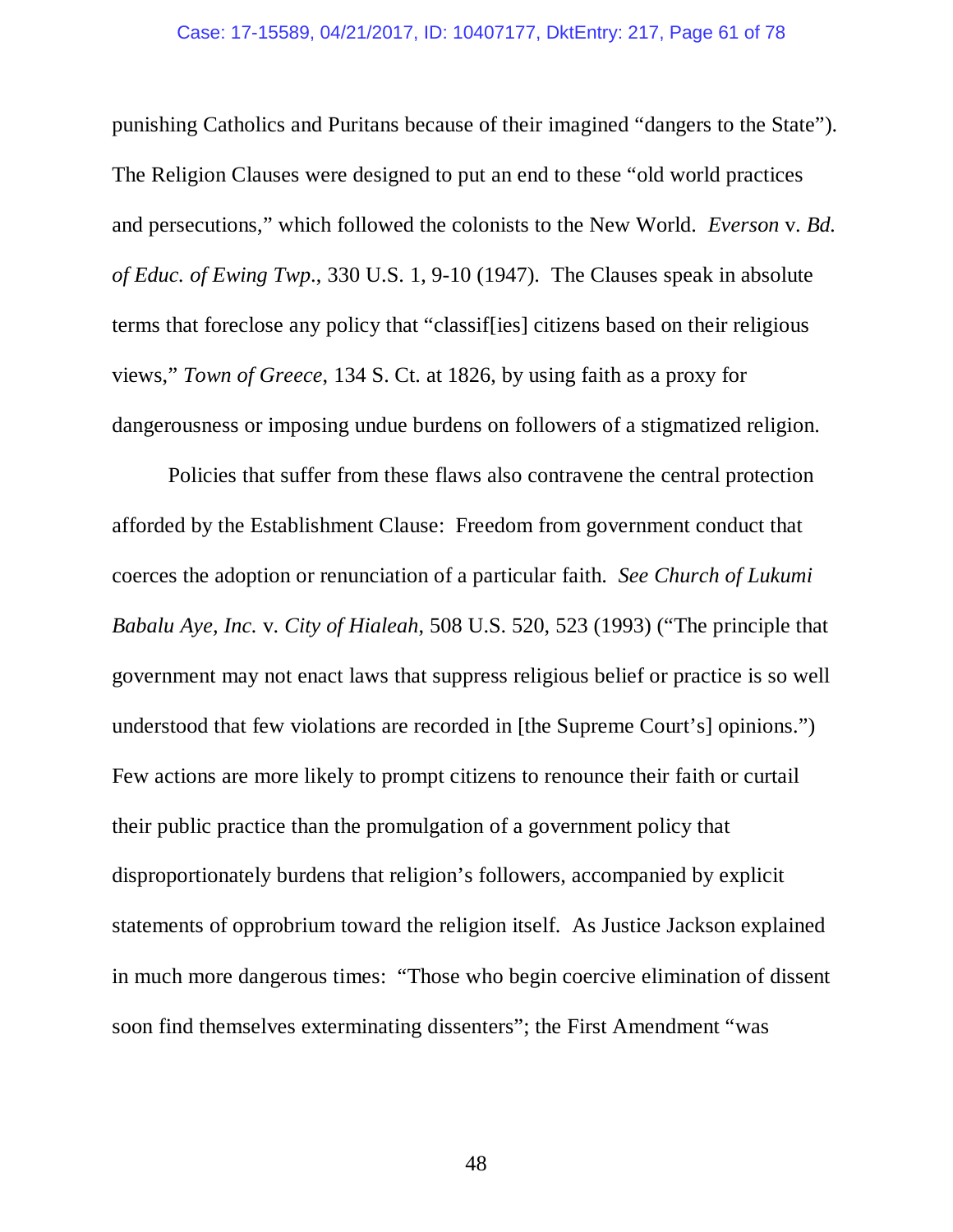designed to avoid these ends by avoiding these beginnings." *Barnette*, 319 U.S. at 641.

Because preventing religious persecution is essential to the preservation of religious freedom, judicial scrutiny for animus is not limited to a particular approach or a particular category of evidence. *See Lukumi*, 508 U.S. at 533 ("There are, of course, many ways of demonstrating that the object or purpose of a law is the suppression of religion or religious conduct."). Courts have considered everything from the statements of a priest at a display's unveiling, *McCreary Cty.*  v. *ACLU*, 545 U.S. 844, 869 (2005), to the cheers of a crowd in response to legislative attacks on the burdened religion, *Lukumi*, 508 U.S. at 541. Text, operation, history, and context all may be relevant to an Establishment Clause analysis.

### *3. The Order violates Establishment Clause limits.*

In this case, all of the evidence points towards an Establishment Clause violation. There can be no real question that the Order, and the numerous Executive statements concerning its purpose, broadcast a clear message of opprobrium towards Muslims. Nor can there be any doubt that the Order imposes a disproportionate burden on Muslim citizens as compared to their non-Muslim compatriots.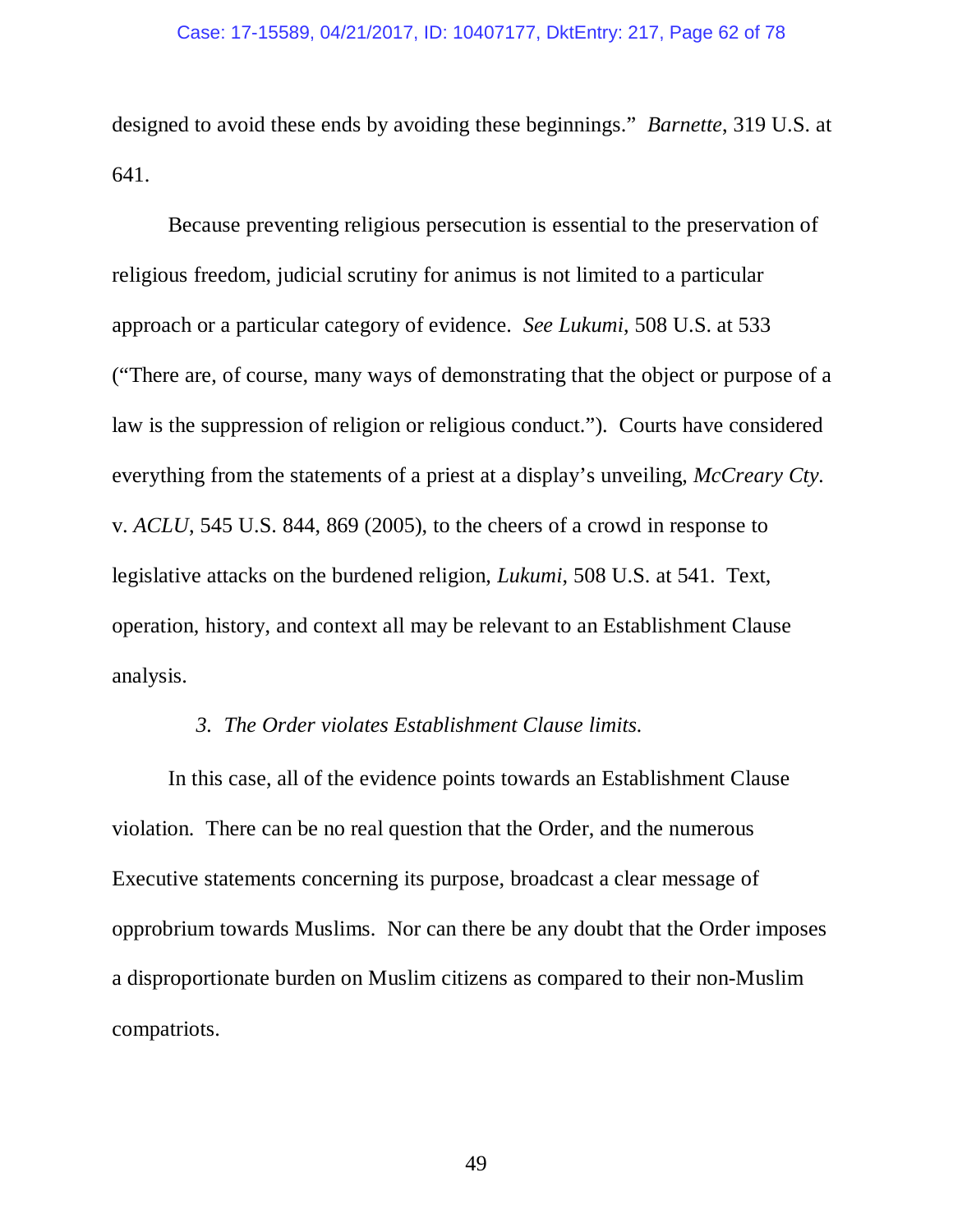To take just a small sampling of the voluminous evidence in this regard: The President publicly announced a desire to favor Christians over Muslims on the very day he announced the first Order; that Order explicitly gave preference to certain refugees based on religion; and the President's advisor publicly explained two days later that the Order was intended to implement the President's promised "Muslim ban." E.R. 150-51. After the first Order was invalidated, the President's senior advisor admitted that the President sought to make only "technical" changes while achieving "the same basic policy outcome." E.R. 156*.* And when the President's attempt to skirt the judiciary failed, he proclaimed at an official rally that the new Order was merely a "watered down" version of the first. S.E.R. 84. There is much, much more. TRO at 10-12, 33-37; MacArthur Justice Ctr. Amicus Br. 7-15, Dkt. 62.

Meanwhile, the Order imposes a grossly disproportionate burden on Muslims. Because the Order singles out countries with overwhelmingly Muslim populations, it makes it uniquely difficult for Muslim-Americans to receive visits and reunite with their loved ones abroad. *See, e.g.*, E.R. 95-96 (Elshikh Decl. ¶ 6). Muslim-American parents must explain the Order's disparate treatment to their children, *see id.* ¶ 3, and decide whether or how to raise their families in the Muslim faith when the Government has enacted policy openly predicated on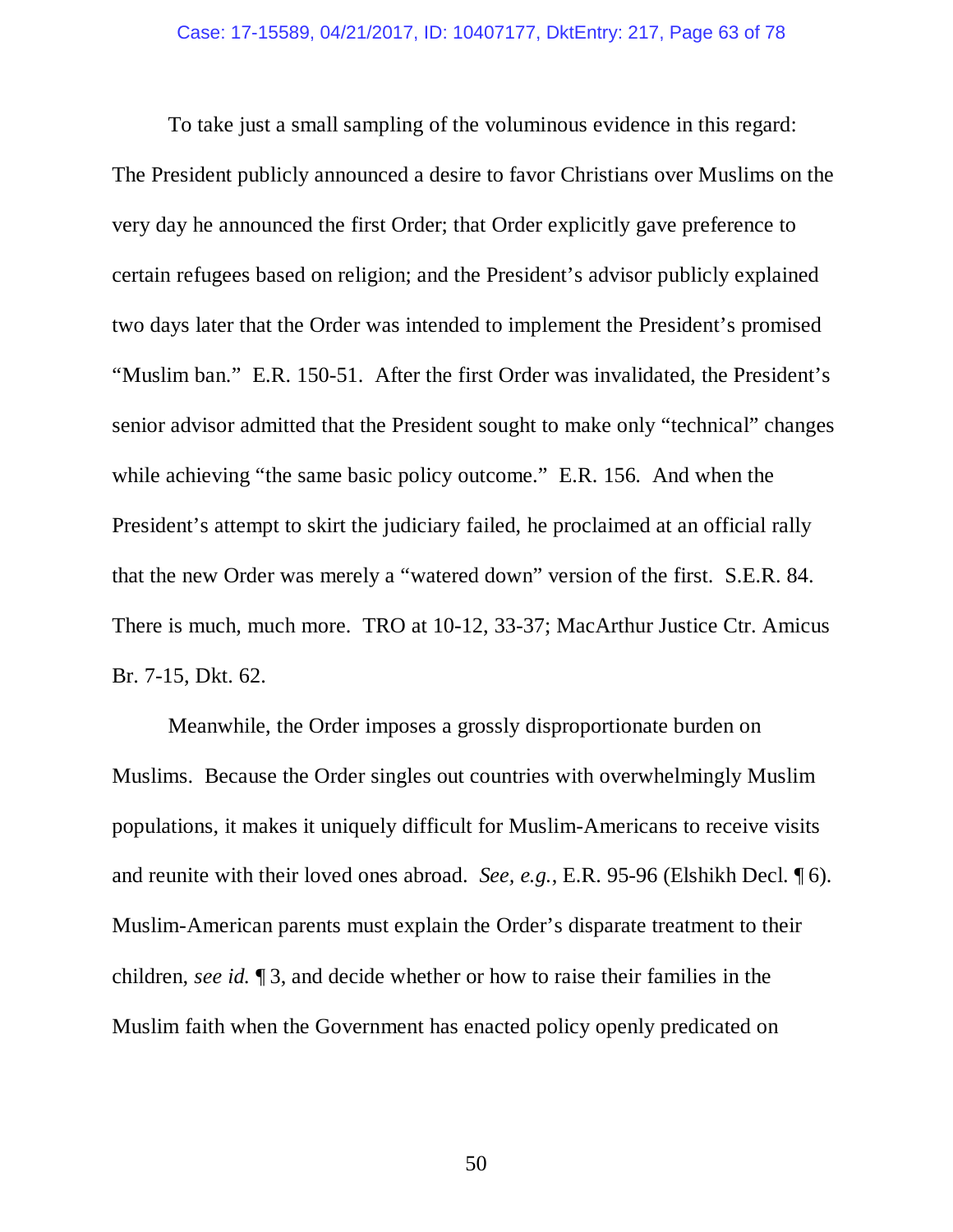animus toward Islam, *see* Interfaith Grp. Amicus Br. 9-10, Dkt. 121. They are marked "as outsiders" in their own country. Khan Amicus Br. 9-10, Dkt. 88.

In other words, Muslims face the injuries inflicted by religious persecution, the very harms the Founders fled. In these circumstances, any suggestion that the Order is consistent with the Establishment Clause reduces that Clause to a hollow promise of religious freedom.

#### *4. Defendants offer no convincing defense of the Order.*

The Government does not really deny any of this. Instead, its primary argument as to why the Order complies with the Establishment Clause's bar on acts that are "hostile" to a particular faith, *Trunk* v. *City of San Diego*, 660 F.3d 1091, 1095 (9th Cir. 2011), is that the Court must *ignore* all of the evidence demonstrating that hostility. The Constitution demands that the Court do the opposite.

a. The Government begins by insisting (Br. 46) that the Establishment Clause analysis is limited to the "text" and "operation" of the Order, both of which it claims are neutral. Even if this were true—which it is not, *see infra* 53—it would not help the Government. The text of the Executive Order itself betrays evidence of the President's focus on Islam; it uses terms negatively associated with the religion, such as "honor killings." *See* Muslim Advocates Amicus Br. 11-12, Dkt. 124. In "operation," the Order's hostility to the Muslim faith is even more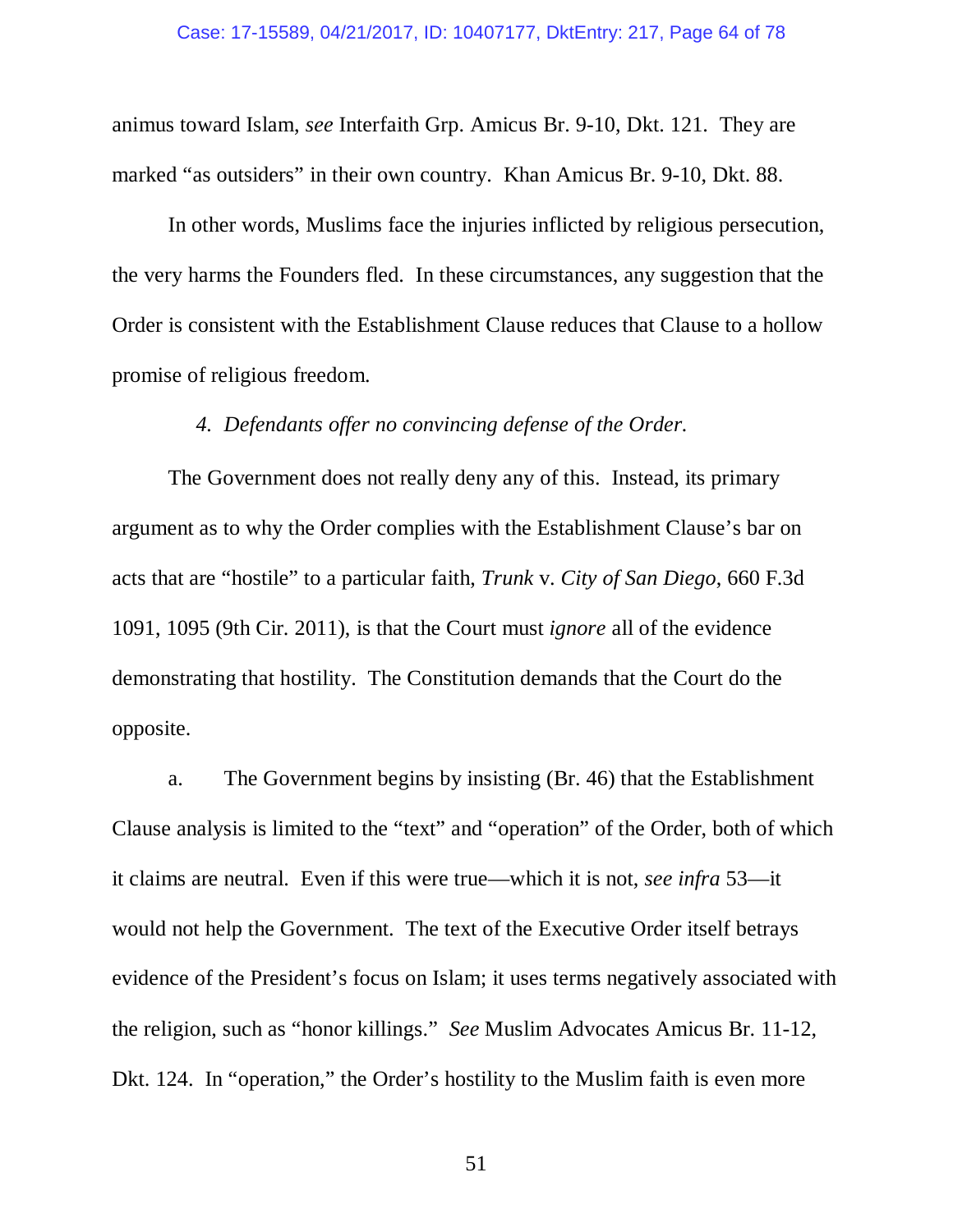clear. Section 2's travel ban covers *only* overwhelmingly Muslim countries, while the ban in Section 6 targets refugees at a time when the leading refugee crisis involves inhabitants of Muslim-majority nations. And as described above, the fit between the Order's stated secular purpose and the scope of its ban is so poor as to raise an inference of pretext. *Lukumi*, 508 U.S. at 538-542; *see supra* 39.

The Government claims (Br. 44) that the selection of Muslim-majority countries is not probative because the Order targets only "10% of the global Muslim population." That makes no sense. Policies that overwhelmingly target a disfavored group are patently evidence of discrimination: A policy that terminated 100 employees, 95 of whom are Muslim, would raise an inference of discrimination even if other Muslim employees were not (yet) fired. *See, e.g.*, *Stormans, Inc.* v. *Wiesman*, 136 S. Ct. 2433, 2437-38 (2016) (Alito, J., dissenting from denial of certiorari) (discriminatory intent suggested where "the effect of the regulations in their real operation" meant that "the burden they impose" fell "almost exclusively on those" of particular faiths). Nor does it matter that the Order may also incidentally burden some non-Muslims. "A willingness to inflict collateral damage by harming some, or even all, individuals from a favored group in order to successfully harm members of a disfavored class does not cleanse the taint of discrimination; it simply underscores the depth of the defendant's animus."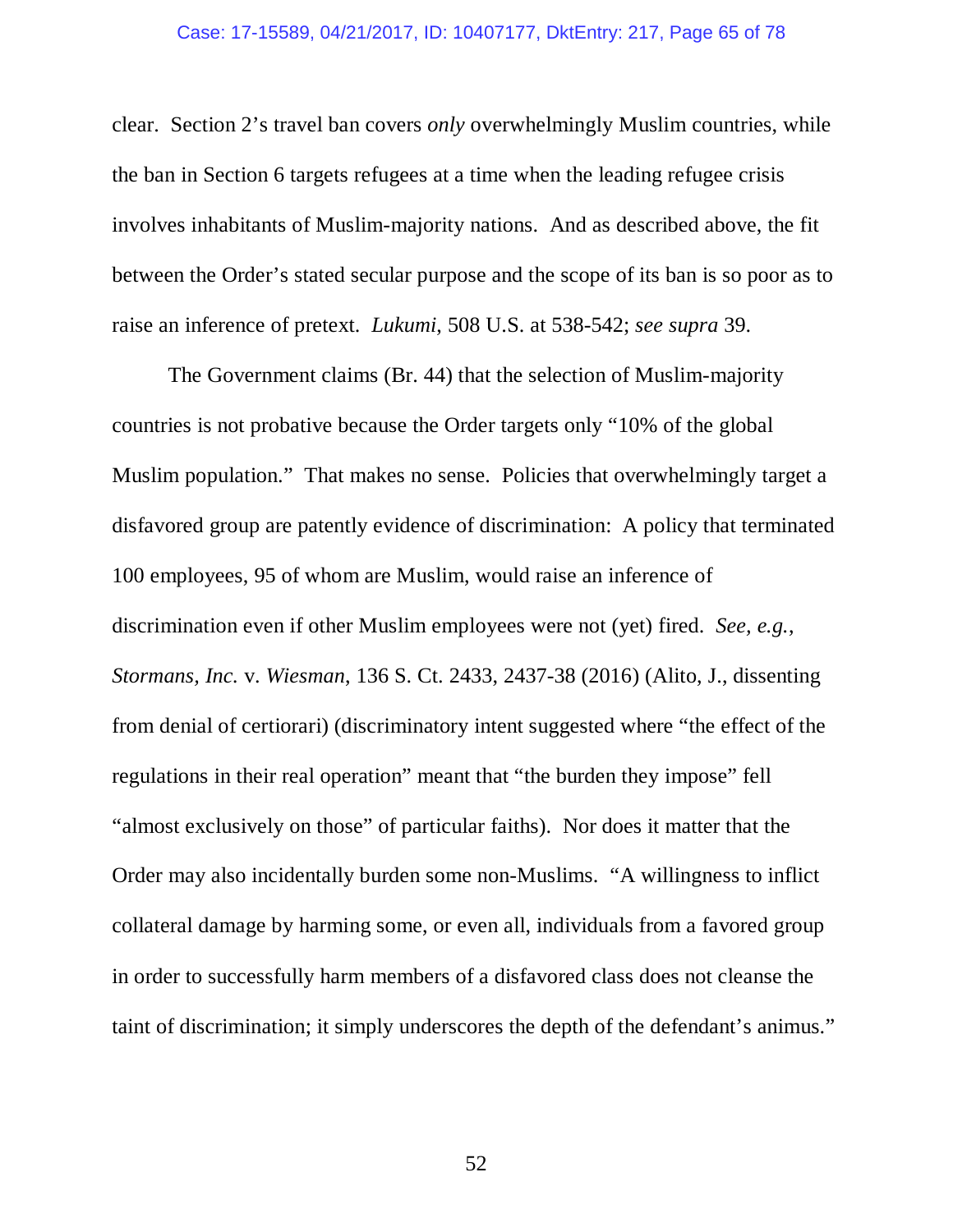*Pac. Shores Props., LLC* v. *City of Newport Beach*, 730 F.3d 1142, 1159 (9th Cir. 2013).

b.In any event, the Establishment Clause analysis plainly is not limited to the text and operation of the Order. The Court has made abundantly clear that the Establishment Clause is concerned with the purpose and message a policy communicates, however conveyed. *See, e.g.*, *McCreary*, 545 U.S. at 869; *Lukumi*, 508 U.S. at 540-542. A critical function of the Clause, after all, is to protect disfavored religions from being subjected to "opprobrium" that would coerce them to abandon their faith. *Town of Greece*, 134 S. Ct. at 1826. The Government offers several reasons for the Court to shut its eyes to the abundant evidence of animus in this case, but none is persuasive.

*First*, relying on a 1926 precedent from outside the Establishment Clause context, the Government asserts (Br. 46) that there is a "presumption of regularity" that attaches to the actions of the President. But however strong that "presumption," it cannot overcome the Executive's *naked statements* of an intent to discriminate based on faith. The Supreme Court has sometimes struggled to determine whether a particular religious symbol, such as the cross, is intended to communicate a religious message. *See. e.g.*, *Salazar*, 559 U.S. at 715-16.No parsing is needed here; the President and his Administration have clearly acknowledged the animus that lies behind this policy. And public statements of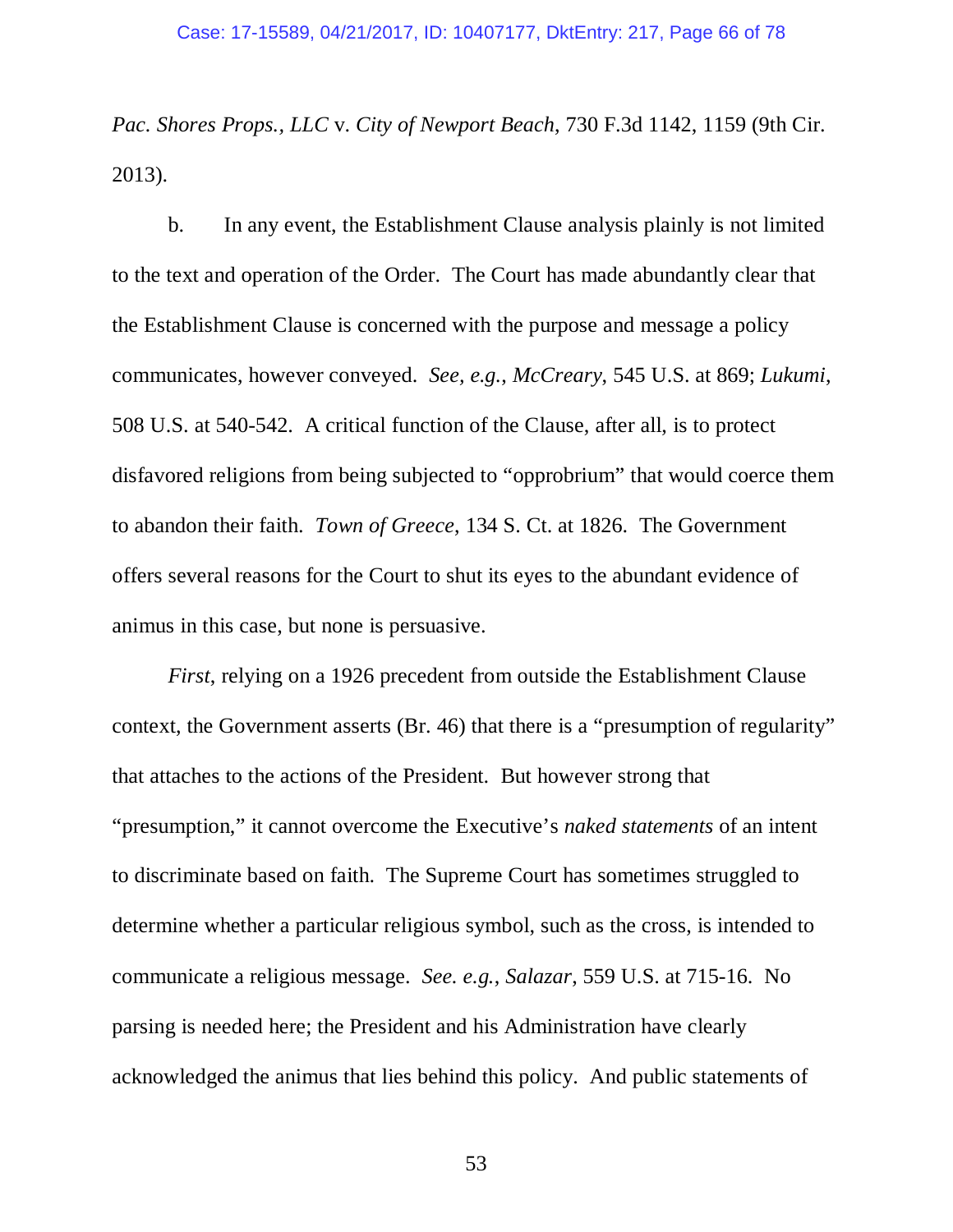#### Case: 17-15589, 04/21/2017, ID: 10407177, DktEntry: 217, Page 67 of 78

the President are particularly relevant because he is typically viewed as the voice of the Government. Indeed, the Supreme Court regularly looks to the pronouncements of early Presidents to assess the extent to which the Government was permitted to endorse faith. *See, e.g.*, *Cnty. of Allegheny* v. *ACLU*, 492 U.S. 573, 671 (2014) (opinion of Kennedy, J.) (discussing the religious nature of President Washington's Thanksgiving proclamations).

*Second*, the Government warns (Br. 47) about the "pitfalls" of searching for the object of a Government action outside the confines of the policy itself. But as the District Court pointed out, no searching is required; there is nothing "veiled" about the President's purpose to exclude those of the Muslim faith. TRO at 34-35. Nor does it matter what lies in the President's "heart of hearts." The question is whether his policy and *public* statements demonstrate an object to exclude, burden, and denigrate members of that faith. They do, and the Court should not "pretend it has not seen what it has." Preliminary Injunction Op. ("PI") at 17 (Dkt. 270).

*Third*, the Government insists (Br. 49-50) on a distinction between the "official" and unofficial purpose of a policy that makes little sense in the context of an Executive Order. The Court has warned that the official stated purpose of a *statute* is the only one that matters because it is the only one to which a majority of the legislators clearly assented. *Lukumi*, 508 U.S. at 558 (Scalia, J. concurring); *but see id.* at 541 (opinion of Kennedy, J.) (relying on accounts of council meetings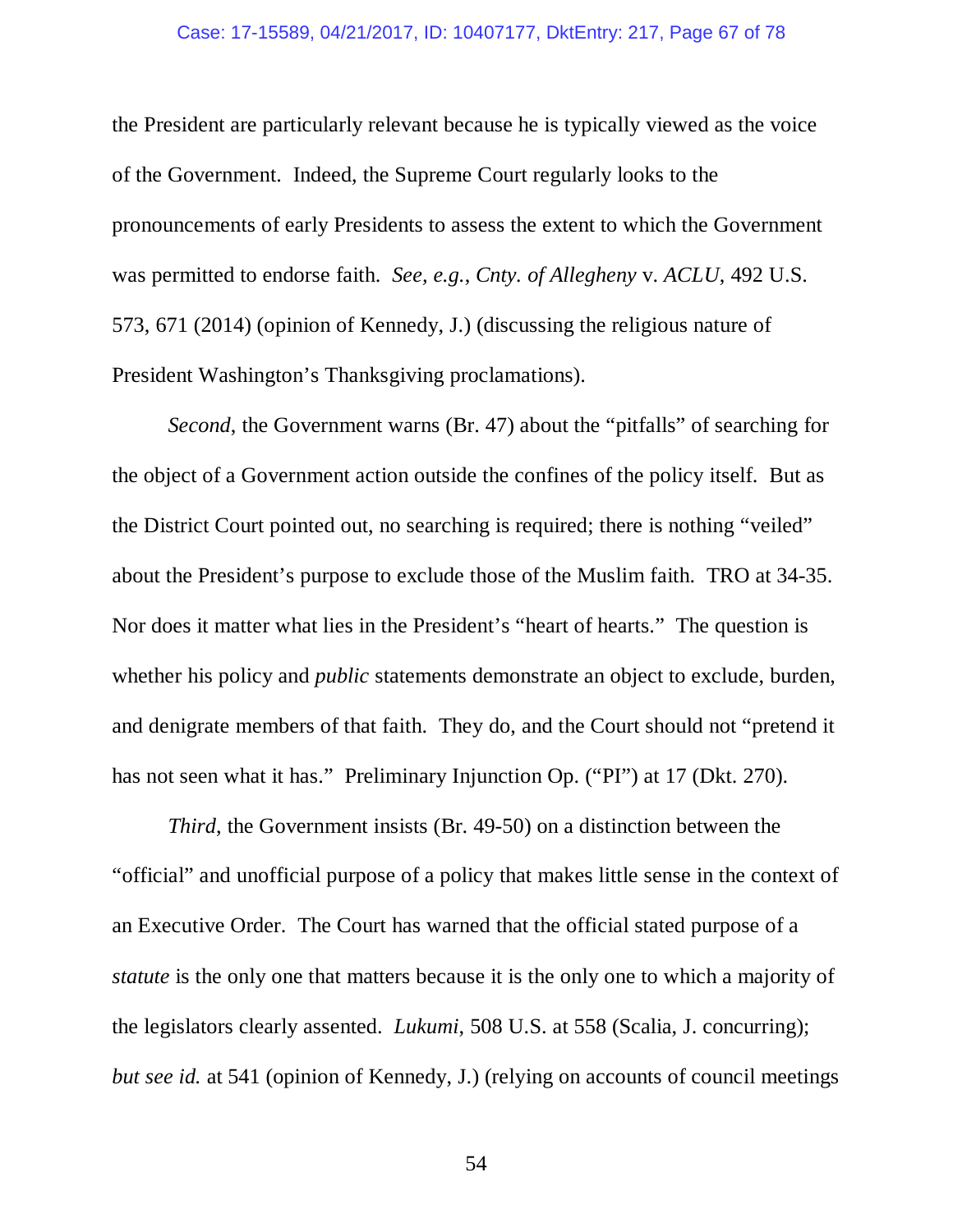#### Case: 17-15589, 04/21/2017, ID: 10407177, DktEntry: 217, Page 68 of 78

in which improper Ordinances were introduced). But there is no ambiguity as to whether the President assented to his own public statements. And it is far more likely that a Muslim citizen will have heard and taken warning from the President's statements against Islam than that the same citizen will have searched for and read the text of the Order itself.

*Fourth*, the Government asserts (Br. 50-53) that even if some extrinsic evidence is informative, campaign statements are not. There is no principled reason for courts to ignore campaign statements; the Establishment Clause is sensitive to the message of condemnation that a government action conveys, and campaign statements can contribute to that message. Regardless, the policy of hostility to the Muslim faith that animates the Order is apparent even if one excludes *all* of the campaign statements. *See supra* 50 (recounting a selection of the post-inauguration evidence of discrimination). The Government's fretting that reliance on campaign statements will chill political speech and inhibit officials from altering their views once they take office also seems disingenuous when the President and his spokesmen regularly reap political capital from assertions that they are keeping "campaign promises." *See supra* 8.

*Finally*, the Government protests (Br. 53) that it made extensive alterations to the first Order to comply with the prior Ninth Circuit ruling, and that if its efforts are found wanting it would be impossible for the President to dispel the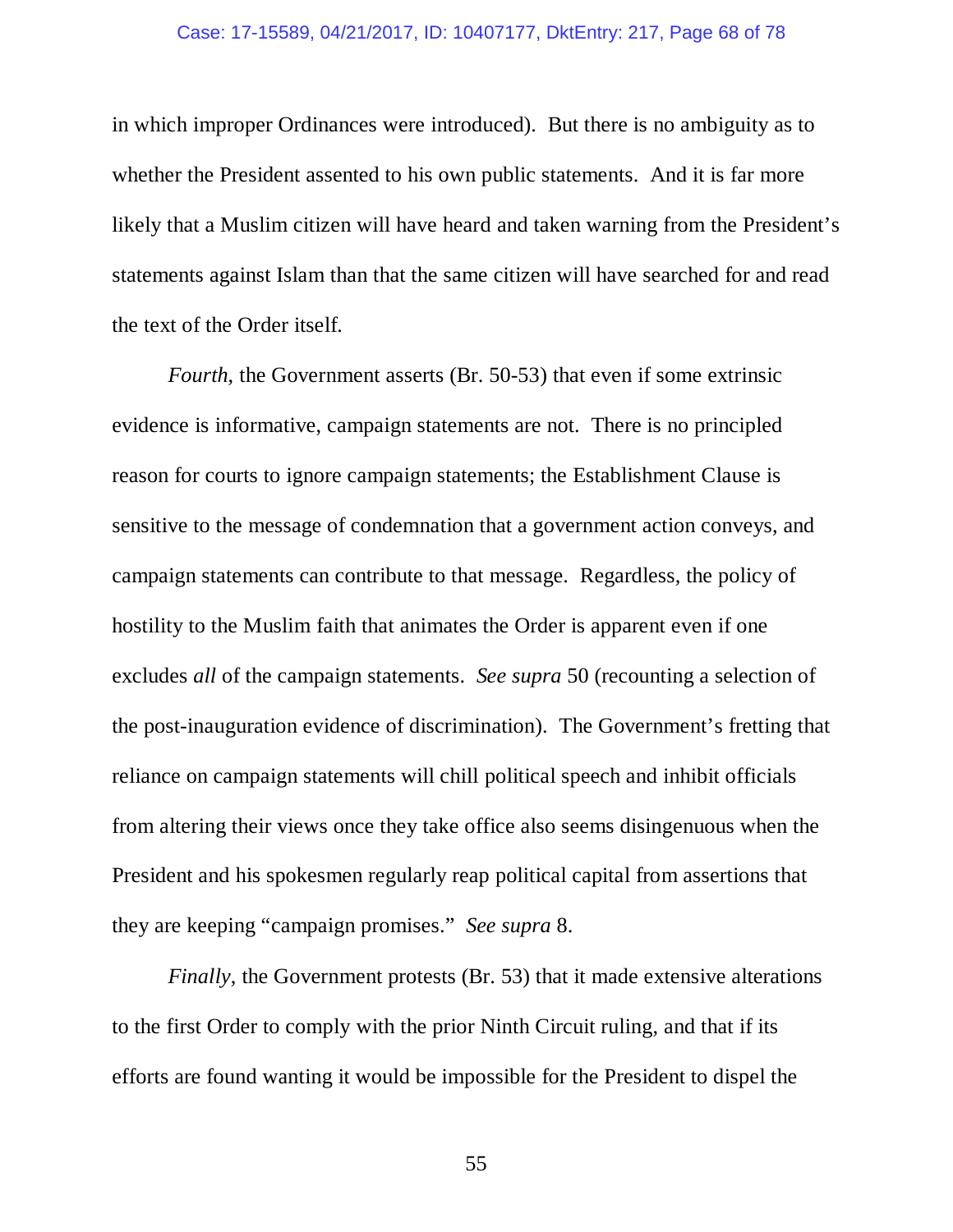"taint" of discrimination. These protestations ring hollow in light of the President's public acknowledgment, immediately after the current Order was enjoined, that this Order is merely a "watered down version" of the first. To remove the "taint," the Administration cannot make merely "technical" changes; it must alter the underlying policy that uses religion as a proxy for sympathy with terrorism. That is not an impossible task. A good start would be to remove the President's promise of a Muslim ban from his campaign website. The President might also seek assistance from the branch to which the immigration power is constitutionally entrusted, which would presumably not share the President's record of animus. *See Salazar*, 559 U.S. at 717 (stating that it is "Congress's prerogative to balance opposing interests and its institutional competence to do so"). At a minimum, he could engage in the administrative procedures that were formulated "as a check upon administrators whose zeal might otherwise have carried them to excesses." *United States* v. *Morton Salt Co.*, 338 U.S. 632, 644 (1950) (discussing the history of the Administrative Procedure Act).

In short, affirming the District Court's injunction will not provide an excuse for judicial second-guessing of any and every policy that might have implications for religion or immigration. It will merely prevent Executive policies that impose burdens based on impermissible religious classifications and come garbed in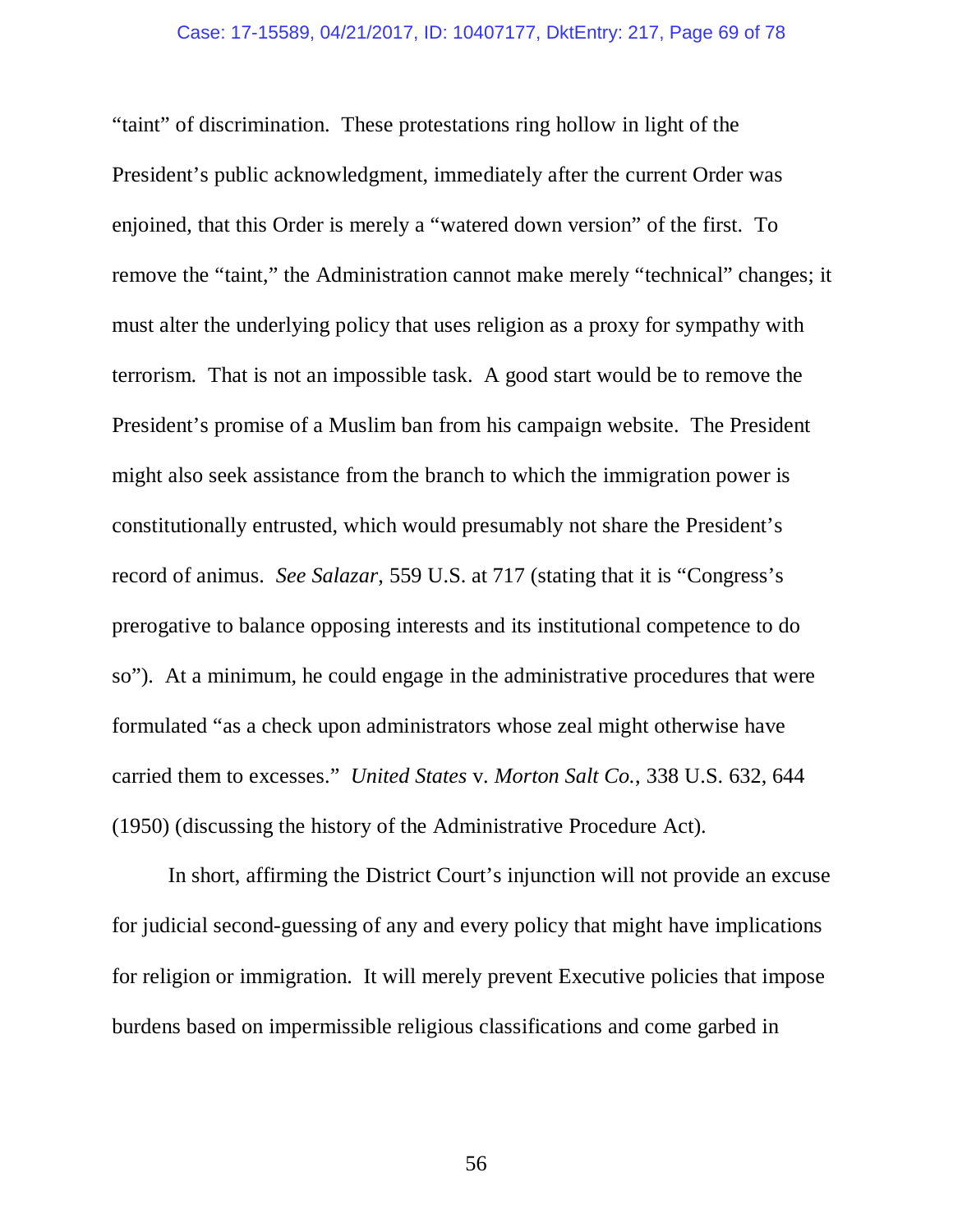#### Case: 17-15589, 04/21/2017, ID: 10407177, DktEntry: 217, Page 70 of 78

explicit statements of intent to discriminate. That is nothing more than the Constitution demands.

### **D. The Order Violates Due Process.**

As if that were not enough, the new Order suffers from the same constitutional deficiency on which this Court's prior decision was explicitly predicated: The Order violates Due Process.

The Government claims (Br. 21) that it remedied the deficiencies this Court previously identified by limiting the scope of immigrants to whom the Order applies. Wrong. In affirming the prior injunction, this Court specifically declined the Government's request to narrow it to apply only to "lawful permanent residents" and "previously admitted aliens who are temporarily abroad now or who wish to travel and return to the United States in the future." *Washington*, 847 F.3d at 1166. That limitation, the Court held, would "leave[] out at least some who" have "viable due process claims," including "refugees" and "citizens who have an interest in specific non-citizens' ability to travel to the United States." *Id.*

The new Order suffers from the same deficiency. *Washington* pointed to the statutory procedures guaranteed to asylum seekers. *See* 847 F.3d at 1165. "[T]he Supreme Court has ruled that when Congress enacts a procedure, aliens are entitled to it." *United States* v. *Barajas-Alvarado*, 655 F.3d 1077, 1084 (9th Cir. 2011). Defendants claim those procedures are inapplicable to refugees, pointing to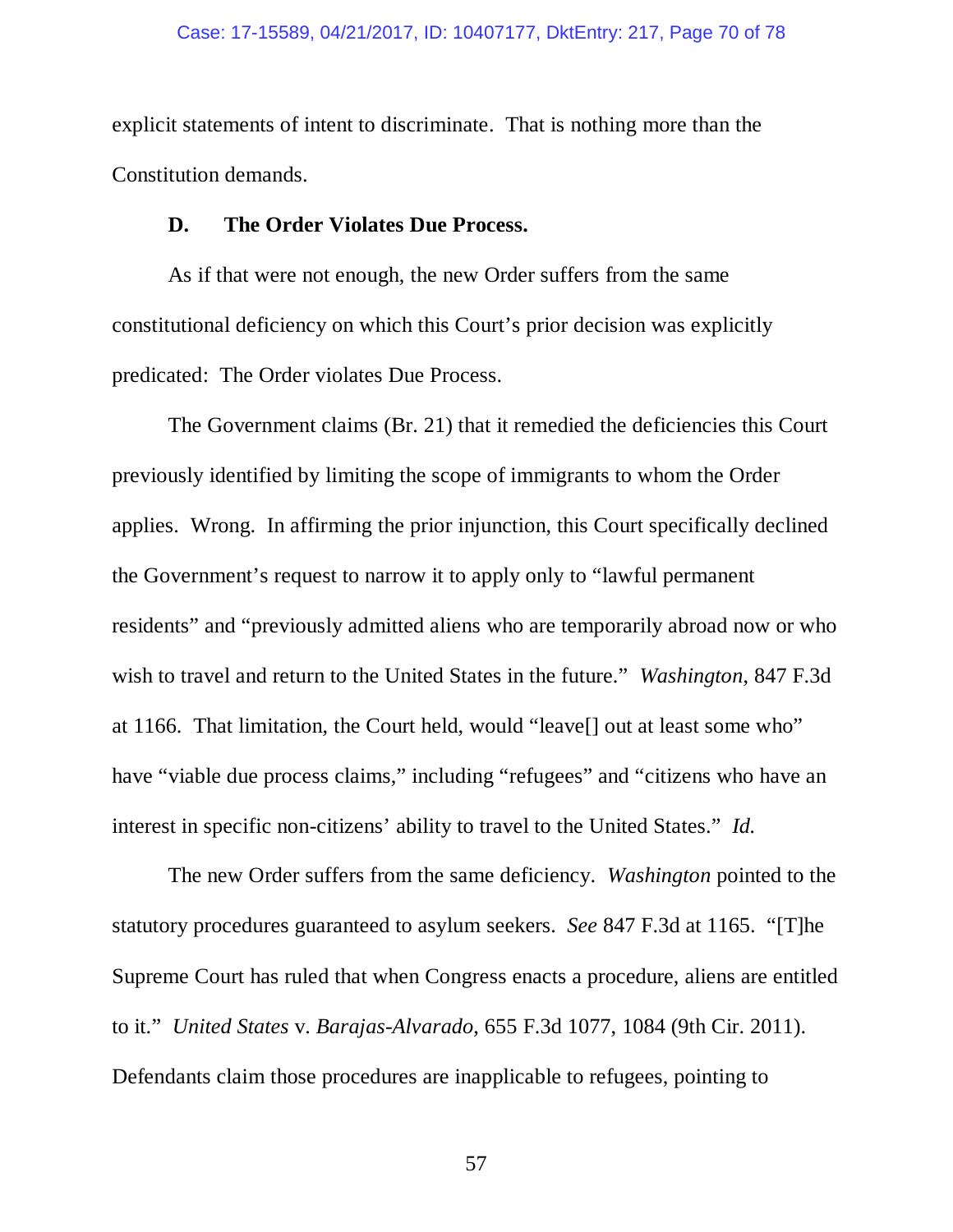#### Case: 17-15589, 04/21/2017, ID: 10407177, DktEntry: 217, Page 71 of 78

Congress's creation of a special program for the admission of asylum seekers who are currently abroad. But nothing in that law states that covered individuals lack the procedural rights of other asylum seekers. And in any event, the President has violated the procedures set out in that refugee statute. The statute permits the Executive to establish a cap on refugee admissions "before the beginning of the fiscal year." 8 U.S.C. § 1157(a)(2). The President ignored that requirement, and rather than setting a cap—barred the admission of refugees wholesale. *See supra* 37.

The *Washington* Court also explained that barring the entry of non-citizens in general creates "viable due process claims" for "citizens who have an interest in specific non-citizens' ability to travel to the United States," 847 F.3d at 1166 such as a citizen whose spouse or parent is seeking admission, *Din*, 135 S. Ct. at 2139, or a university deprived of the "debates" and "discussion" provided by a visiting scholar, *Mandel*, 408 U.S. at 764. That describes Dr. Elshikh and the University of Hawaii to a T.

Finally, the Government has claimed that the waiver provisions in the new Order avoid any Due Process difficulties. That cannot be true. The prior Order also contained waiver provisions, but—despite the Government's reliance on them before this Court—that did not mean it passed constitutional muster. The revised Order offers more detail as to who "*could*" be eligible for a waiver, Order § 3(c),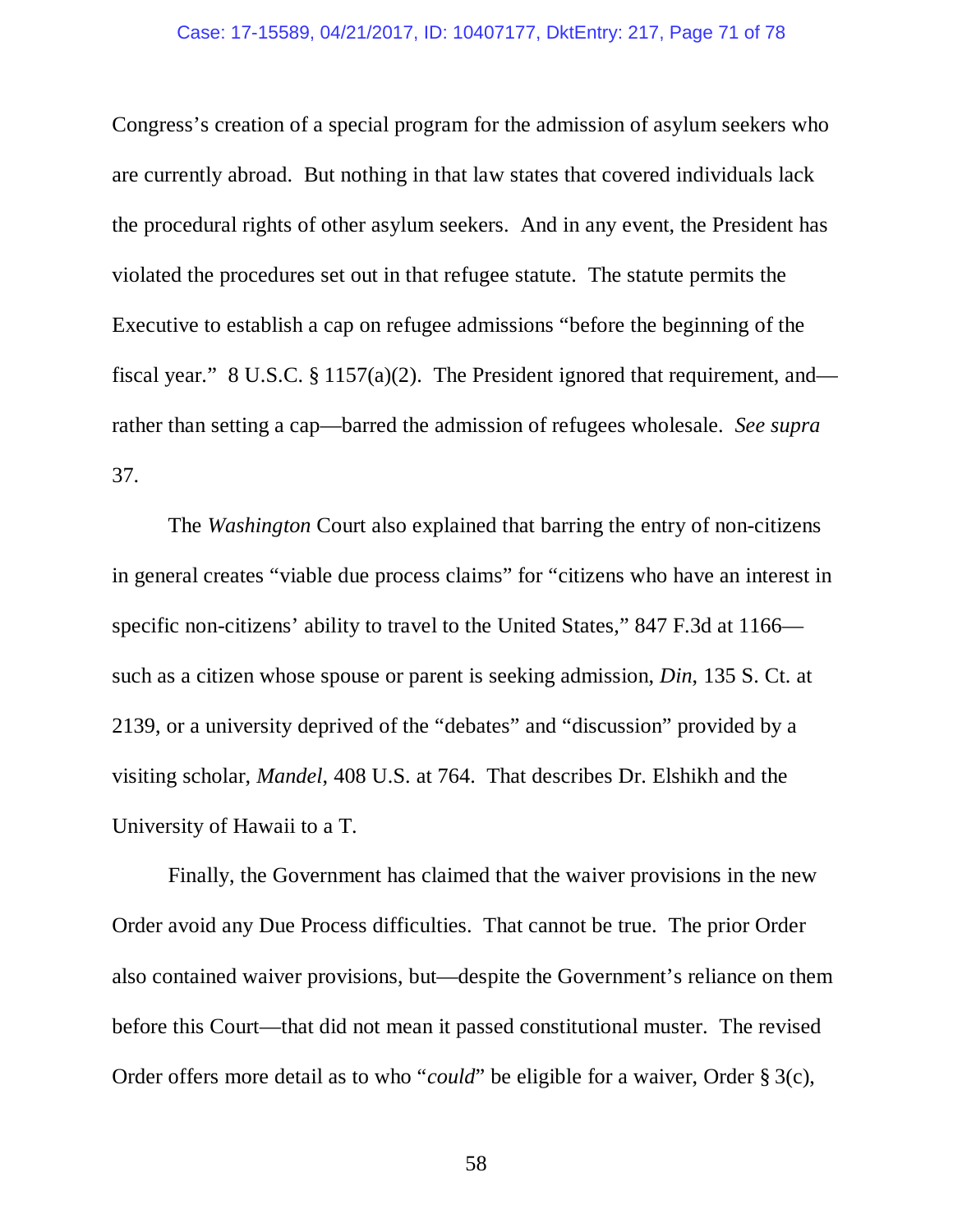but it does not guarantee appropriate process to anyone. In any event, the Government is the one that vehemently contends that consular decisions are unreviewable, and that declared its Order creates no procedural rights. It is therefore pointing to waiver provisions that it admits are thoroughly unenforceable.

### **III. The Full Scope Of The Injunction Should Be Affirmed.**

 Plaintiffs' likelihood of success on the merits of their claim is clear. Their ability to satisfy the remaining injunction factors is also obvious. *See* Stay Opp'n at 4-19. The Government argues, however, that the District Court's injunction is overbroad. It is not.

 The Government first argues (Br. 57) that facial relief was inappropriate because the Order is "clearly lawful as applied to some aliens." That is wrong: Every application of the Order is in violation of the immigration laws and tainted by the religious animus that prompted it. *See Santa Fe Indep. Sch. Dist.* v. *Doe*, 530 U.S. 290, 313-14 (2000) (explaining that the "mere passage  $***$  of a policy that has the purpose and perception of government establishment of religion" warrants facial relief). Nor would confining the injunction to Plaintiffs themselves (or to confined provisions of the Order) prevent the Establishment Clause injuries they are suffering; the very existence of the challenged provisions inflicts stigmatic and spiritual harms on Plaintiffs and effects an establishment of religion in Hawaii.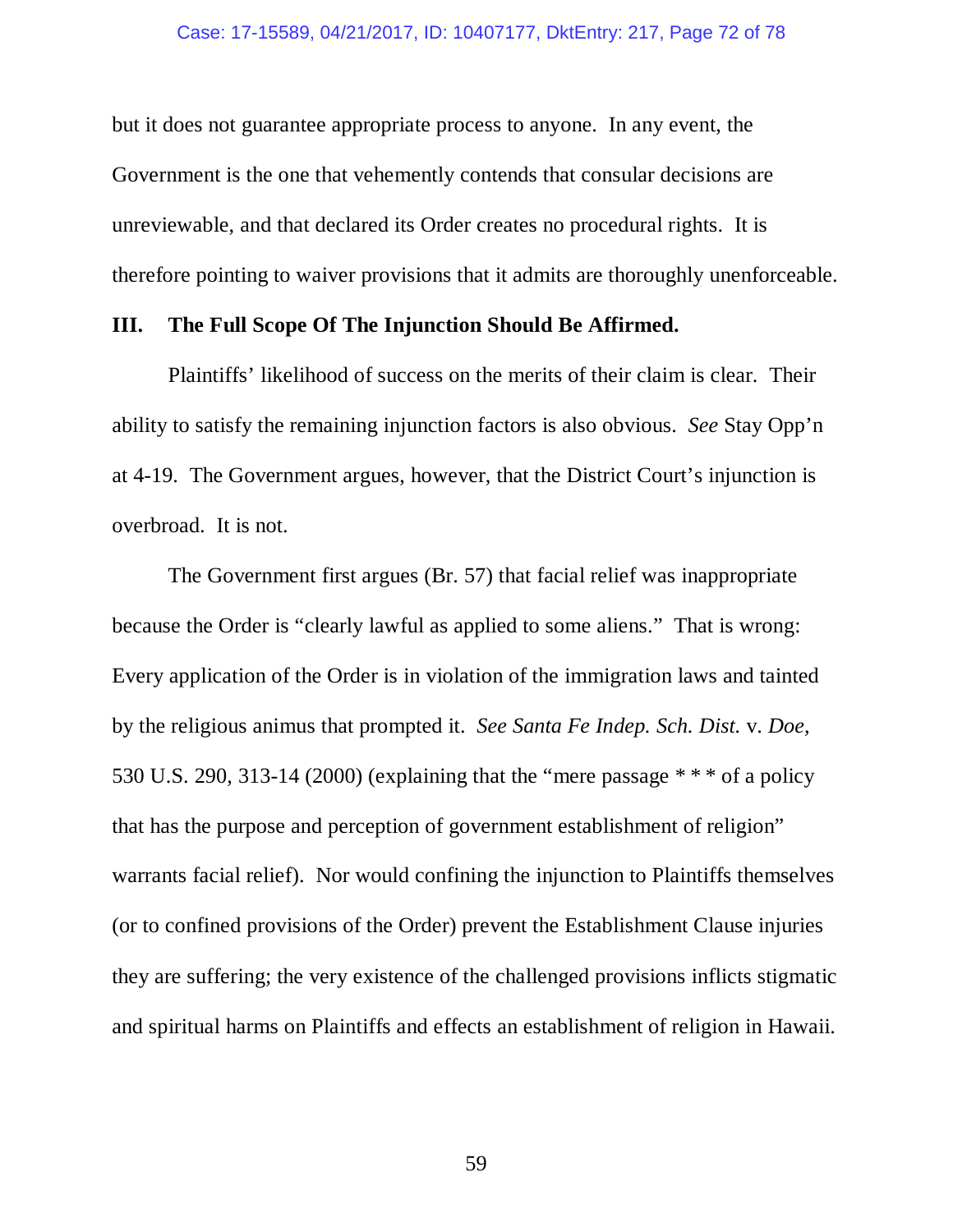The Government further contends (Br. 57-59) that the Court should only enjoin *parts* of Sections 2 and 6. But Plaintiffs have explained in detail why this is wrong. *See* Stay Opp'n at 20-23. And the Supreme Court held in *Lukumi* that even when parts of a challenged policy appear well-tailored to a secular purpose, they must nonetheless be "invalidated" where it is clear that the policy as a whole has "as [its] object the suppression of religion." 508 U.S. at 540.

Moreover, as the District Court noted, the Government "fail[ed] to provide a workable framework for narrowing the scope" of the injunction. PI at 22. That is likely because the different components of Sections 2 and 6 are inextricably linked. The provisions of Section 2 the Government wishes to exempt are designed to help the President *extend* his discriminatory ban on entry to additional countries for additional periods of time. Likewise, all the provisions of Section 6 are components of an integrated process for suspending and reviewing refugee admissions.<sup>15</sup> And there is nothing to the notion that the injunction would preclude Executive Branch consultation or policy reform; these activities are not limited except to the extent they occur as part and parcel of enforcing the Muslim ban. *See Lukumi*, 508 U.S. at 540. Indeed, while the first Order was enjoined, during the

 $\overline{a}$ 

 $15$  The Government's contention that an injunction may not be issued directly against the president was never raised below and is waived. Anyway, "injunctive relief against executive officials like" cabinet Secretaries is "within the courts' power," and Plaintiffs' injuries can be redressed that way. *Franklin* v. *Massachusetts*, 505 U.S. 788, 802-803 (1992).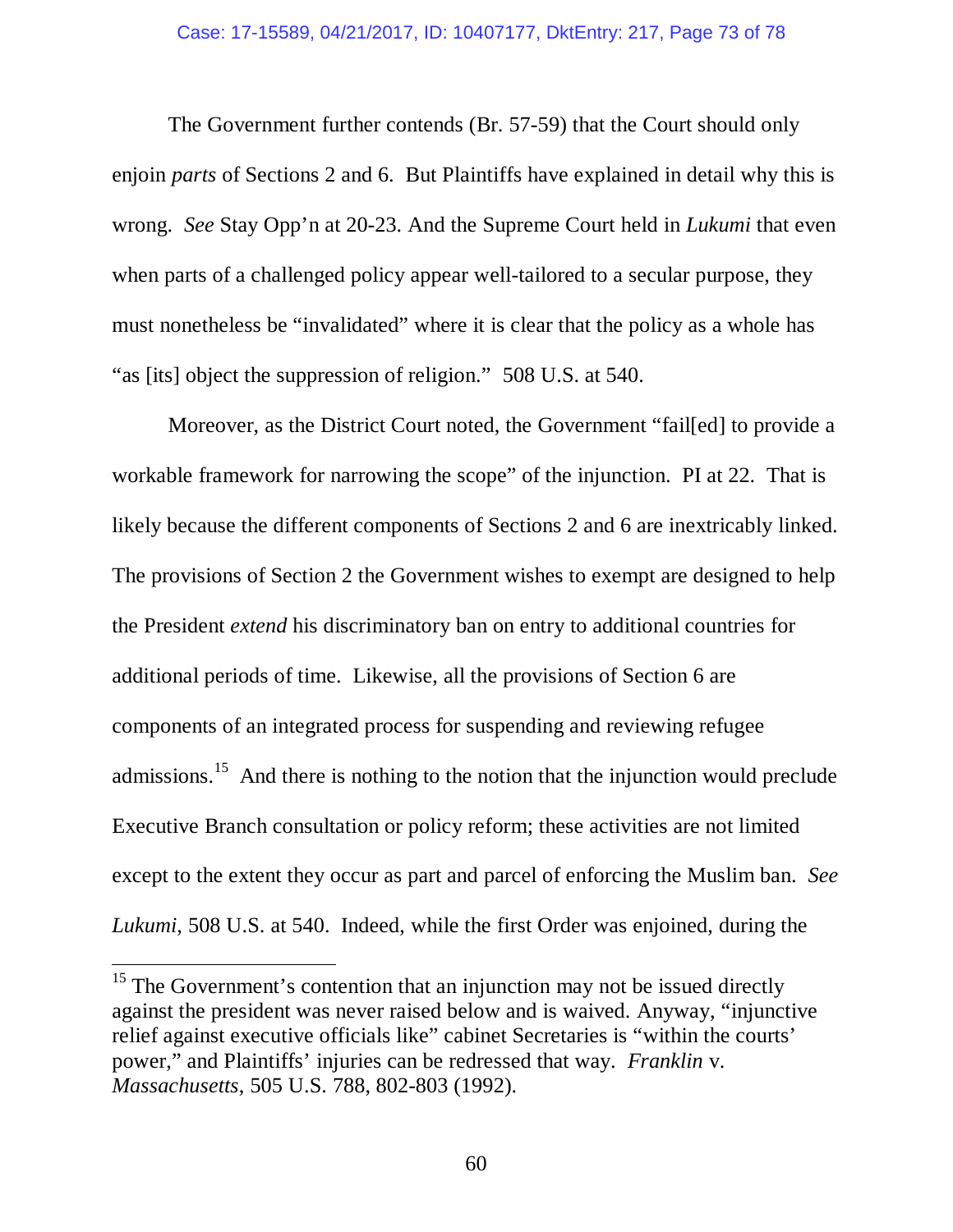pendency of the current injunction, the Executive implemented increased vetting procedures worldwide. *See* S.E.R. 67-71.

Finally, as the Government barely denies, nationwide injunctive relief was

appropriate. "[A] fragmented immigration policy would run afoul of the

constitutional and statutory requirement for uniform immigration law and policy."

*Washington*, 847 F.3d at 1166-67 (citing *Texas*, 809 F.3d at 187-188). Nor has the

Government made any serious proposal to limit the injunction geographically in a

way that would still remedy the harms inflicted on Plaintiffs.

## **CONCLUSION**

The District Court's preliminary injunction should be affirmed.

Respectfully submitted,

DOUGLAS S. CHIN Attorney General of the State of Hawaii CLYDE J. WADSWORTH Solicitor General of the State of Hawaii DEIRDRE MARIE-IHA DONNA H. KALAMA KIMBERLY T. GUIDRY ROBERT T. NAKATSUJI Deputy Attorneys General DEPARTMENT OF THE ATTORNEY GENERAL, STATE OF HAWAII 425 Queen Street Honolulu, HI 96813 Telephone: (808) 586-1500

*Counsel for the State of Hawaii* 

 /s/ Neal Kumar Katyal    NEAL K. KATYAL COLLEEN ROH SINZDAK MITCHELL P. REICH ELIZABETH HAGERTY HOGAN LOVELLS US LLP 555 Thirteenth Street NW Washington, DC 20004 Telephone: (202) 637-5600 Email: neal.katyal@hoganlovells.com

THOMAS P. SCHMIDT HOGAN LOVELLS US LLP 875 Third Avenue New York, NY 10022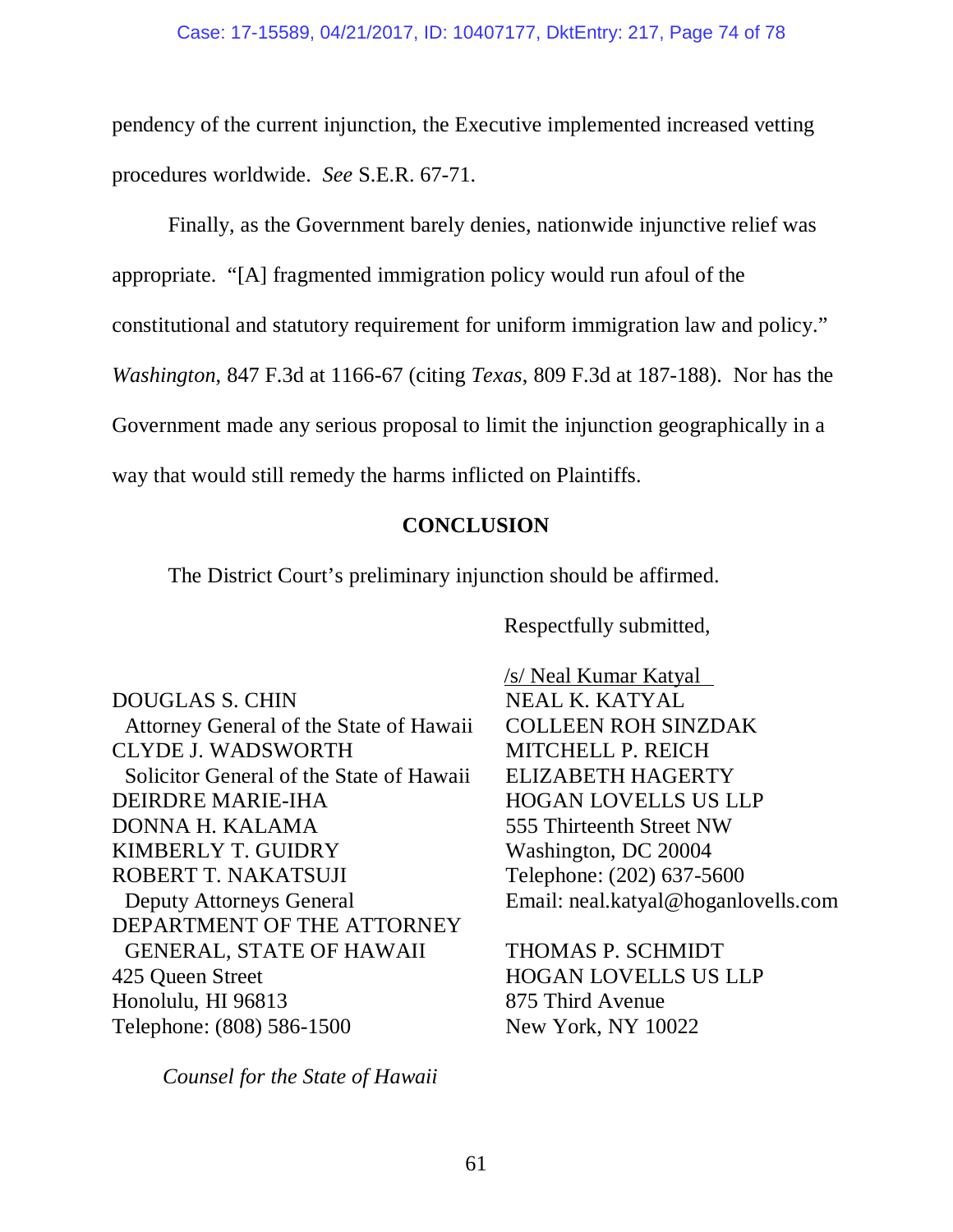Case: 17-15589, 04/21/2017, ID: 10407177, DktEntry: 217, Page 75 of 78

SARA SOLOW ALEXANDER B. BOWERMAN HOGAN LOVELLS US LLP 1835 Market St., 29th Floor Philadelphia, PA 19103 Telephone: (267) 675-4600

*Counsel for Plaintiffs-Appellees*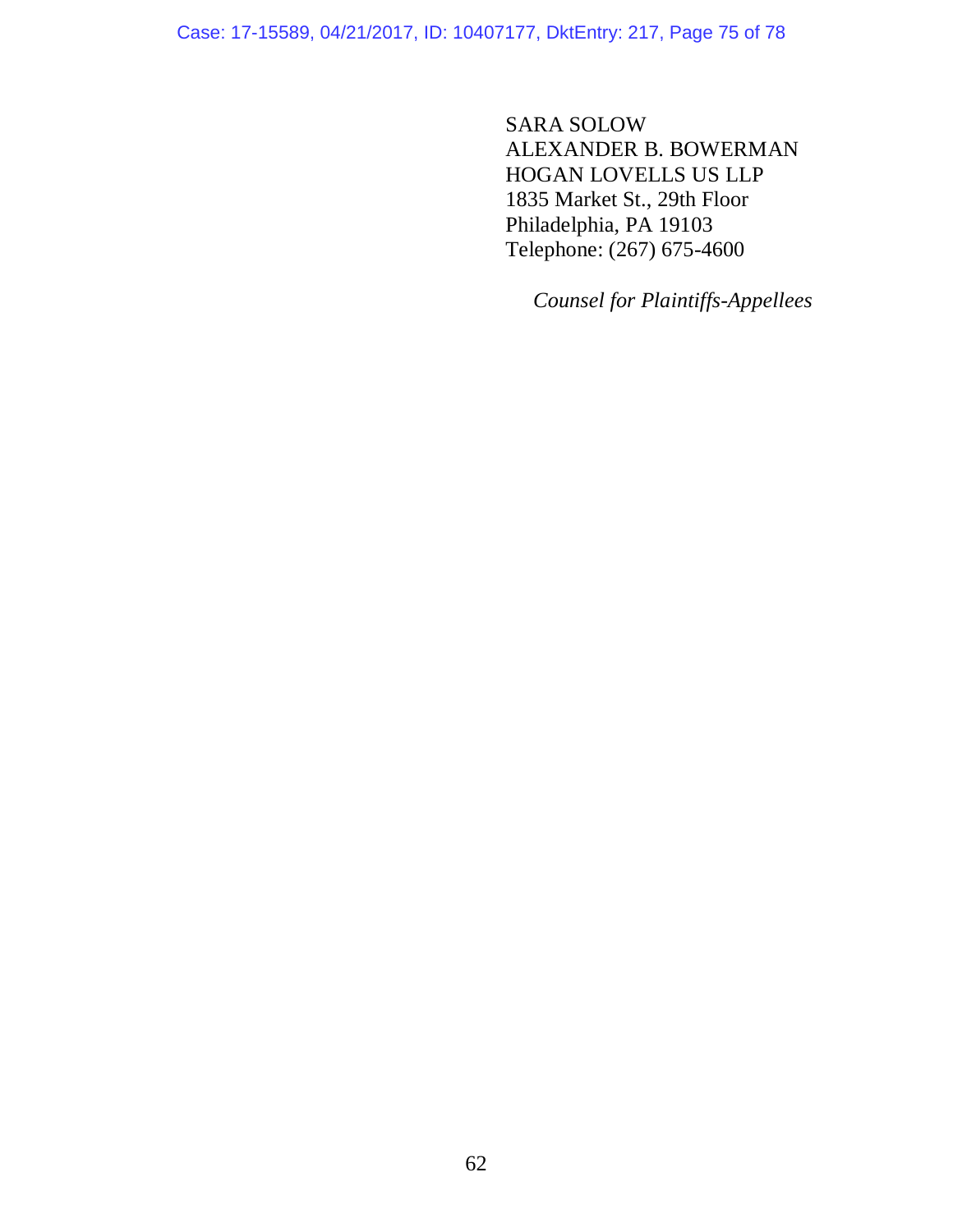## **STATEMENT OF RELATED CASES**

There are currently no related cases within the meaning of Ninth Circuit Rule 28-2.6. This case would have been related to *Washington* v. *Trump*, No. 17- 35105, 847 F.3d 1151 (2017) (*per curiam*), but this Court granted Appellants' unopposed motion for voluntary dismissal of that appeal on March 8, 2017. The *Washington appeal involved a challenge to Executive Order No. 13,769 (Jan. 27, Vashington appeal involved a challenge to Executive Order No. 13,769 (Jan. 27,* 2017). That Order was revoked and repealed by Executive Order No. 13,780 (Mar. 6, 2017). Executive Order No. 13,780 is the subject of this case.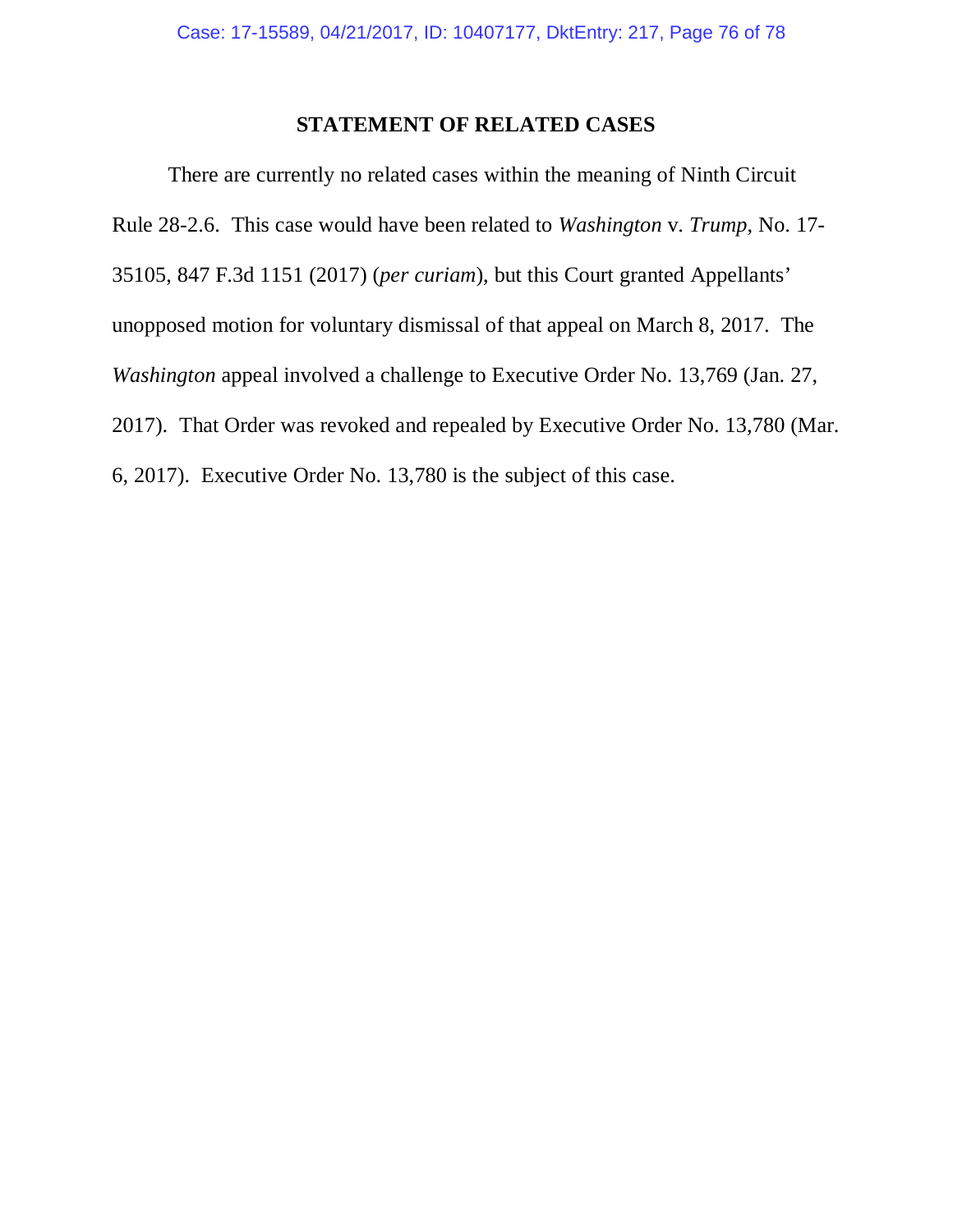## **CERTIFICATE OF COMPLIANCE**

1. This brief complies with the type-volume limitations of Federal Rule of Appellate Procedure 32(a)(7)(B) because it contains 13,998 words, excluding the parts of the brief exempted by Federal Rule of Appellate Procedure  $32(a)(7)(B)(iii)$ .

2. This brief complies with the typeface requirements of Federal Rule of Appellate Procedure 32(a)(5) and the typestyle requirements of Federal Rule of Appellate Procedure 32(a)(6) because it has been prepared in a proportionally spaced typeface using Microsoft Office Word 2010 in Times New Roman 14-point font.

> /s/ Neal Kumar Katyal Neal Kumar Katyal